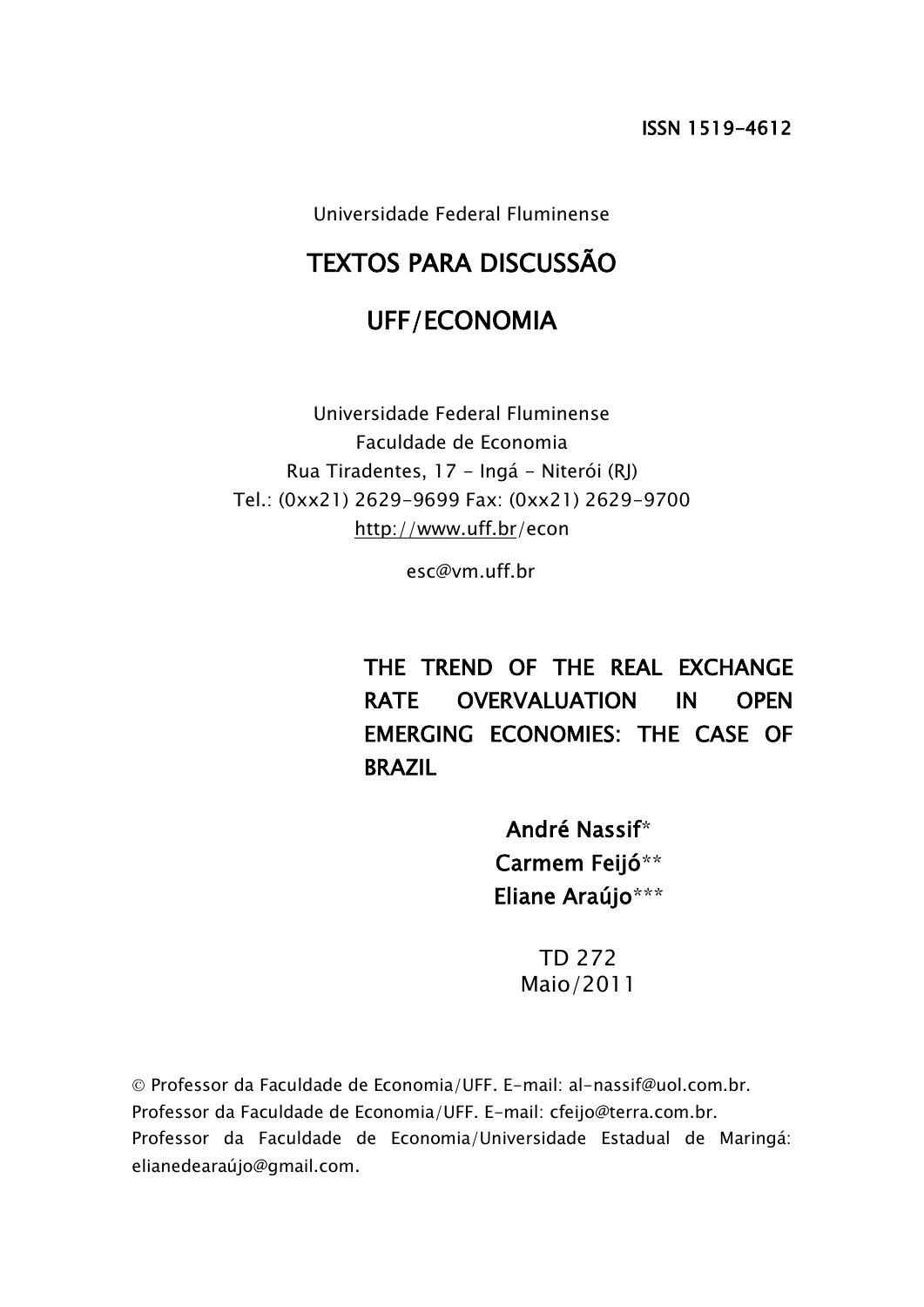

## **ABSTRACT**

We present a Structuralist-Keynesian theoretical approach on the determining factors of the real exchange rate for open emerging economies. Instead of macroeconomic fundamentals, the long-term trend of the real exchange rate level is better determined not only by structural forces and long-term economic policies, but also by both short-term macroeconomic policies and their indirect effects on other short-term economic variables. In our theoretical model, the actual real exchange rate is broken down into long-term structural and short-term components, and both of which may be responsible for deviations of that actual variable from its long-term trend level. The econometric model for the Brazilian economy in the 1999-2010 period shows that the terms of trade and the short-term interest rate differential are the most significant variables that explain the long-term trend of the real exchange rate overvaluation in Brazil. We also propose an index of overvaluation and an original definition of a long-term "optimal" real exchange rate for open emerging economies. The econometric results show two basic conclusions: first the Brazilian currency was persistently overvalued throughout almost all of the period under analysis; and second, the long-term "optimal" real exchange rate was reached in 2004. In January 2011, the average nominal exchange rate should be around 2.91 Brazilian *reais* per US dollar for reaching that "optimal" level, against an observed average nominal exchange rate of 1.67 Brazilian *reais* per US dollar. According to this estimation, in January 2011, the real overvaluation of the Brazilian currency in relation to the long-term ¨optimal¨ level was around 74 per cent. These findings lead us to suggest in the conclusion that a mix of policy instruments should be used in order to reverse the overvaluation trend of the Brazilian real exchange rate, including a target for reaching the "optimal" real exchange rate in the medium and the long-run.

Key words: Real exchange rate, real overvaluation, economic policy dilemmas, Brazil JEL: F30, F31, F39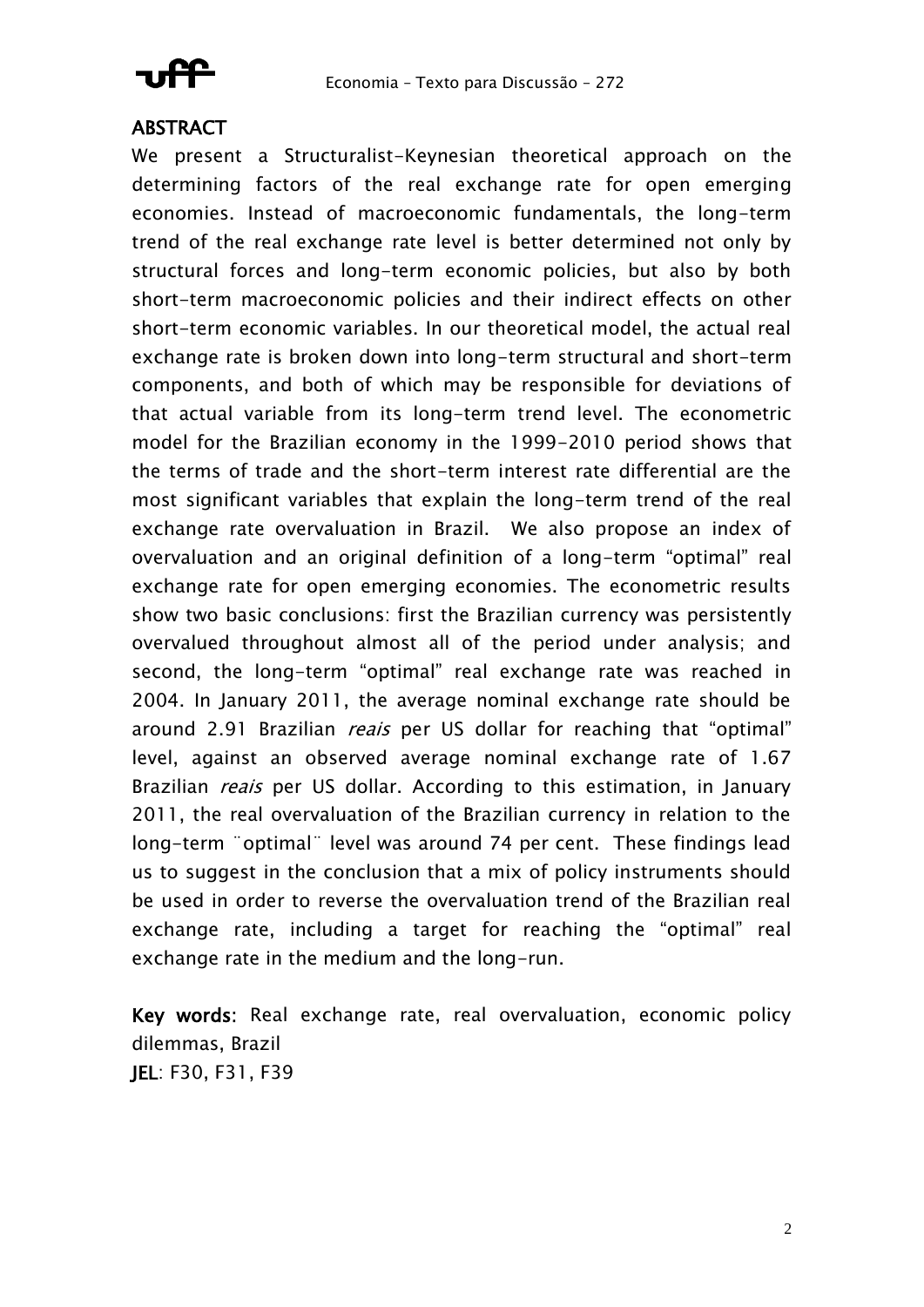

### **1. Introduction**

One of the most controversial topics in recent economic literature concerns the determining factors of the real exchange rate. At least two alternative theories dispute arguments on how to establish the long-term real exchange rate. On the one hand, the theory of purchasing power parity (PPP), which defines the real exchange rate between two countries as the relative price of a common basket of goods converted into the same *numeraire*, predicts that this ratio should be equal to 1 in the long run, in the absence of any short-term disturbance. On the other hand, Williamson (1983), in the mid-1980s, proposed an alternative concept of the real exchange rate denoted by the fundamental equilibrium exchange rate (FEER). The FEER is referred to as the real exchange rate that is consistent with a sustainable current account balance, while the economy is growing at its "natural" rate.

In spite of the lack of theoretical consensus on how to determine the real exchange rate, empirical literature has shown that exchange rate overvaluation has negative effects on long-term economic growth (Razin and Collins, 1999; Dollar and Kraay, 2003; Prasad, Rajan and Subramanian, 2006; Gala, 2008). Rodrik (2008) and Berg and Miao (2010) went further and showed empirical evidence that not only does overvaluation damage growth, but also that undervaluation benefits growth. In a survey on theory and empirical evidence on exchange rate economics, Williamson (2008) suggests that "the very best policy (in terms of maximizing growth) appears to be a *small* undervaluation" (p. 14, italics from the original) and concludes: "The evidence that overvaluation hurts development is now sufficiently strong to merit being reflected in policy, including delay to capital account liberalisation where it appears likely to threaten overvaluation" (p. 24). By estimating the statistical relationship between the real exchange rate and growth in Brazil in the 1996-2009 period, Barbosa *et al*. (2010) reached a more moderate conclusion. Their results showed that, depending on the initial condition, both a real depreciation and a real appreciation can have a negative effect on growth. However, since they found that the best real exchange rate that corresponded to the highest growth in the period under analysis was 101.6, in practical terms, this means that the optimal real exchange rate is that which is consistent with a small real undervaluation, as suggested by Williamson (2008).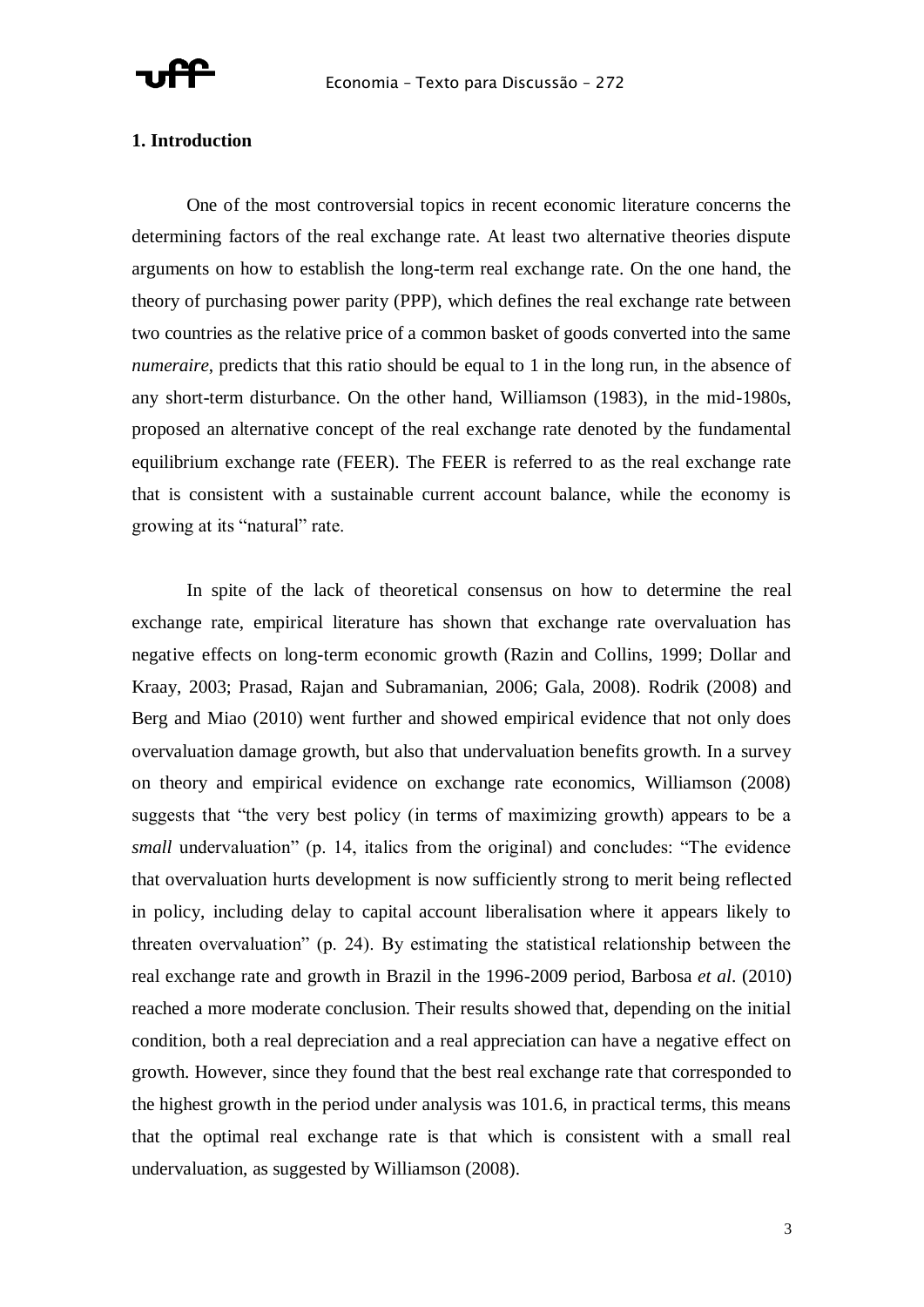

Yet, one of the main implications of the Mundell-Fleming model is that small economies under the floating exchange rate regime and free capital mobility face greater volatility in their nominal exchange rates. Indeed, since nominal exchange rates are highly volatile over short periods and nominal prices are rigid, there is evidence that nominal and real exchange rates are correlated almost one to one in the short term (Flood and Rose, 1995). As Aizenman, Chinn and Ito (2010) show, emerging Asian countries have been relatively successful in reducing the high volatility of their nominal exchange rate by purchasing large amounts of international reserves. However, the room to manoeuvre in this area is very limited in Brazil because, by virtue of continuing high interest rates, the cost of sterilizing the monetary impact of purchasing international reserves by the Central Bank has negative impacts on gross public debt.

The Brazilian currency, in particular, has shown a trend of real overvaluation since inflation was controlled in the mid-1990s. After 2003, this trend became stronger, and it has intensified since the aftermath of the 2008 international financial crisis, given the increase in capital flows from advanced economies into fast growing emerging economies. Actually, this trend has only been interrupted by either internal or external shocks, such as at the end of 1998 (a speculative attack against the unsustainable semifixed exchange rate regime with large capital mobility), in mid-2002 (because of negative market expectations concerning the possibility of a victory of a particular candidate to the Presidency of Brazil) and in the aftermath of the global crisis in September 2008. In this sense, the foreign scenario of increased capital volatility in a financially integrated world exacerbates the trilemma of economic policy for Brazilian policy-makers, that is to say, the difficulty of balancing the competing objectives of economic policy: price stability, exchange rate stability and free capital mobility.

To shed some light on how to reach the mix of policies that would allow for an improvement in policy space in emerging economies, our aim in this paper is to present a Structuralist-Keynesian approach in which the real exchange rate, instead of being explained by macroeconomic fundamentals linked basically to market forces, is better explained by not only long-term structural forces like market competition but also shortterm economic policies. Furthermore, we propose an econometric model that captures the main determining factors of the real exchange rate in Brazil in the 2000s. In our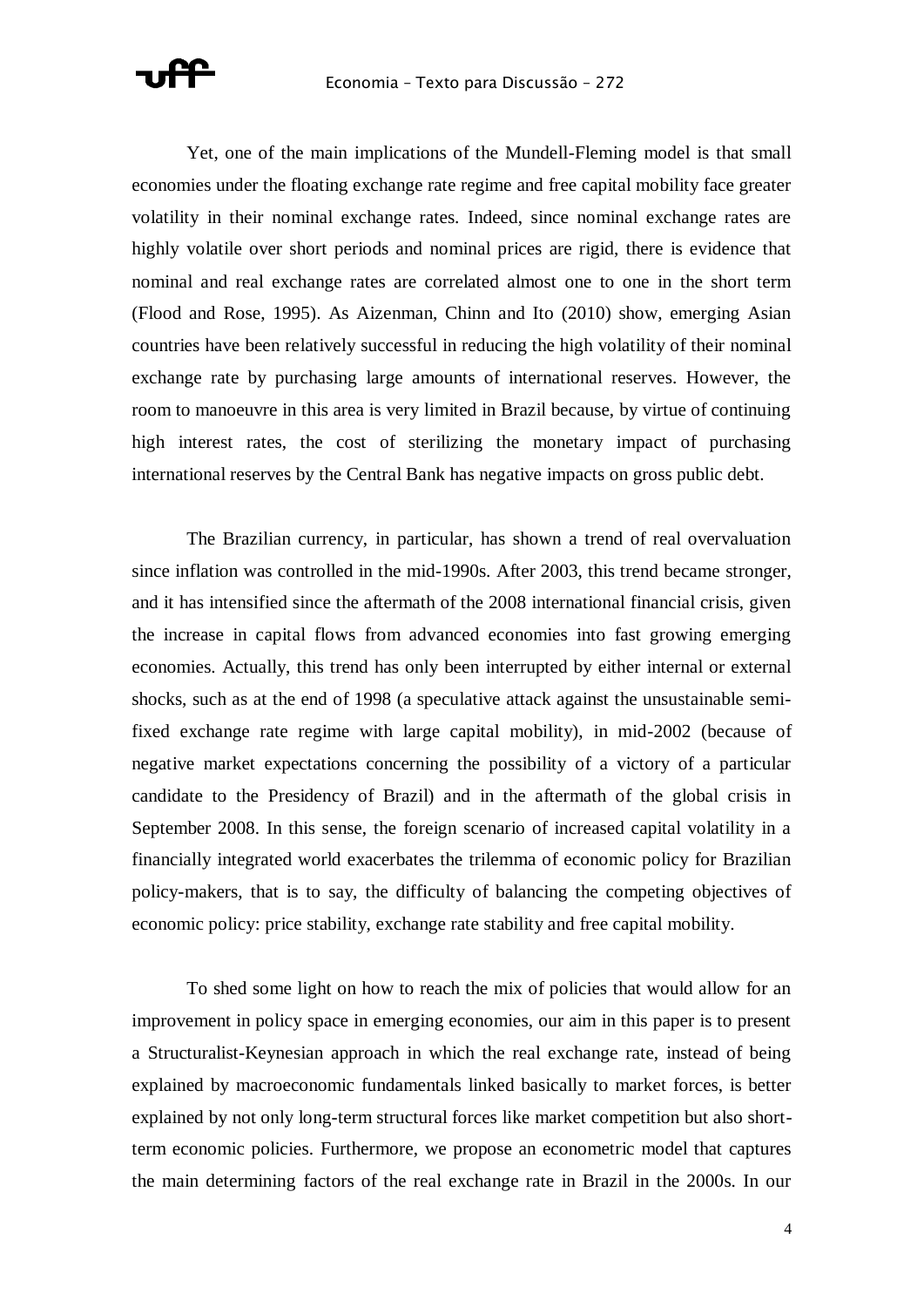

econometric model, the policy space can be inferred from the importance that each group of variables – either those linked to the structural functioning of the economy, or those related to short-term economic policies – has in explaining the real exchange rate. Our empirical study, which covers the 1999-2010 period and uses monthly data in the econometric implementation, is useful not only to capture the main determining factors of the real exchange rate's trend of overvaluation, but also to guide our discussion on the mix of policies.

The remainder of the paper is organized as follows: Section 2 analyses the economic policy dilemmas that policy-makers in emerging economies have to face to avoid large real exchange rate deviations from its long-term "optimal" level in an economy with a floating exchange rate regime and free capital mobility.  $\frac{1}{1}$  Section 3 briefly discusses the theory of the determination of a real exchange rate and proposes a Structuralist-Keynesian theoretical model that better explains the determining factors that cause the actual real exchange rate to deviate from its long-term "optimal" level in emerging countries, like Brazil. Section 4 presents the econometric evidence for Brazil in the 2000s. Section 5 draws the main conclusions and discusses some policy implications for Brazil.

## **2. Floating exchange rates regime and free capital movements: economic policy dilemmas for emerging economies**

In open financially integrated economies, the exchange rate plays a fundamental role in macroeconomic policy as its level and volatility affect not only inflation, but also the balance of payments, investment decisions and economic growth. Economic literature on growth suggests that, unless the so called Balassa-Samuelson effect is

<sup>&</sup>lt;sup>1</sup> The term "optimal" level is used here to refer not to a long-term equilibrium real exchange rate as disseminated by the conventional theoretical literature on the subject (such as PPP theory, for instance), but rather to a long-term reference real exchange rate which is able to reallocate the productive resources towards the sectors with the highest productivity and, considering everything else equal, the economy as a whole is directed towards catching-up and economic development in the long run. We will argue ahead that the "optimal" level might (and should) be, at least partially, targeted.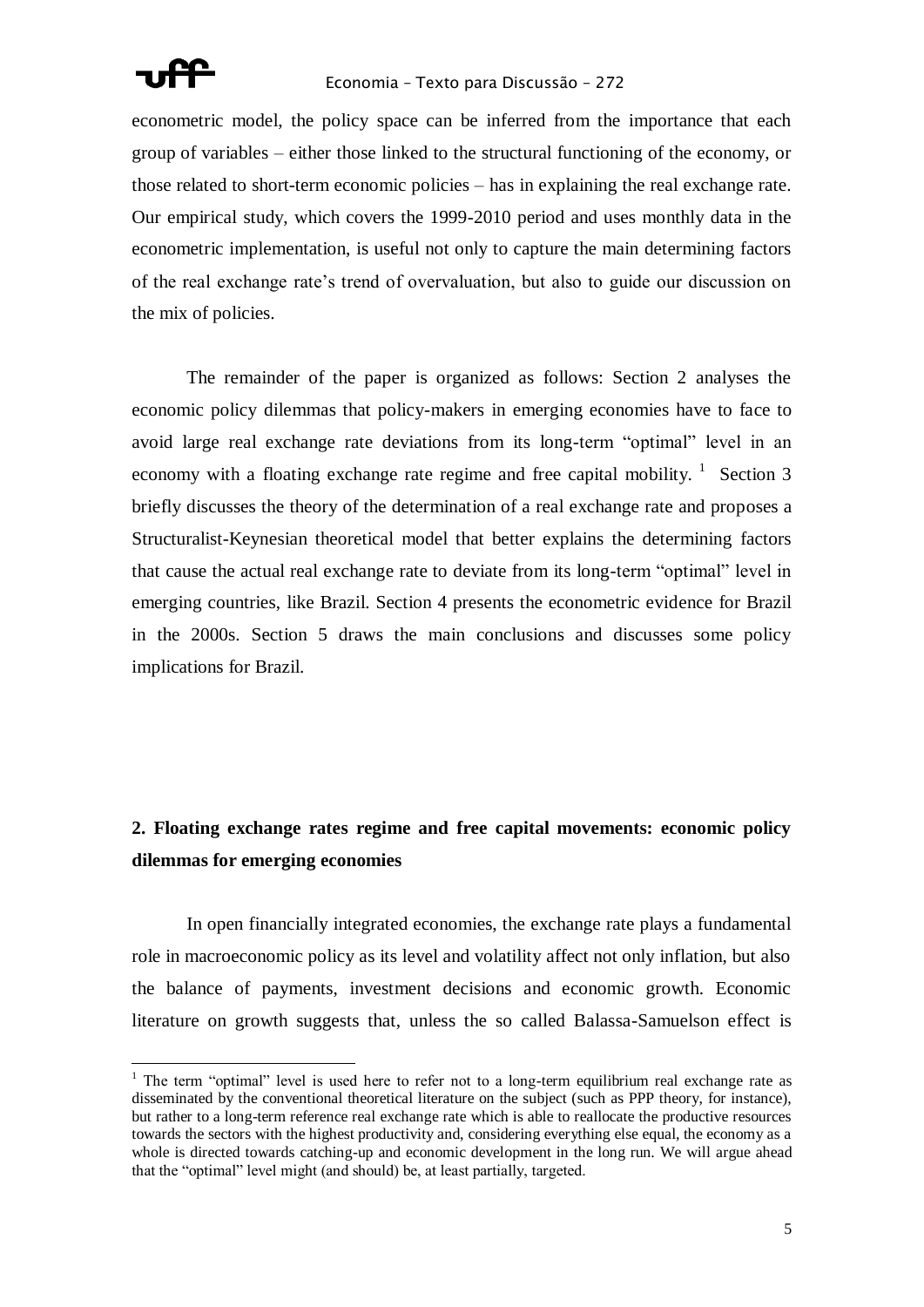

considered, continuous real overvaluation of the exchange rate does not favour economic growth. Given this assumption, this section provides analytical arguments to further investigate which mix of short-term economic policies could favour growth strategies with exchange rate stability. Our theoretical concern is directed to open emerging economies – with a special look at the recent Brazilian experience – that face greater difficulty in the macroeconomic adjustment of the exchange rate, given their higher vulnerability to the external movement of capital flows. In a floating exchange rate regime, open emerging economies face special challenges in maintaining domestic and external equilibrium, which in many cases narrows their policy space. So, considering that the real exchange rate is a key variable that influences growth in the short and long run, and that its behaviour in the very short term is influenced by shortterm economic policy measures, our aim in this section is to discuss stylized facts that narrow the policy space for emerging economies.

### **2.1 The "impossible trinity" and issues for emerging economies**

Well documented in economic literature, the choice between alternative exchange rate regimes involves a trade-off between the advantages of a fixed exchange rate and a floating exchange rate regime. The former warrants the stability of the nominal exchange rate, an important condition for economies with a long tradition of high inflation. However, this benefit has a cost: the monetary policy's loss of autonomy. Also, international experience in the 1990s has shown that emerging countries that adopted an administered exchange rate regime and no capital control were vulnerable to speculative attacks on their currencies. These days, most of the emerging countries adopt a floating exchange rate regime.

In theoretical terms, by allowing for more autonomy in monetary policy, a floating exchange rate regime could be a solution for the 'impossible trinity'. According to this proposition, it is not possible to maintain a fixed exchange rate regime, free capital mobility and monetary policy autonomy and, at the same time, provide a consistent solution for economic policy. In a floating exchange rate regime, on the other hand, both the autonomy of monetary policy and low volatility of interest rates could be guaranteed, because this policy instrument could not be used to stabilize the exchange rate. In practical terms, however, given the great financial integration between the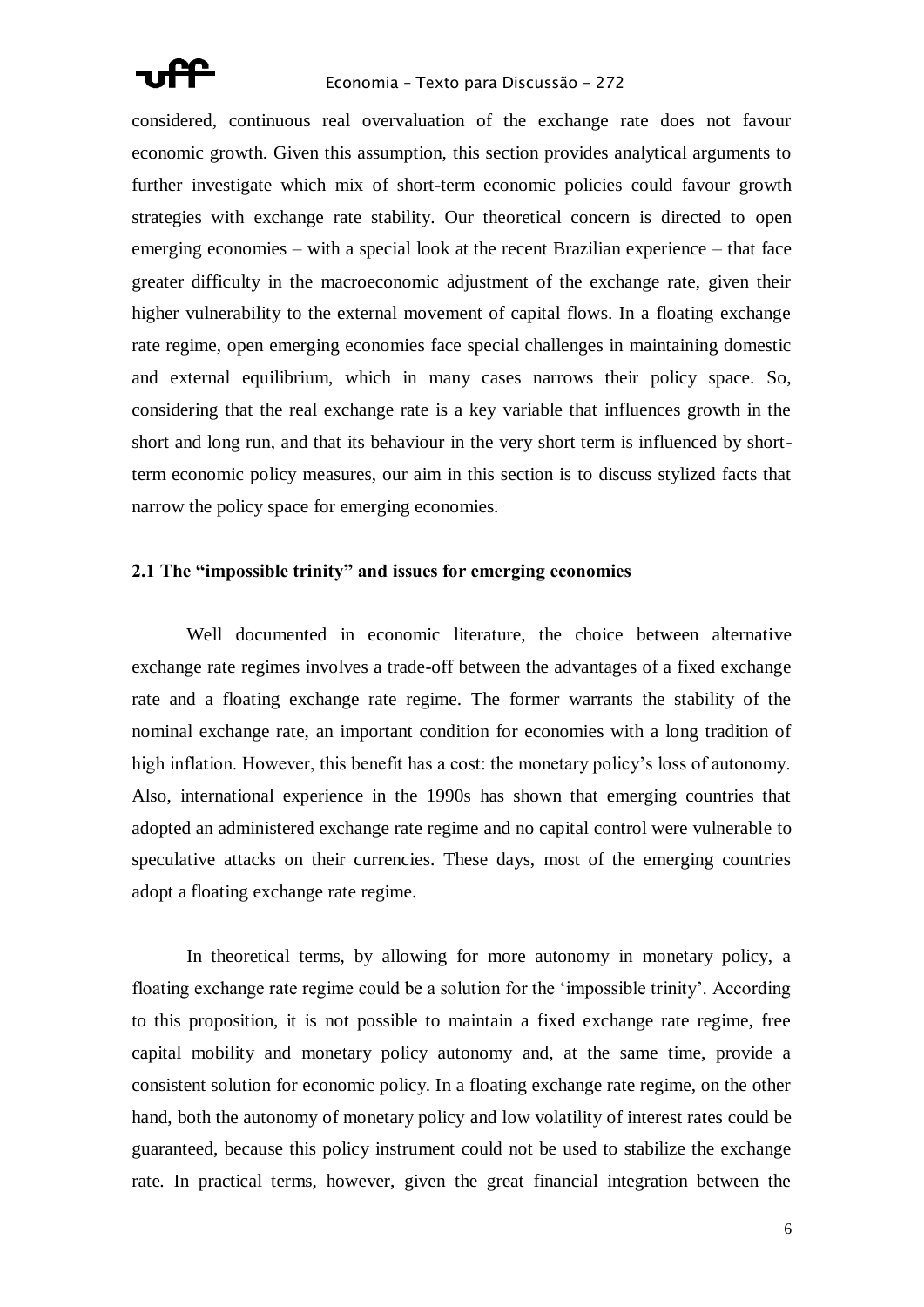### Economia – Texto para Discussão – 272

economies, monetary autonomy is not observed (Grenville, 1998). Moreover, it should be added that recent international experience has shown that emerging countries actually intervene in their foreign exchange market in order to offset violent movements in the exchange rate, configuring an intermediary floating exchange rate regime.

The above considerations suggest that the central bank interferes in the foreign exchange market every time it chooses to reach a macroeconomic goal. The success of such interventions in reducing exchange rate volatility or eliminating the misalignment (especially overvaluation) can be evaluated according to the policy space that monetary authorities have to implement counter-cyclical measures aimed at increasing output and employment while reducing external vulnerability. This space is reduced when shortterm economic policy has to be used to restore equilibrium of the balance of payments (Ocampo and Vos, 2006).

Arguments put forward by Aizenman *et al.* (2010), discussing how some emerging Asian countries have tried to reduce high volatility of their nominal exchange rate, consider a modified version of the 'impossible trinity'. As stated by the authors, "a country may simultaneously choose any two, but not all, of the following three goals: monetary independence, exchange rate stability and financial integration. This argument, if valid, is supposed to constrain policy makers by forcing them to choose only two out of the three policy choices  $(p.2)$ ." In this sense they present the trilemma of economic policy that implies the choice of a mix of possibilities among different degrees of autonomy of monetary policy, foreign exchange intervention and capital mobility. However, Aizenman *et al.* showed sound econometric evidence that, since the Asian crisis of 1997, most Asian countries (except China), even without giving up a floating exchange rate regime and freedom of capital movements, have been very successful in by-passing the "impossible trinity" through an aggressive policy of accumulation of international reserves. In other words, rather than a dirty floating exchange rate regime like most Latin American countries (including Brazil), the Asian countries have, in practical terms, an administered floating exchange rate regime.

The logic of the Mundell-Fleming model states that the choice of the exchange rate regime has implications on how domestic prices and the balance of payments are kept in equilibrium. In a floating exchange rate regime, monetary authorities can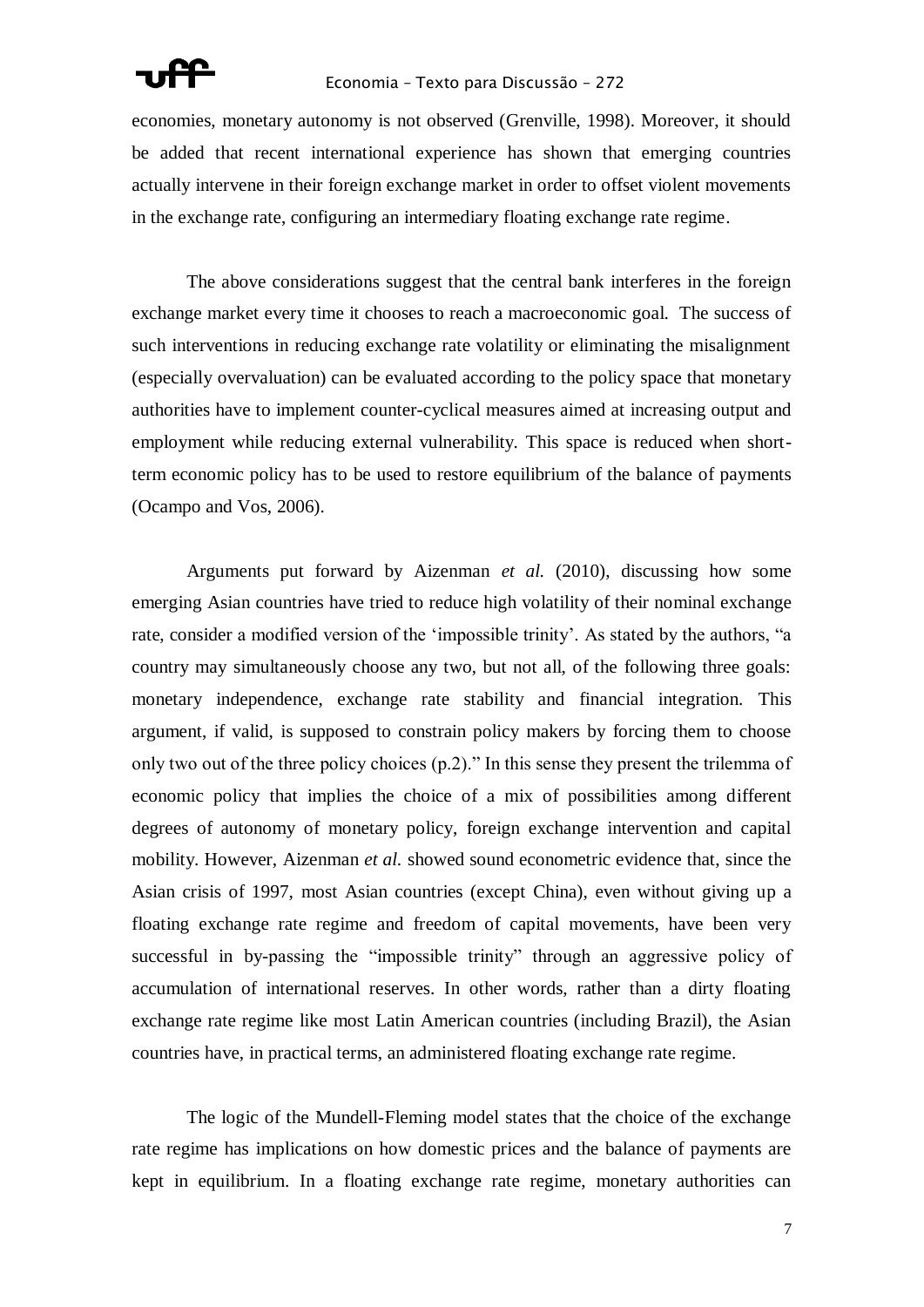

stabilize the domestic price level through monetary policy which should be efficient at guaranteeing domestic equilibrium. In this sense, the implementation of the monetary policy should be independent from other macroeconomic goals, as the floating exchange rate regime with capital mobility is responsible for maintaining the balance of payments in equilibrium. In an ideal world, with free capital mobility, it is assumed that a floating exchange rate regime can absorb exogenous shocks, without affecting the level of international reserves, and so making the country less vulnerable to exchange rate crises and speculative attacks.

However, Mundell (1960) had already observed that since the internal stability of the model with a floating exchange rate and capital mobility depends on the manipulation of the interest rate, this latter instrument affects the stability of domestic prices in an indirect way. The change in the interest rate aimed at controlling aggregate demand affects, first, the short-term capital flow, which in turn affects, albeit with some time lag, the exchange rate which in turn again is adjusted to restore the equilibrium in the market of goods and services as well as the balance of payments. In this way, in economies that are open to free capital movements, the transmission mechanism of the monetary policy operates through the exchange rate. $2$  This occurs because the sensitivity of the adjustment in the market of goods and services is inferior to the sensitivity of the changes in the capital movements to the interest rate.

Notwithstanding, besides this asymmetry in the sensitivity of the adjustments, it should also be considered that emerging economies have specificities which might make the adjustment mechanism less efficient. These characteristics are: nonconvertible currencies, high volatility in the capital flows as well as recurring and persistent current account deficits. Considering these characteristics, the operation of a floating exchange rate regime in emerging economies is often associated with high volatility in the nominal exchange rate, which leads to systematic interventions in the foreign exchange market. These interventions can be justified as a defensive measure to respond to the greater sensitivity that emerging economies have when it comes to

 2 For specific transmission channels of monetary policy in emerging economies, see Bhattacharya *et. al*.(2011). They found strong evidence that the exchange rate is the main transmission channel for monetary policy in India, a country relatively more open to short-term capital flows in current times.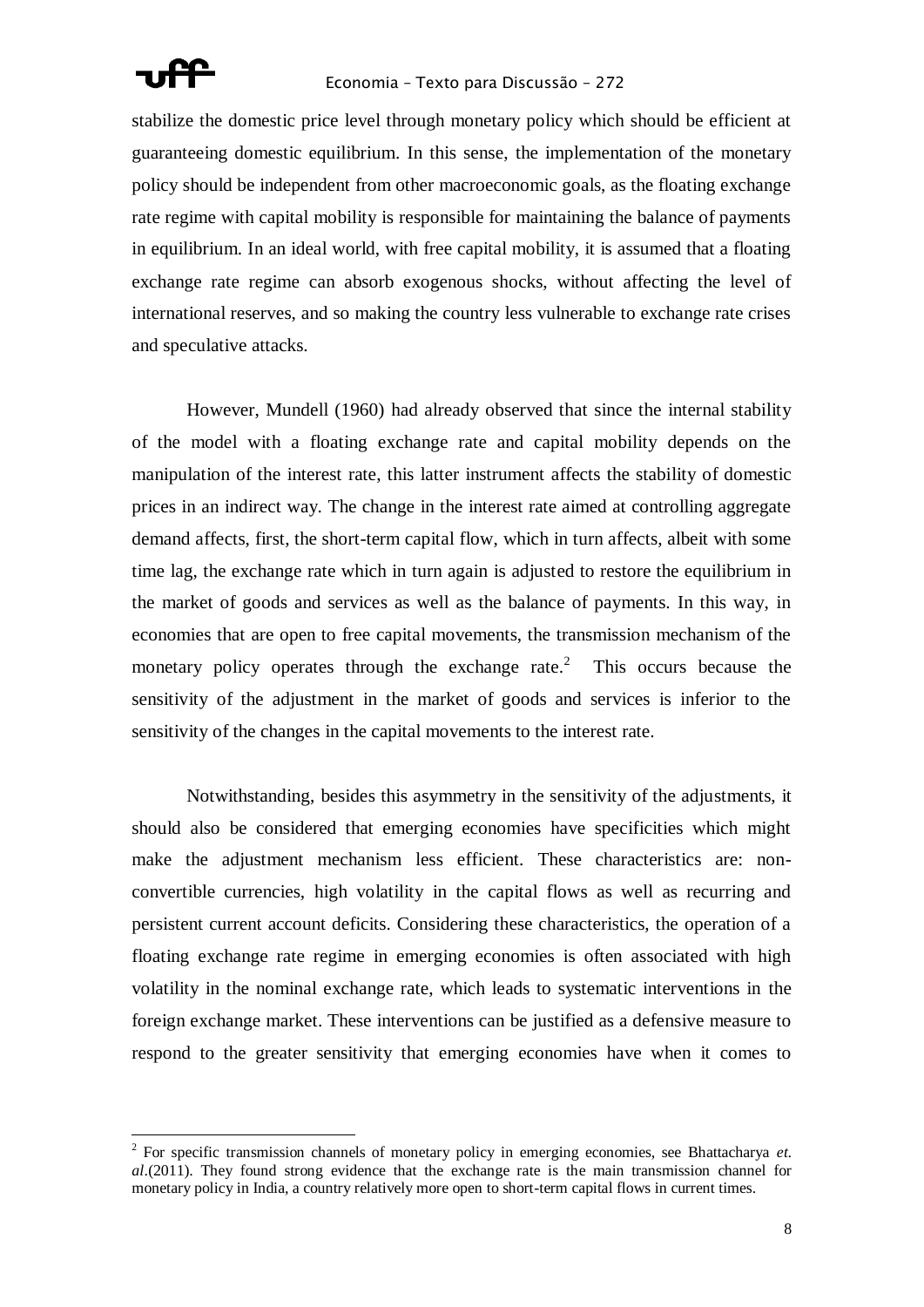external shocks and does not necessarily mean a "fear of floating", as Calvo and Reinhart (2002) argued.<sup>3</sup>

In fact, particularly in the case of Brazil, the "fear-of-floating" argument seems to be misleading when it comes to explaining the large positive difference between domestic and external interest rates. As Silva and Vernengo (2009) argue, since the inflation rate target regime was introduced in Brazil in 1999, Brazil's Central Bank has managed the monetary policy in a very conservative way.<sup>4</sup> In practical terms, its only goal has been to keep inflation rates low and very close to target. The authors conclude that, in the case of Brazil, rather than a "fear-of-floating" behaviour, Brazil's Central Bank has presented a "fear-of-inflating" behaviour, meaning that this assumption would better explain the very high short-term interest rate differential.

Besides the 'fear of inflating", a "fear of depreciation" can also be added as an additional difficulty in administrating the economic policy trilemma in emerging economies. The "fear of depreciation" emerges because the process of foreign indebtedness in emerging economies involves a mismatch between the value of assets and obligations. As assets are, in general, denominated in the domestic currency, and obligations, in foreign currency, depreciation of the domestic currency could cause dramatic losses in debtors' stock of wealth in foreign currency. This sort of problem is known as the 'original sin' (Hausmann *et al.*, 2000). Because of this particularity, when external liquidity is plentiful, movements towards the overvaluation of a domestic currency have a positive effect on the balance sheet of indebted agents in a foreign currency, and the opposite effect is observed when international liquidity is scarce. The trend in favour of over-valuating the real exchange rate has been pointed out by Obstfeld (2008). According to the author, taking into account the short-term nominal price rigidities, another collateral effect of the floating exchange rate regime with free capital mobility in emerging economies is that changes in worldwide demand for assets

<sup>&</sup>lt;sup>3</sup> Consistent with the uncovered interest rate hypothesis, this would suggest a positive correlation between expectations of exchange rate depreciation and an increase in the domestic interest rate, in the assumption that the international interest rate remains unchanged.

<sup>&</sup>lt;sup>4</sup> As an example of the conservative manner in which Brazil's Central Bank manages the monetary policy, after the outburst of the global financial crisis in September 2008, Brazil's basic interest rate (*SELIC*) was maintained at 13.75% p.a. until January 2009, even taking into account the recessionary environment in Brazil, the low inflation rate and the deflationary expectations stemming from said crisis. For a comparison between the different monetary and fiscal policy responses from Brazilian and Indian economic authorities to the immediate aftermath of the 2008 global crisis, see Nassif (2010).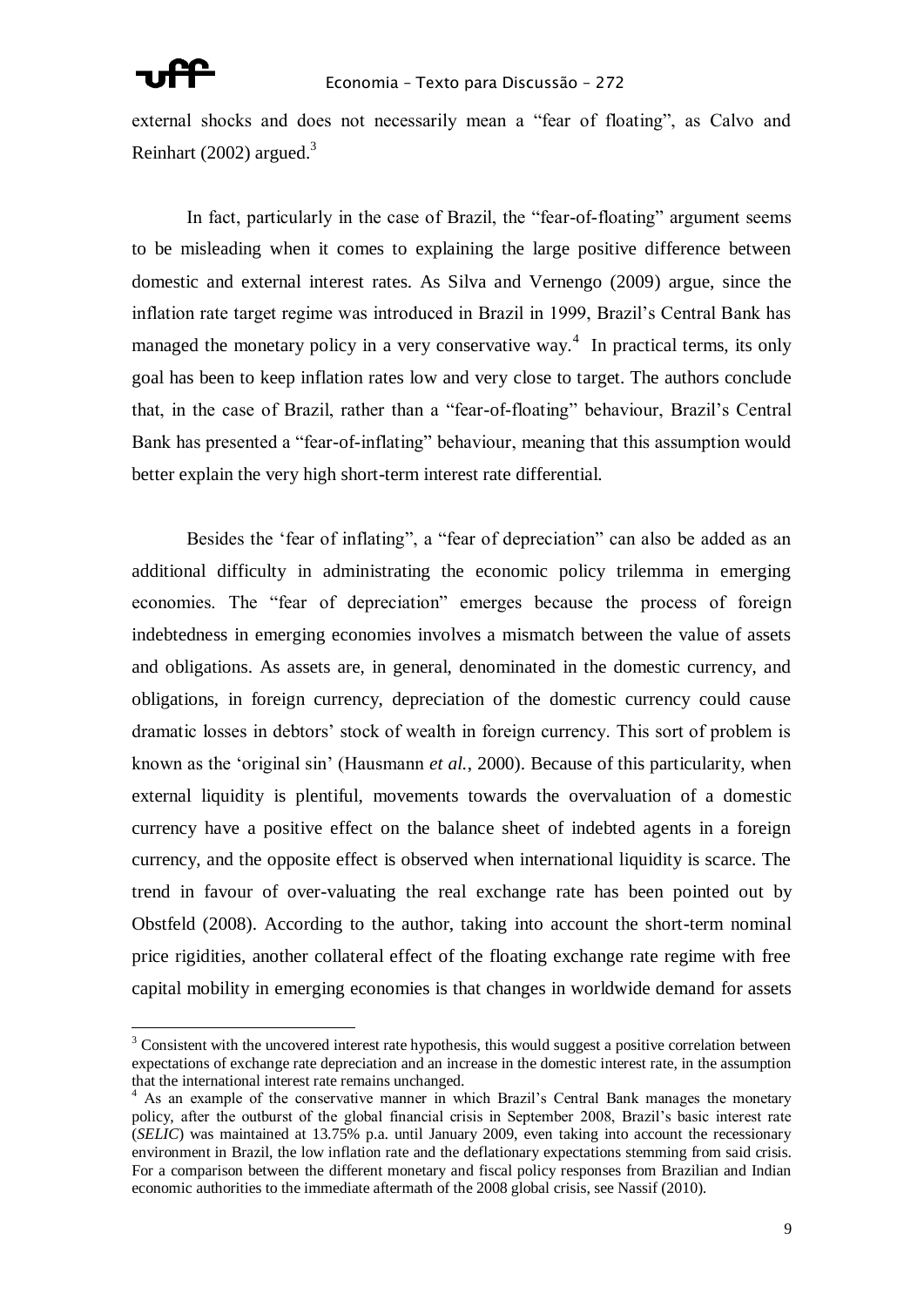

or domestic products are quickly translated into an overvaluation of the real exchange rate.<sup>5</sup>

## 2**.2 Stylized facts about real exchange rate volatility and the propensity for appreciation in emerging countries**

We present below two stylized facts that narrow the policy space of economic authorities in emerging countries.

1 – *Unstable expectations in relation to the exchange rate contribute to exchange rate appreciation in emerging economies*

The uncovered interest rate parity  $(i= i^* + e^e)$  determines that the domestic interest rate,  $i$ , is equal to the international rate,  $i^*$ , plus the expectation of exchange rate depreciation,  $e^e$ . This latter variable, in turn, is affected by many factors, especially by the country's risk premium. Then, when the country's risk premium increases, the domestic currency is expected to depreciate  $(e^e > 0)$ .<sup>6</sup> On one hand, if high instability in the foreign exchange market is observed, the threat of depreciation puts pressure on the domestic interest rate to keep domestic assets attractive. This suggests a positive correlation between the short-term interest rate differential and the nominal (and real) exchange rate.

On the other hand, as soon as the foreign exchange market is stabilized again, an appreciation of the exchange rate is expected in response to the manipulation of the domestic interest rate by the central bank to avoid currency depreciation. The systematic increase in the short-term interest rate differential represents an additional incentive to sustain the exceeding flows of foreign short-term capital, especially those of a speculative nature. In practical terms, according to this stylized fact, since foreign

 $5$  According to Obstfeld (2008: 38), "with an open capital account, the possibility of undesired real currency appreciation—and indeed, depreciation—is inherent in the trilemma. Because appreciations are associated with distress in the manufacturing sector and with current account deficits, however, it is these, rather than depreciations, that generally worry policy makers the most".

<sup>&</sup>lt;sup>6</sup> In some textbooks (e.g., Rivera-Batiz and Rivera-Batiz, 1994), when the country's risk premium is taken into account, the uncovered interest rate parity is expressed as  $i = i^* + e^e + CR$ , where *CR* is the country's risk premium. This expression makes it clearer that the final impact of an unexpected increase in the country's risk premium (e.g., following an external shock) is, through its effect on the expectations for domestic currency depreciation, to augment the domestic interest rate.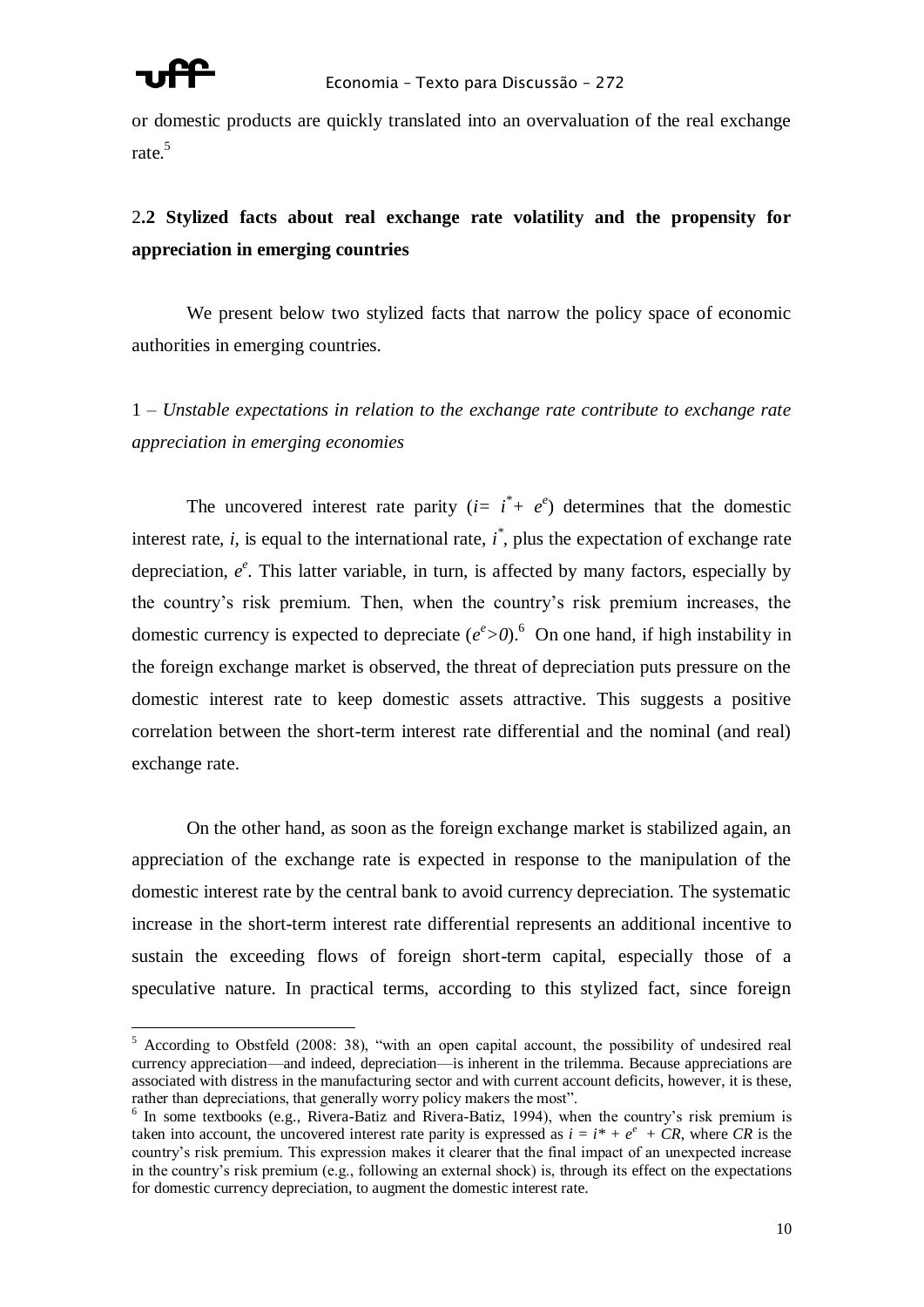

investors tend to bet on the appreciation trend of currencies in emerging economies in the near future, the use of these currencies for carry-trade strategies implies that the uncovered interest rate parity is explicitly violated in the short term. In fact, instead of reflecting expectations of depreciation, the higher the interest rate differential, the greater the expectation that the domestic currency will continue to appreciate. So, in this case, the effect of an increase in the interest rate differential on exchange rate appreciation occurs with some time lag due to the attractiveness of large short-term capital inflows. This tendency will only be interrupted by sudden stops.<sup>7</sup>

2- *Excess of international liquidity pushes foreign capital towards open emerging economies and deteriorates gross public debt*

When international liquidity is plentiful and the inflow of foreign capital exceeds the necessary to finance balance of payments equilibrium, foreign reserves will increase. This increase, given the interest rate differential, implies financial loss for the country, on one hand, and an increase in the gross public debt, on the other, that is equal to the part of the reserve that has been sterilized. Then, policy-makers face a trade-off between purchasing international reserves to avoid a large real overvaluation of their currency and, since they have to sterilize the monetary impacts of that policy, absorbing this extra burden on gross public debt. The foreign reserve accumulation policy could also aim at building a safety net to prevent negative consequences in capital inflows in the long-term. Nonetheless, this policy has a clear negative impact on domestic fiscal policy. Also, it should be noted that the increase in the gross public debt has a negative effect on the country's risk premium. In this case, the assumption is that a higher gross public debt/GDP ratio increases expectations of exchange rate depreciation, which in turn puts pressure on the domestic interest rate.

## **3. Theoretical determinants of the real exchange rate: structural and short-term variables**

At least two theories compete to offer the most convincing hypothesis that explains both the determining factors of the real exchange rate equilibrium in the long

<sup>7</sup> On the use of the Brazilian currency (the *real*) in carry-trade strategies over the last few years, see Kaltenbrunner (2010).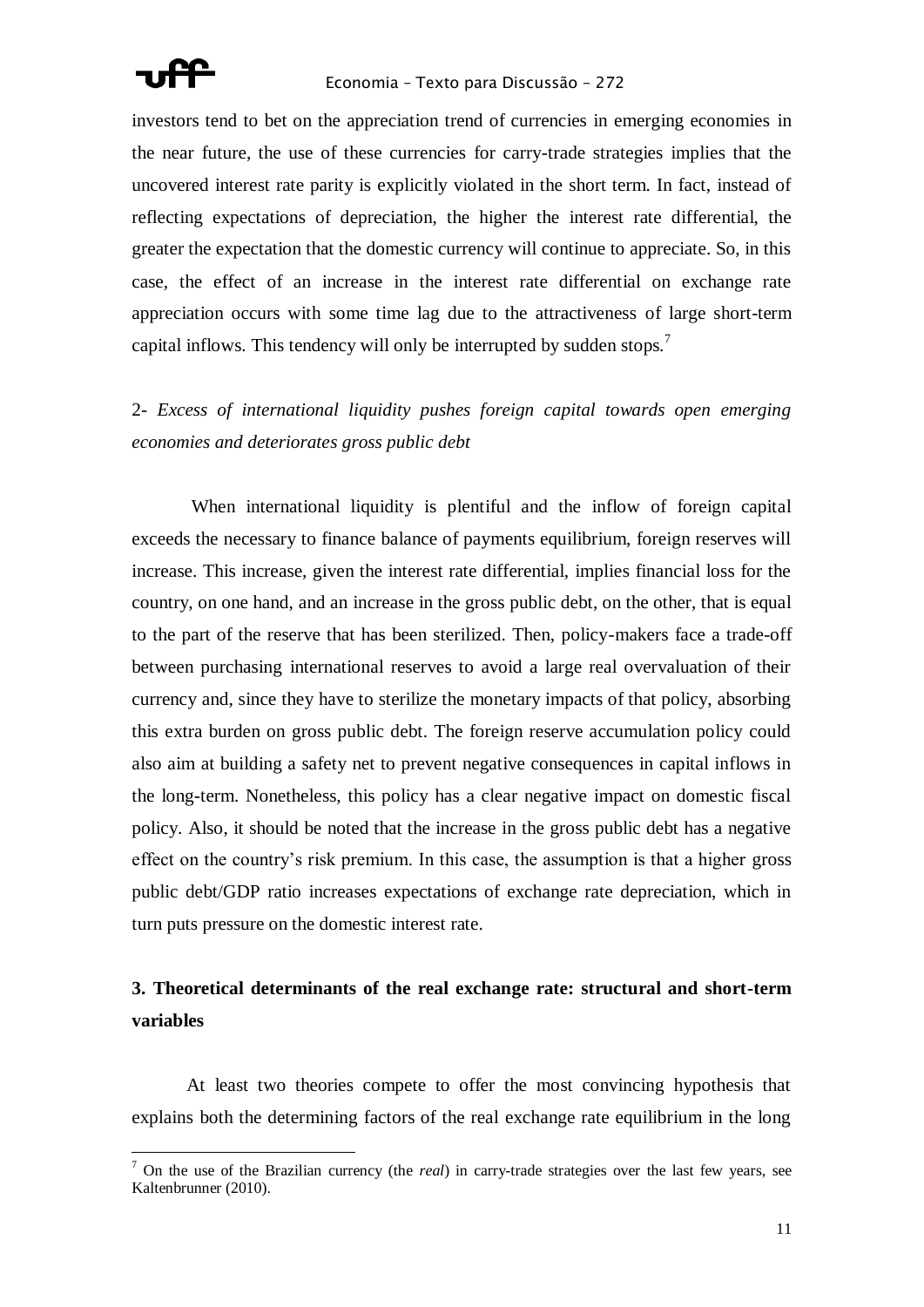

term and the causes of deviations of this trend in the very short term: the theories of purchasing power parity (PPP), and the fundamental equilibrium exchange rate (FEER). The PPP theory, which defines the real exchange rate as the relative price of a common basket of goods traded between two countries (denoted here as, country 1 and country 2) converted into the same *numeraire*, predicts that in an ideal world without any nominal price rigidity, transport costs, trade barriers or other short-term disturbance, that ratio should be equal to 1. Every time relative price level P1/P2 rises, we say that country 1 experienced a real exchange rate appreciation. This is the absolute version of the PPP theory, whose basic assumptions are that the goods that comprise the common basket are completely identical and that international prices are equalised by arbitrage. Since both assumptions are very difficult to sustain in the real world, the relative version of the PPP theory is more accepted, and it assures that the equilibrium real exchange rate can be maintained if the nominal exchange rate is adjusted by the differences in inflation rates in the countries considered over a given period. In this sense, the real exchange rate can be defined as (all variables are in logarithms):

$$
R\equiv R = e + p^* - p \tag{1}
$$

where *RER* is the real exchange rate;

*e* is the nominal exchange rate (defined as the domestic currency price of foreign currency);

*p\** and *p* are the foreign and domestic price levels, respectively.

This definition implies that a fall in both nominal and real exchange rates is an appreciation. In a study on the PPP theory, Taylor and Taylor (2004) showed that, except for countries facing very high inflation rates, even the relative PPP theory is not valid in the short term. However, according to the same authors, after the diversity of empirical work published from the 1990s onward, there is now (more than in the past) sound evidence that the PPP remains valid in the long run. They also remind us that this evidence became more convincing after econometric studies incorporated nominal rigidities into the models and showed the impact of both monetary shocks and shortterm economic policy on the deviations of actual real exchange rates from their longterm trend.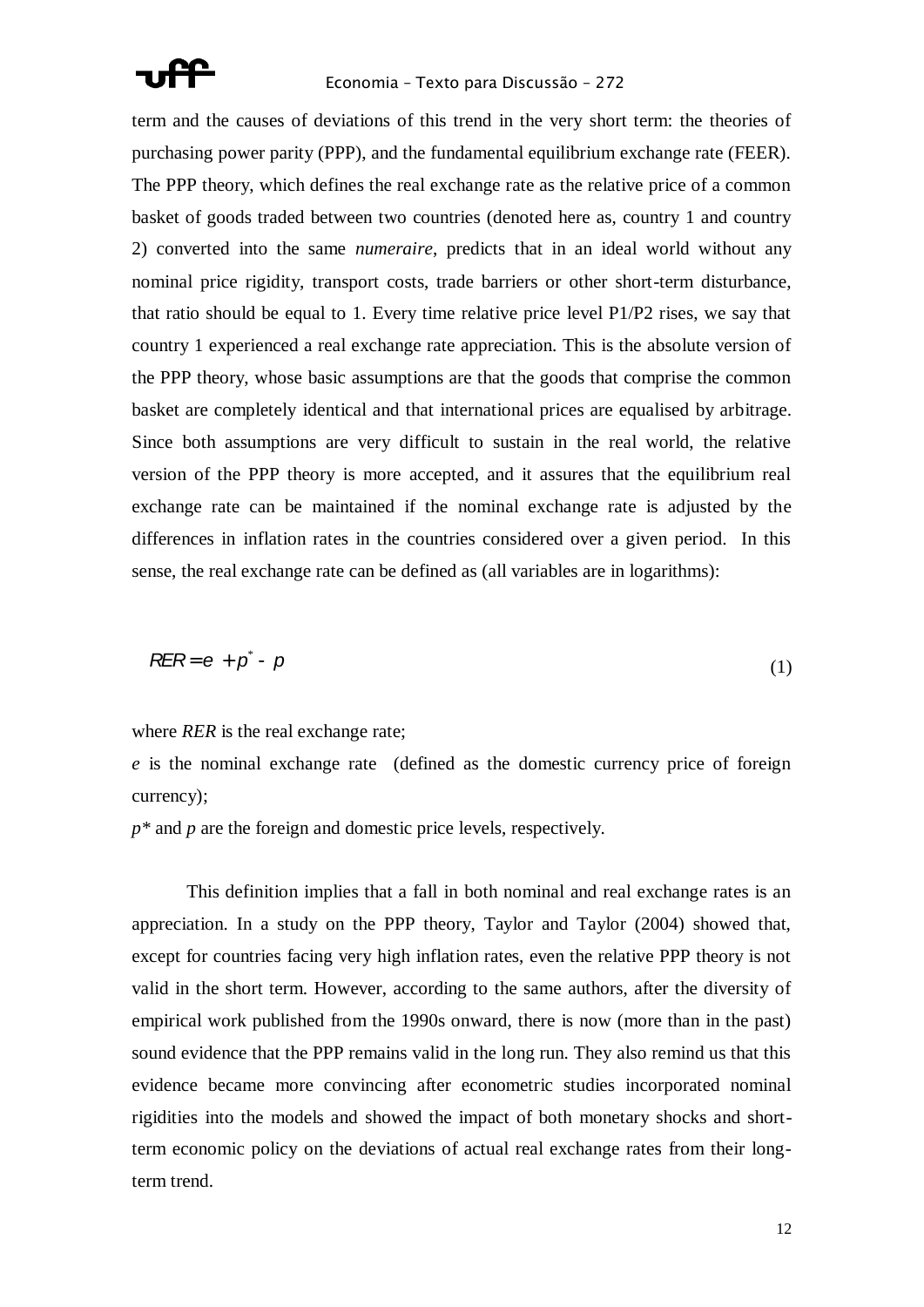

However, Taylor and Taylor (2004) stressed that empirical studies have shown a strong reversion of the real exchange rate equilibrium over time. Then, for an econometric study not to show a biased result, it is important to incorporate variables that can capture structural changes in the economy, such as the so-called Balassa-Samuelson effect and the terms of trade. The former refers to a tendency of a country that shows higher changes in productivity of tradable goods compared with non-tradable ones relative to the world economy to have higher price levels, that is to say, a real exchange rate appreciation. As Obstfeld and Rogoff (1996) concluded "the famous prediction of the Balassa-Samuelson proposition is that price levels tend to rise (that is, the real exchange rate over time tends to appreciate) with country per capita income". The long-run terms of trade is another important variable associated with changes in the long-term structural behaviour of the real exchange rate, and it is related to macroeconomic theory. According to Baffes *et al.* (1999: 413) "an improvement in the terms of trade increases national income measured in imported goods; this exerts a pure spending effect that raises the demand for all goods and appreciates the real exchange rate".<sup>8</sup>

On the other hand, the FEER theory was proposed by Williamson (1983) to connect either the medium or the long-term equilibrium real exchange rate (the socalled *fundamental* one) with the current economic policy. In this sense, according to Williamson (2008: 2):

a FEER involved an exchange rate that is indefinitely sustainable on the basis of existing policies. It should be one that generates a current account surplus or deficit that matches the country's underlying capital flow over the cycle, assuming that the country is pursuing internal balance as best as it can and that it is not restricting trade for balance-of-payments reasons.

Both PPP and FEER theories were developed within the mainstream framework of the determination of the real exchange rate. In both approaches, the role of economic fundamentals is essential for explaining the movements of the real exchange rate in the long run. Yet, the forces that deviate the real exchange rate from its "fundamental"

<sup>&</sup>lt;sup>8</sup> For a formal treatment, see Obstfeld and Rogoff (1996).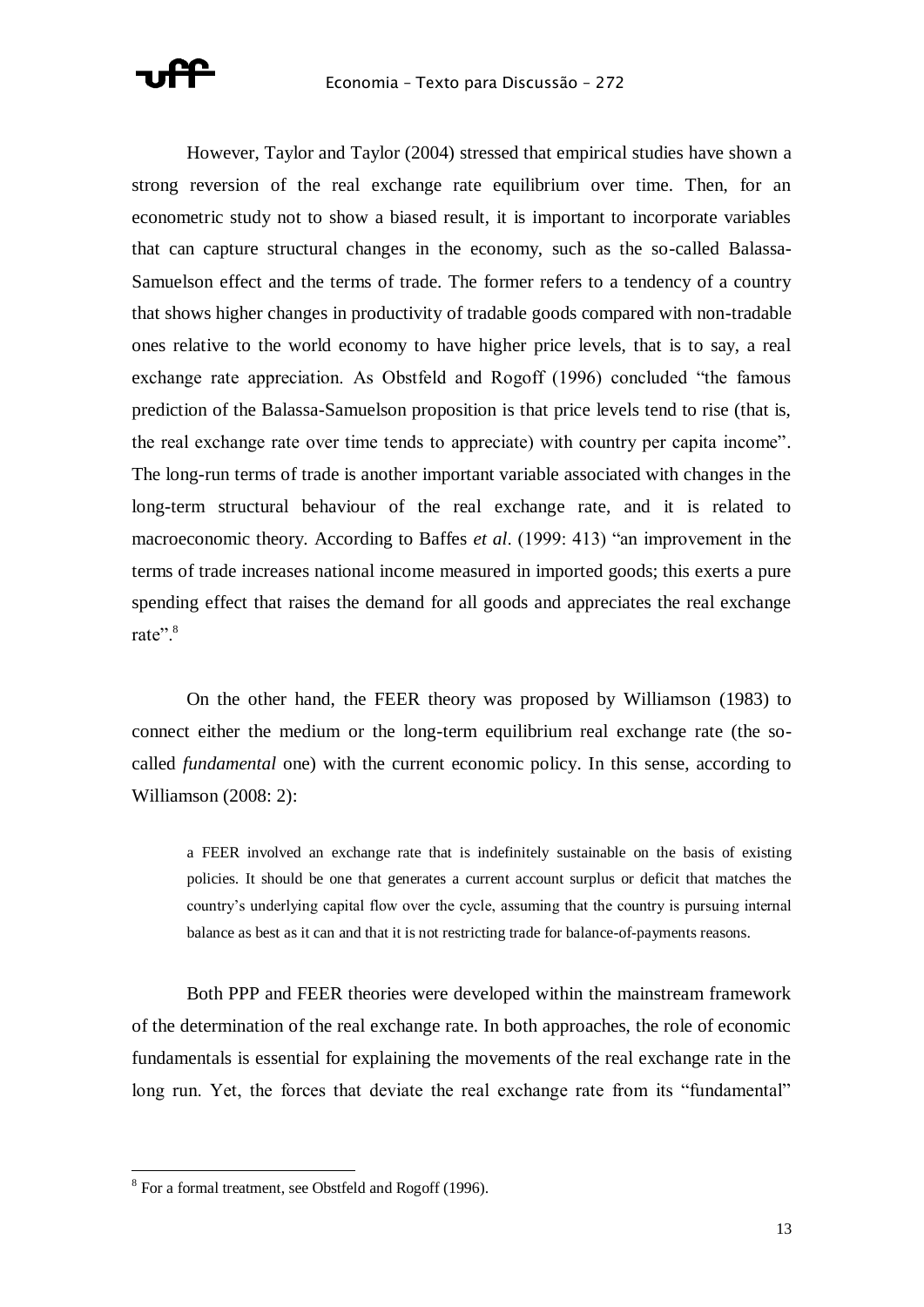long-term equilibrium are explained by either very short-term price rigidity, monetary and real shocks, or any other market disturbances.

Although a heterodox approach is not discussed in international economics textbooks, there has been some effort to propose an alternative theoretical framework in both Structuralist and Keynesian literature. In the first line of research, Bresser-Pereira (2010), a distinguished Brazilian economist, has proposed a structuralist approach which allows for understanding both the determination and the general trend of the real exchange rate in emerging economies. According to the author, in a world with floating exchange rate regimes and high freedom of capital movements, the currencies of countries with average income have a chronic tendency to overvalue rather than undervalue.<sup>9</sup>

Bresser-Pereira (2010) classifies his approach as Structuralist because this tendency to overvalue is driven by one (or both) of two structural forces:

i) the Dutch disease, which makes countries rich in natural resources chronically overvalue their currencies in real terms; and

ii) the attractive power with which countries scarce in capital absorb large amount of short-term capital inflows.

The author does not reject the existence of an equilibrium real exchange rate. However, while in the mainstream approach there is only one equilibrium real exchange rate, Bresser-Pereira's hypothesis opens room for the existence of two equilibrium real exchange rates: "an industrial equilibrium" exchange rate which could move the economy towards the international technological frontier and a trajectory of faster economic development. And, in the case of those countries which suffer from the Dutch disease, "a current equilibrium", that is, an exchange rate that tends to overvalue as it deviates the economy from the technological path consistent with economic development (see Bresser-Pereira, 2010, chapter 4). As far as the real exchange rate

<sup>&</sup>lt;sup>9</sup> In an e-mail sent to one of the authors of this paper, Professor Bresser-Pereira argued that the term "misalignment" is misleading when referring to the actual level of the real exchange rates of these economies, for the general tendency is to overvalue. In other words, "misalignment" would be a shadow term for overvaluation. As will be shown ahead, instead of "misalignment", we will use the expression "deviation of the actual real exchange rate from its long-term trend level" and will propose an index of overvaluation through which we will estimate, in turn, the long-term "optimal" real exchange rate for the Brazilian economy.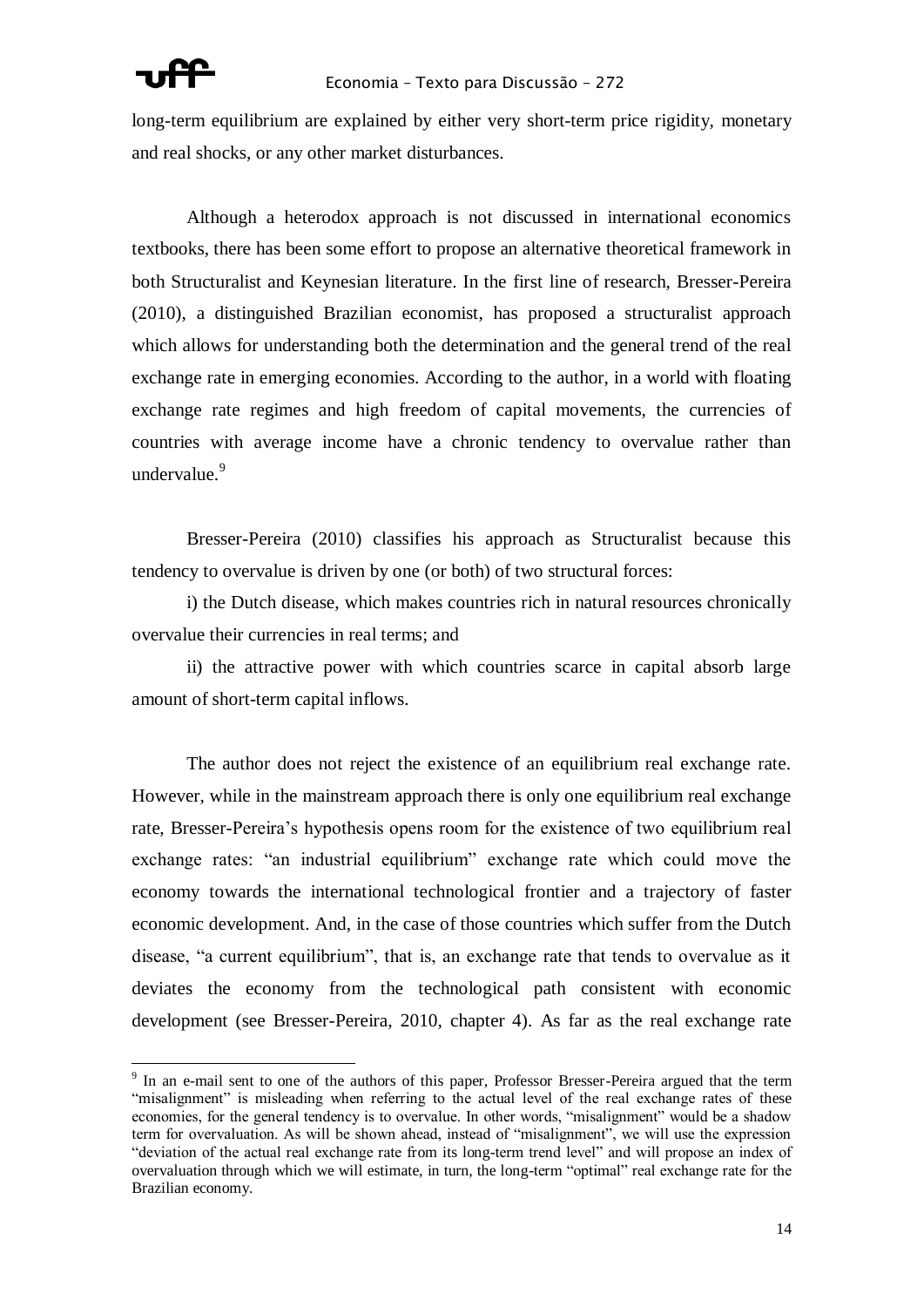

appreciation movement persists, both structural forces and inconsistent short-term economic policies end up driving the economy to generate increasing current account deficits that will only be adjusted by a balance of payments crisis and a disruptive overshooting of the nominal and real exchange rate.

In normative terms, Bresser-Pereira and Gala (2010: 25) argue that while for ―the conventional wisdom, exchange rate policy must be flexible in such a way that monetary authorities should have neither a goal nor a policy for the exchange rate", for the Structuralist view in a world relatively open to capital flows, "although the exchange rate regime must be flexible, the Central Bank should (and must) pursue the so-called industrial equilibrium exchange rate".

Another alternative view on the real exchange rate behaviour is offered by the Keynesian literature. Starting with the notion that the long term is the sum of a sequence of short-term events (see Hahn, 1984), the Keynesian theory rejects the distinction between long-term and short-term equilibrium exchange rates.<sup>10</sup> In this sense, even knowing that the Keynesian literature on the theme is very scarce, Kaltenbrunner (2008) argues that, instead of market forces driven by fundamentals, real exchange rates are essentially explained by short-term capital flows. In her own words:

Due to the increased role of financial considerations in the working of the global economy, an analysis of exchange rate behaviour has to concentrate on the working of financial markets and the institutions that operate in them. However, if positions taken by asset market players are acknowledged to be the driving force of exchange rate movements, an attempt has to be made to understand the motivations and trading strategies adopted by these players. This approach will not only require an alternative view of "fundamentals", but necessarily has to be country specific and account for the complexity of foreign exchange markets in emerging countries (Kaltenbrunner, 2008: 2).

As a matter of fact, even Keynes (1923), then living in a world with a lower amount of financial flows, recognized that short-term capital flows are one of the main transmission channels of interest rate differential between countries and exchange rate

 $10$  This does not mean that the Keynesian approach rejects the existence of an "optimal" real exchange rate, but that this indicator is essentially determined and influenced by economic policies. That is to say, policy makers could be responsible for the "suboptimal" real exchange rate level and should target its "optimal" level through appropriate economic policy instruments.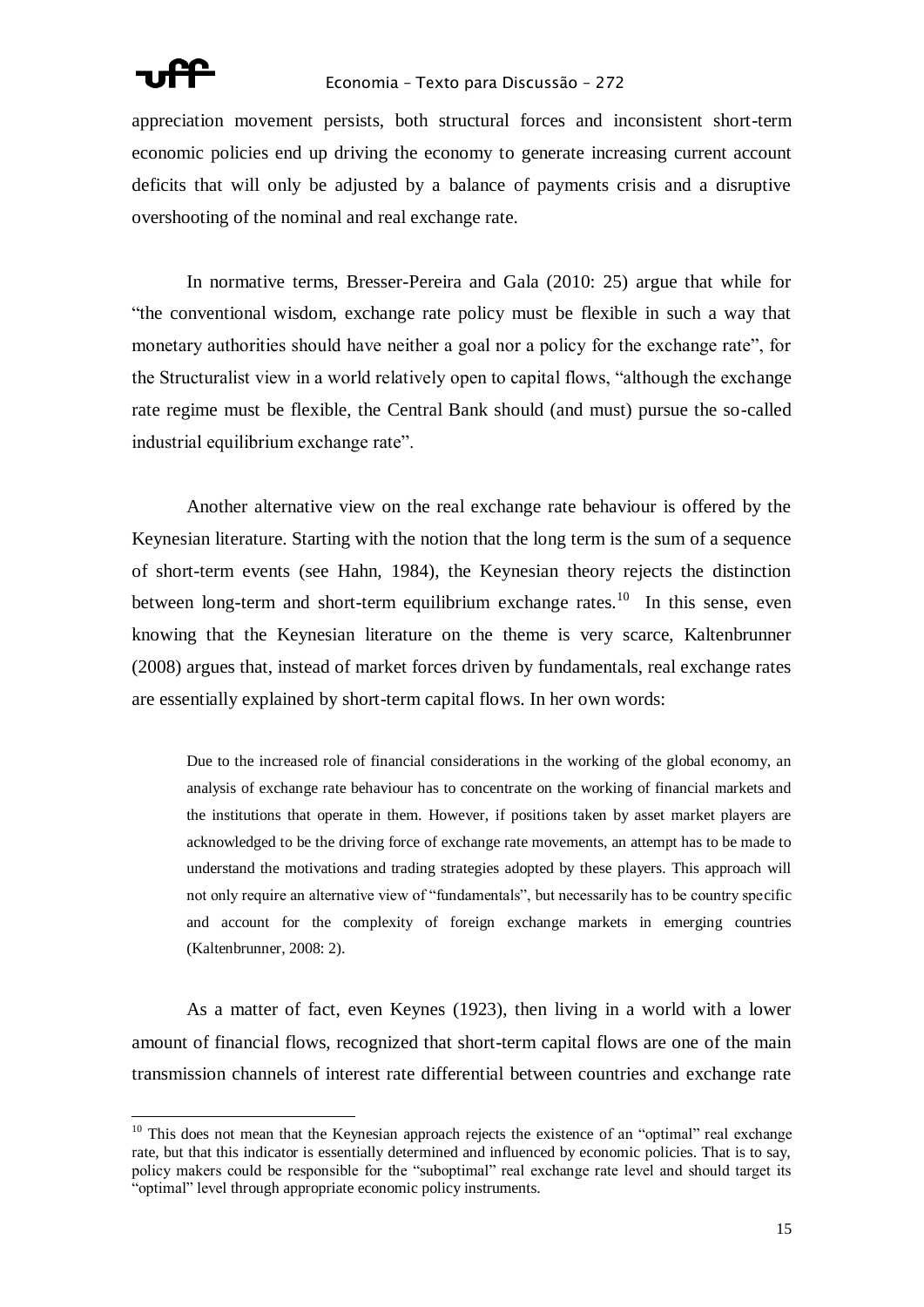

movements. However, rather than believing that this relationship would be based on the traditional uncovered interest rate parity, Keynes emphasized the role of the agents' forecast confidence (Harvey, 2006). In fact, Peel and Taylor (2002) remind us that Keynes argued that the uncovered interest rate parity had a persistent tendency not to hold in practice due to the less than perfect elasticity of the supply of arbitrage funds. The most important point to stress here is that, as Harvey (2006: 397) states,

the uncovered interest rate parity deviation is a forecast, and forecasts are never certain. In general, the more confidence agents have in their predictions, the more funds they are willing to commit in speculation. The more realistic way to incorporate this into this model would be to make capital flows (for a given uncovered interest rate parity deviation) go from a trickle to a strong flow as forecast confidence increased.<sup>11</sup>

There are many empirical works that estimate the determining factors of the real exchange rate based exclusively on PPP theory (see, for instance, Frankel and Rose, 1996; Coakley et *al*., 2004; Rodrik, 2008) and others that make the same estimation based on the FEER theory (Williamson, 1995, 2008; Aguirre and Calderon, 2006; Cristiansen et *al.*, 2009). Yet, it must be recognized that both the above mentioned Structuralist and Keynesian theories of the real exchange rate have not been tested empirically.

However, as will be shown ahead, since our model also rejects the long-term variables determined by "fundamental" forces as required by the PPP and FEER theories, we can say that it is closer to both the Structuralist and Keynesian approaches. In our theoretical framework, the long-term "optimal" real exchange rate is influenced by both structural forces, such as productivity changes and terms of trade – which in turn are influenced not only by market forces but also by long-term economic policies, namely industrial and technological policies<sup>12</sup> – and short-term economic policies. The extent to which the actual real exchange rate tends to deviate from that "optimal" level

 $11$  This evidence gives support to our already mentioned first stylized fact, according to which, in practice, the uncovered interest rate parity has recurrently been violated in emerging countries that are highly open to short-term capital flows.

<sup>&</sup>lt;sup>12</sup> By long-term economic policies, we mean those government measures which are introduced with the objective of accelerating structural change and economic development, such as industrial and technological policies, trade policies and so on. In this sense, although it is hard to reject that the productivity change is one of the most important structural forces behind the long-term real exchange rate, we must stress that the evolution of productivity is in itself strongly influenced by those kinds of above mentioned long-term economic policies.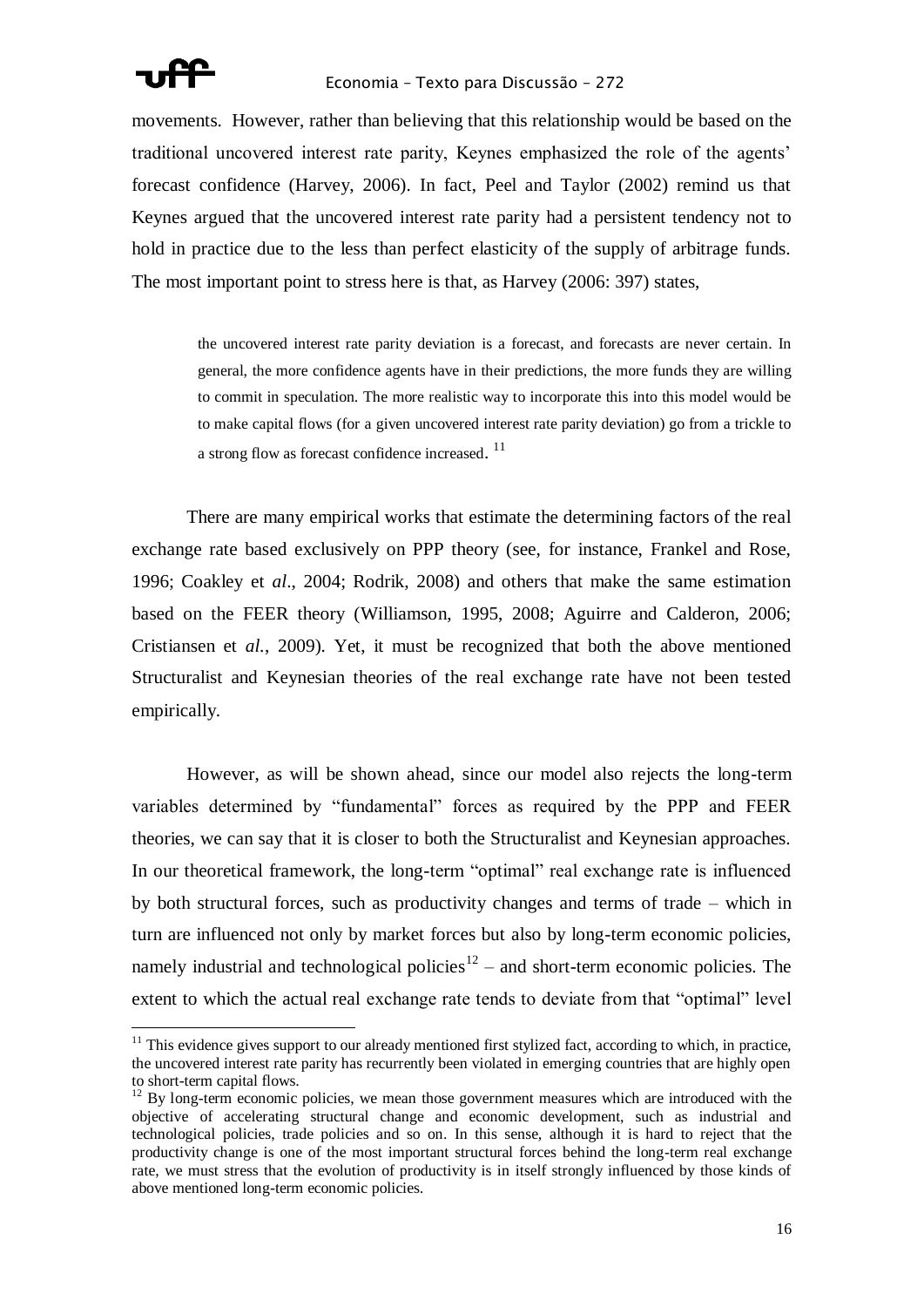will depend on a diversity of long-term and short-term forces, such as the degree of financial openness, the change in aggregate productivity, monetary policy and so on.

### **3.1 The theoretical model**

We propose a completely modified theoretical and empirical version of the model first presented by Razin (1996) and summarized by Razin and Collins (1999). Before presenting our modifications, it is convenient to show the model proposed by these authors. Razin and Collins' model is based on the IS-LM long-term equilibrium solution for a small economy producing only a single traded good, in which the shortterm deviations from the long-term trend are due only to short-term real and monetary stochastic shocks. The real exchange rate is determined by the following equation:

$$
R\mathsf{E} R_t = g_t(\mathsf{y}_t^s, \mathsf{d}_t, \mathsf{I}^*) + f_t(e_m, e_{\mathsf{y}_t})
$$
\n<sup>(2)</sup>

where the (actual) real exchange rate  $RER_t$  in period *t* is jointly determined by two forces: the long-term forces related to economic fundamentals and represented by the function  $g_t$  ( ); and the short-term monetary and real shocks, represented by the function  $f_t$  ( ). They assume that g and f are linear functions. While the variables that comprise the function g ( ) are only real variables  $(y_t^s)$  is the real output,  $d_t$  is real aggregate demand and *i\** the world interest rate), those that are incorporated into the function f () are variables that represent short-term real and monetary stochastic shocks  $(\varepsilon_m$  and  $\varepsilon_v$  are real and monetary shock variables, respectively). In theoretical terms, the solution for the  $RER<sub>t</sub>$  is represented by a combination of the flex-price solution for g (), plus a linear combination of stochastic shocks f ( ). It is important to stress that, in this theoretical formulation, in an ideal world in which all prices are flexible and there is no nominal price rigidity or other short-term economic disturbances, the actual real exchange rate  $RER_t$  would converge to its long-term trend represented by  $g$  (). Then, in Razin and Collins' model, the deviation of *RER<sup>t</sup>* from its long-term equilibrium trend is explained by short-term real and monetary shocks.

In our model, however, not only the long-term "optimal" real exchange rate, but also deviations of the actual real exchange rate from that "optimal" level are jointly explained by long-term structural forces and short-term economic policies. We reject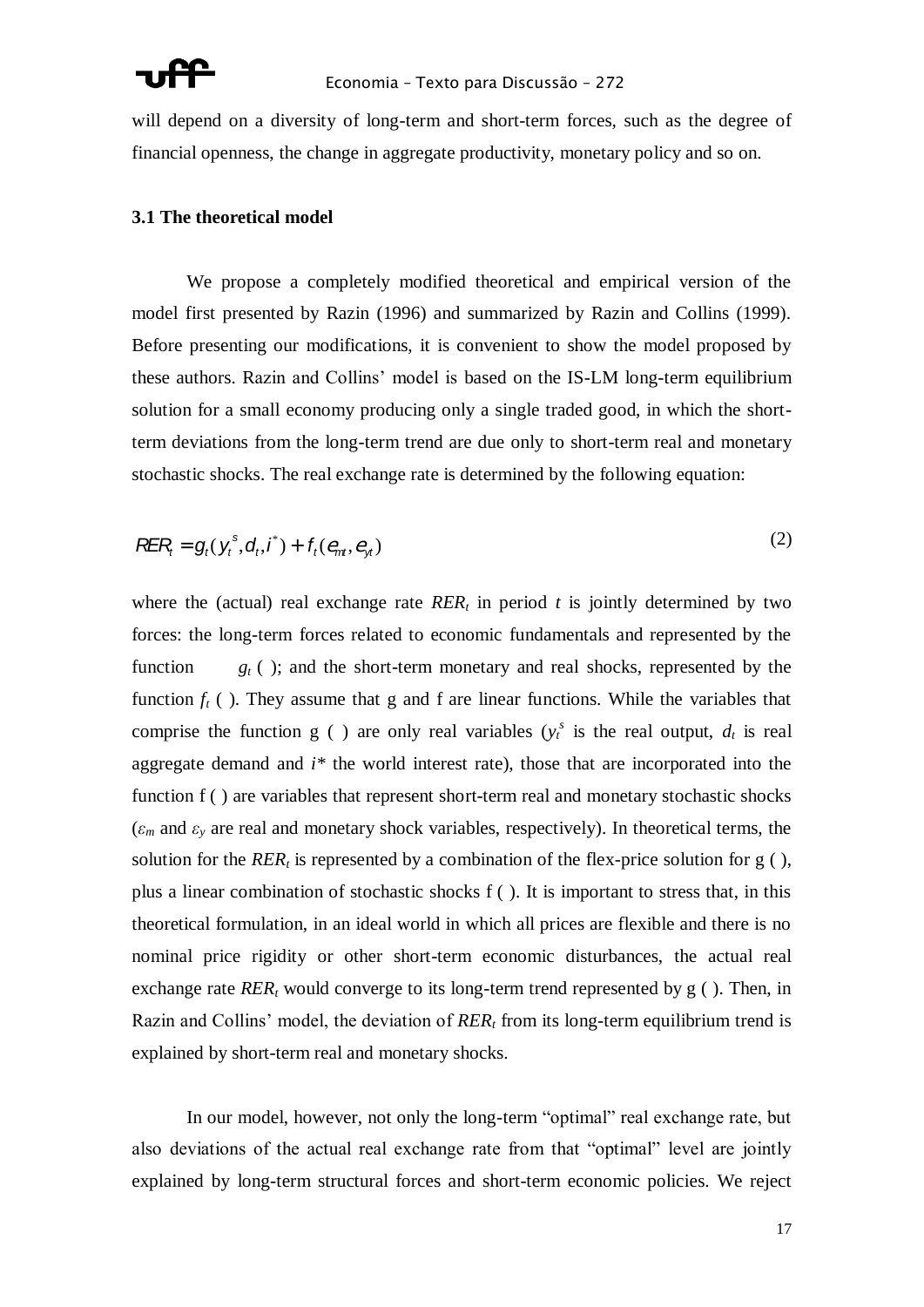

the conventional view of the existence of automatic forces driving the real exchange rate either towards a long-term equilibrium (such as the PPP approach) or a long-term "optimal" level (as inherent in our framework). By supporting this argument, our theoretically modified model is expressed as:

$$
R\!E\!R_i = g_i(\text{structlt}_t) + m(\textbf{s}t_t)
$$

(3)

where  $RER_t$  continues to be the actual real exchange rate, but both the functions  $g( )$ and m ( ) are different from Razin and Collins' (1999) approach. In fact, all the variables that comprise Razin and Collins' (1999) function g ( ) are totally linked to fundamentals. In our model, however, the variables that comprise the function g ( ) are interpreted as representing the long-term structural forces denoted by  $struct_{t}$  which are better driven by both market competition and long-term economic policies. And, for emerging countries like Brazil, the component  $m$  ( $\theta$ ), far from being influenced by random real or monetary shocks, like in Razin and Collins' (1999) model, incorporates the set of short-term variables  $st_t$  that are directly and indirectly influenced by short-term macroeconomic policy. In fact, short-term economic policy variables can produce different trajectories for the real exchange rate. In many cases, erratic economic policies combined with deep financial integration with the world economy can amplify the real exchange rate's trend of overvaluation.

In other words, both structural and short-term economic policies may be responsible for not only driving the long-term real exchange rate towards its "optimal" trend, but also (depending on the specificity of the structural force and the quality of the short-term economic policy) directing that indicator to a "suboptimal" level. The main policy implication of our model is that, like most Asian countries, policy-makers could (and should) target, at least partially, the real exchange rate in such a way that it could be driven towards a long-term "optimal" level.

With such changes in the original formulation, when the theoretical model is expressed in econometric specification (see Section 4), we cannot only capture the main determining factors of the recent actual real overvaluation of the Brazilian currency, but also evaluate the policy space of short-term economic policy, according to the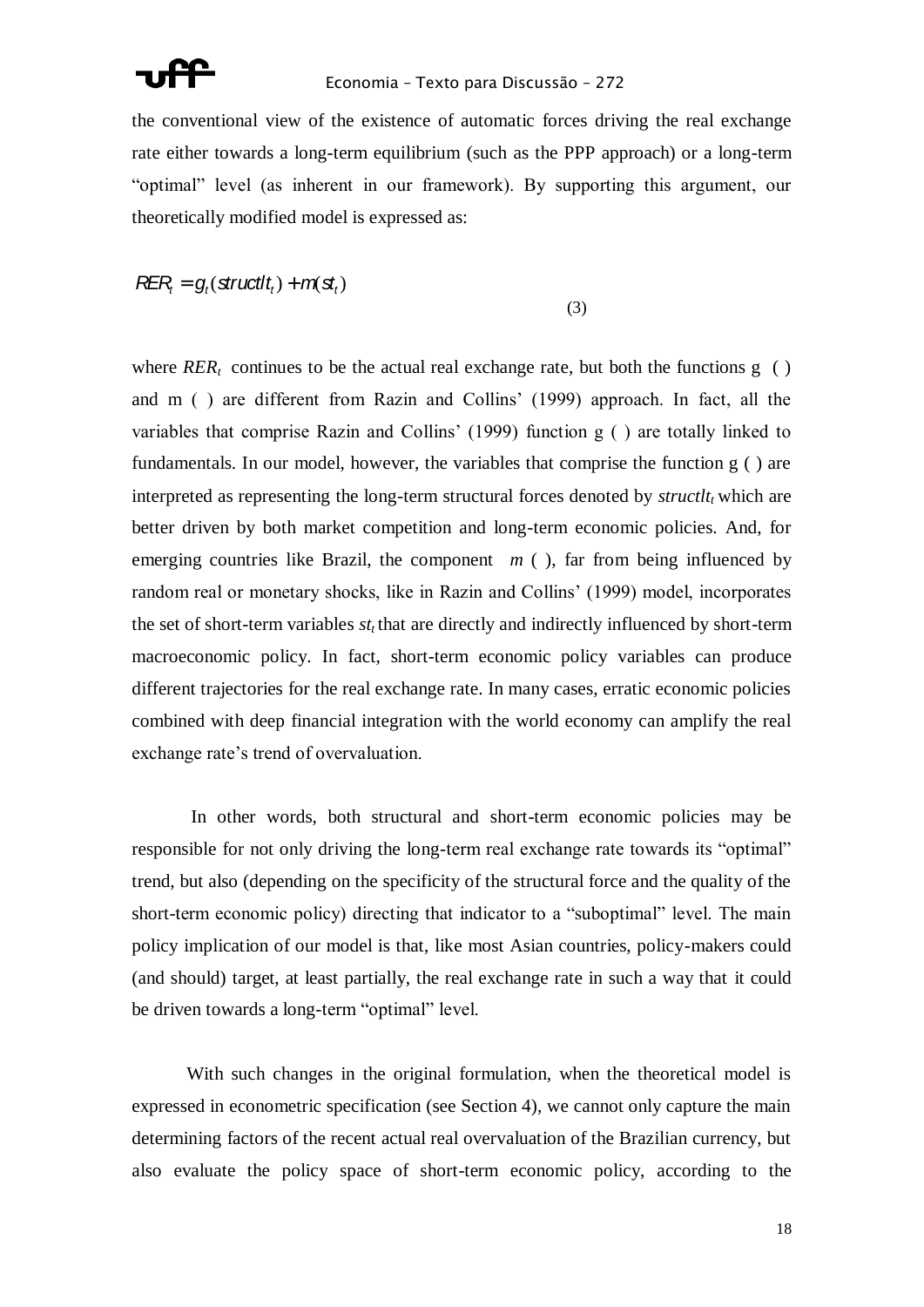explanatory power of the *m*( ) variables. Despite the fact that our model does not capture important characteristics related to the workings of foreign exchange markets, such as the dynamic changes and the forward-looking behaviour, its simplicity is attractive enough to provide a useful and comprehensive empirical implementation.

### **4. Real exchange rate overvaluation: empirical evidence for Brazil in the 2000s**

This section empirically investigates the determining factors of the real exchange rate in Brazil after the implementation of the flexible exchange rate regime in January 1999. The Brazilian currency has presented a trend towards overvaluation of its real exchange rate ever since inflation became controlled in the mid-1990s. The stabilisation plan launched in 1994 (*Plano Real*) was based on a fixed exchange rate regime, which was abandoned in January 1999, following the speculative attacks on most currencies in emerging countries in the second half of the 1990s.

The phase of the floating exchange rate regime that was implemented with an inflation targeting policy did not bring stability to the real exchange rate. After 2004, the trend towards real appreciation of the Brazilian currency, the *real*, became for the most part a dominant pattern until the eruption of the international financial crisis in September 2008. After a sharp depreciation during the aftermath of the financial crisis, the appreciation trend of the Brazilian *real* has intensified again.

Figure 1 shows the evolution of the real exchange rate from February, 1999, to May, 2010. At least three distinct phases can be identified, showing different behaviours in the real exchange rate. It is convenient to stress that this division takes into account not only the actual trajectory of the real exchange rate, but also the calculated standard deviation in each phase.<sup>13</sup> The first phase begins in the months immediately after the change in the Brazilian exchange rate regime. After a sharp depreciation of the real exchange rate at the end of 1998, the introduction of a floating exchange rate regime in early 1999 was followed by a relatively stable evolution in 2000, when the real exchange rate seemed to have reached an equilibrium level.

<sup>&</sup>lt;sup>13</sup> Considering the standard deviation and the trajectory of the evolution of the real exchange rate, we divided the phases as follows: relative stability from February 1999 to December 2000 (standard deviation of 6.7); real depreciation trend from January 2001 to May 2004 (standard deviation of 16.8); and real appreciation trend from June 2004 to May 2010 (standard deviation of 16.8).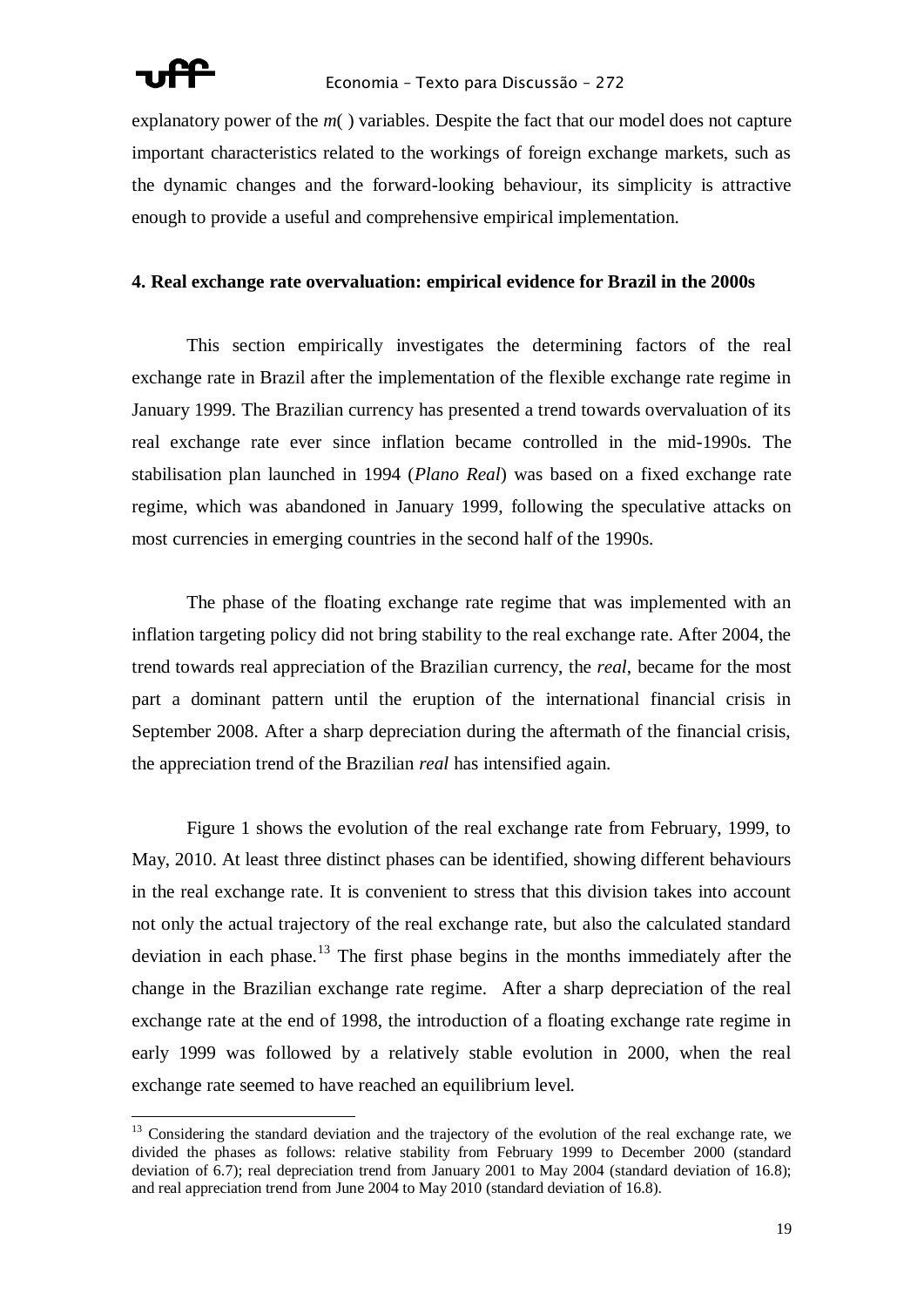

# **Figure 1: Actual real effective exchange rate (monthly data) Brazil, February 1999-May 2010 2000 average real exchange rate = 100**



Sourc

e: Brazil's Central Bank.

 After this short period of relative stability, the Brazilian currency showed a trend towards depreciation in real terms until mid-2004. The second phase in the trajectory of the real exchange rate was marked by the negative expectations of the election of a candidate (Luiz Inácio Lula da Silva), who was then adversely evaluated by markets in Brazil. This political fact substantially raised the degree of uncertainty among private agents, which was reflected in an increase in the real exchange rate volatility. In October 2002, the real depreciation of the Brazilian currency reached its highest level.

From June 2004 onwards, the real exchange rate showed an appreciation trend, except for the second half of 2008, when the international financial crisis triggered a brief movement of depreciation of the Brazilian currency. The third phase of the real exchange rate evolution is characterized by greater dynamism in the economy,  $14$ although higher growth rates tend to be associated with an undervalued currency. This

 14 Real GDP grew at 5.7% in 2004; 3.2% in 2005; 4.0% in 2006; 6.1% in 2007, and 5.1% in 2008.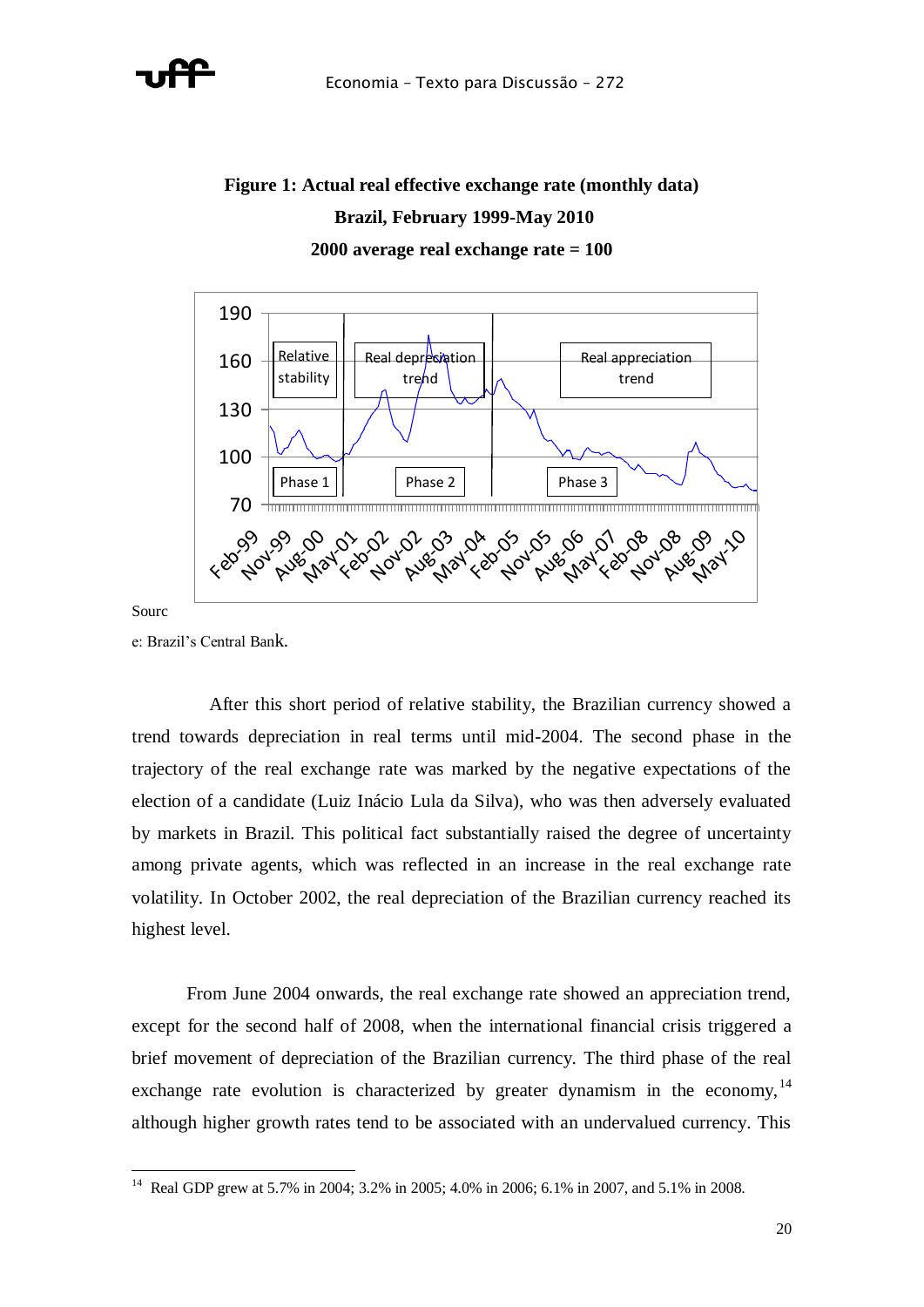

behaviour, however, has not been observed in the Brazilian case in the recent period. In fact, the expansion of world trade, mainly after 2004, favoured the country's terms of trade, allowing the growth and real appreciation of its currency to occur simultaneously. In addition, in absence of capital controls, the excess inflow of external capital forced the Brazilian *real* to appreciate.

In addition, it is important to stress that the introduction of a floating exchange rate regime in 1999 was followed, as mentioned, by the implementation of an inflation targeting regime, which, in Brazil's case, has relied almost exclusively on the manipulation of the basic interest rate (*SELIC*) as the sole instrument to control inflation. During the whole period, domestic interest rates were maintained relatively high compared to the rest of the world. This implied that the short-term interest rate differential worked as a continuous stimulus to attract short-term foreign capital, which strongly contributed to the real exchange rate volatility. Interventions in the foreign exchange market aimed at controlling volatility and overvaluation have been used more effectively in the last five years, even though this strategy tends to increase gross public debt due to the high cost in sterilizing the monetary impact brought on by Brazil's Central Bank purchase of international reserves.

### **4.1 Econometric implementation**

Our theoretical model presented in equation (3) will be translated into the following econometric specification (equation 4), which is consistent with the theoretical discussion above:

(4)  $t = c_0 + a_1 \ln Y_t + a_2 \ln 70T_t + a_3 \ln CA +$ <br> **IDIFER**<sub> $t$ </sub> +  $b_2$ (ln **IDIFER**)<sub> $t_{-1}$ </sub> +  $b_3 \ln$  STKF<sub>t</sub> +  $b_4 \ln IR_t + b_5 \ln CR_t + e_4$  $\int \ln R E R_i = C_0 + \partial_1 \ln Y_t + \partial_2 \ln T \sigma T_t + \partial_3 \ln C A_i + \int$ +  $b_1$ (ln *IDIFER*)<sub>t</sub> +  $b_2$ (ln *IDIFER*)<sub>t-1</sub> +  $b_3$  ln STKF<sub>t</sub> +  $b_4$  ln *IR*<sub>t</sub> +  $b_5$  ln CR<sub>t</sub> +  $e_t$ 

Following analogous procedures of empirical literature on the real exchange rate determination, we chose the most appropriate candidates to represent the variables associated with the structural changes in the real exchange rate in the long run (variables with the  $\alpha$  coefficients on the right hand of equation (4)) and those directly or indirectly associated with the short-term policies (variables with the  $\beta$  coefficients on the right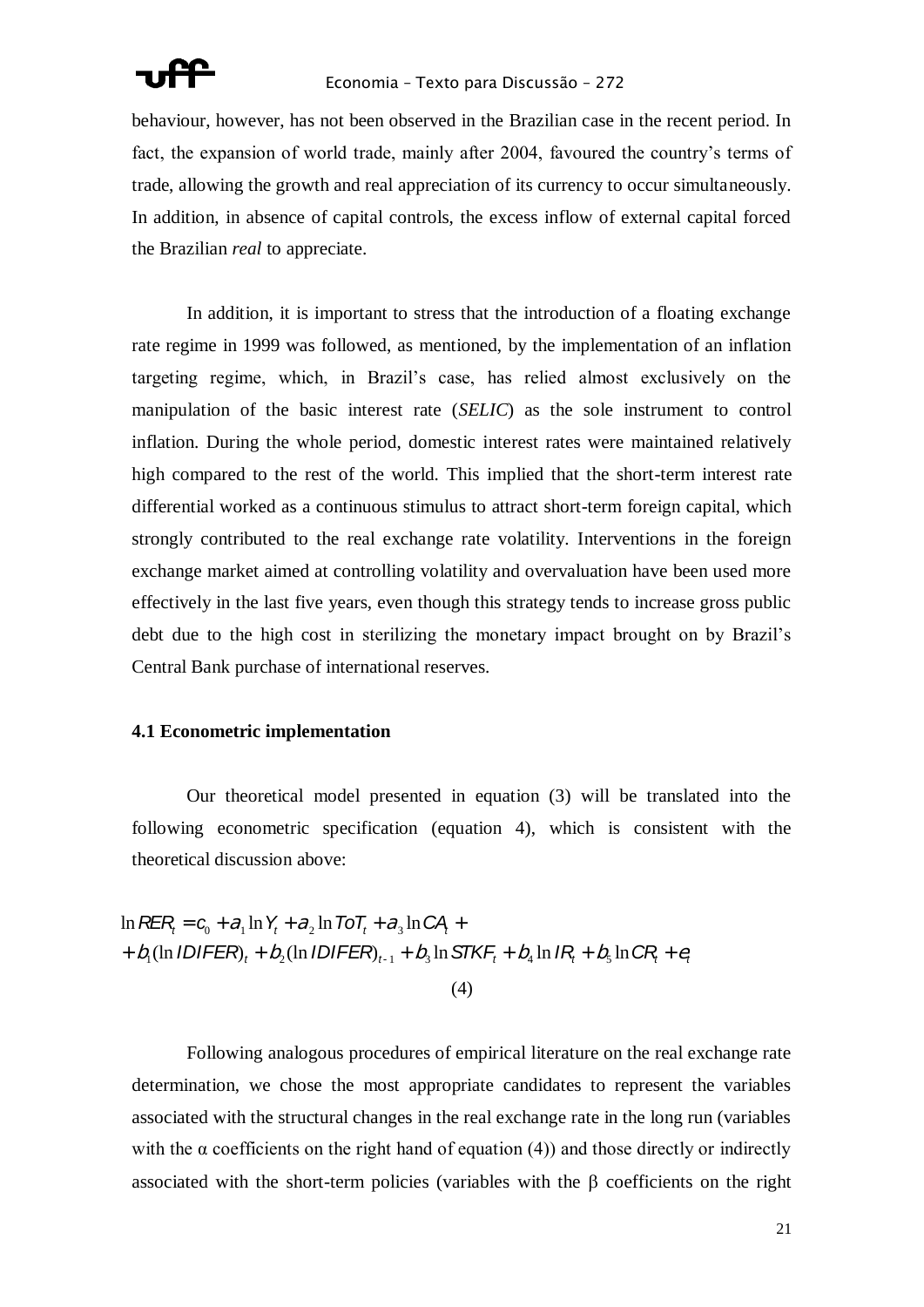side of equation (4)). In choosing this way to write the empirical equation, we expand our econometric application to develop and calculate an index of overvaluation of the Brazilian real exchange rate in the period in question.

The variables of the model are specified in logarithms as follows: *RER* is the actual real effective exchange rate; *Y* is the real GDP *per capita* in US dollar; *ToT* is the terms of trade; *STKF* is the net short-term capital flow expressed as a ratio of GDP; <sup>15</sup> *CA* is the current account balance expressed as a ratio of GDP; *IDIFER* is the differential of short-term domestic (*SELIC* basic rate) and international (*US Fed Funds*) interest rates; *IDIFERt-1* is the previous variable lagged one period; *IR* is the stock of Brazilian international reserves; *CR* is Brazil's risk premium;  $\varepsilon_t$  is a random error variable, and it is also to be assumed to contribute to deviating the actual real exchange rate from its long-term "optimal" level; and the subscript  $t$  is the time reference (in our econometric modeling, it refers to a month).<sup>16, 17</sup>

The variables chosen to represent the structural conditions to determine the real exchange rate are largely used in the empirical literature, and they do not deserve additional comments (see, for instance, Helmers, 1988, Edwards, 1988, Rodrik, 2008). In our econometric implementation, the variables chosen are considered to be the most relevant in explaining the changes in the long-term structural real exchange rate.<sup>18</sup> Yet, our variables either directly managed or indirectly influenced by short-term economic policy are found throughout empirical studies, such as Meese and Rogoff (1983), Edwards (1988), Calvo, Leiderman and Reinhart (1993), among others. For our specific purpose, the short-term variables chosen are considered to be the most important for an emerging economy under the specific discussion in Section 2.

In the recent Brazilian academic debate, some economists argue that the overvaluation trend of the real exchange rate is a consequence of Brazil's low capacity

 $\overline{a}$ <sup>15</sup> We computed the foreign investment for portfolio and other short-term foreign investments (mainly suppliers' credit and short-term loans) as short-term capital flows.

<sup>16</sup> Following Bogdanski, Tombini and Werlang (2000:17), all variables with negative values (*CA* and *STKF*) were transformed adding a positive number in order to apply logarithms in the following procedures:  $CA = I + CA$ ; and  $STKF = 2 + STKF$ .

<sup>17</sup> The data sources are described in Appendix 1.

<sup>&</sup>lt;sup>18</sup> Needless to say that, in keeping with our theoretical purpose, these variables are also influenced by the long-term economic policies.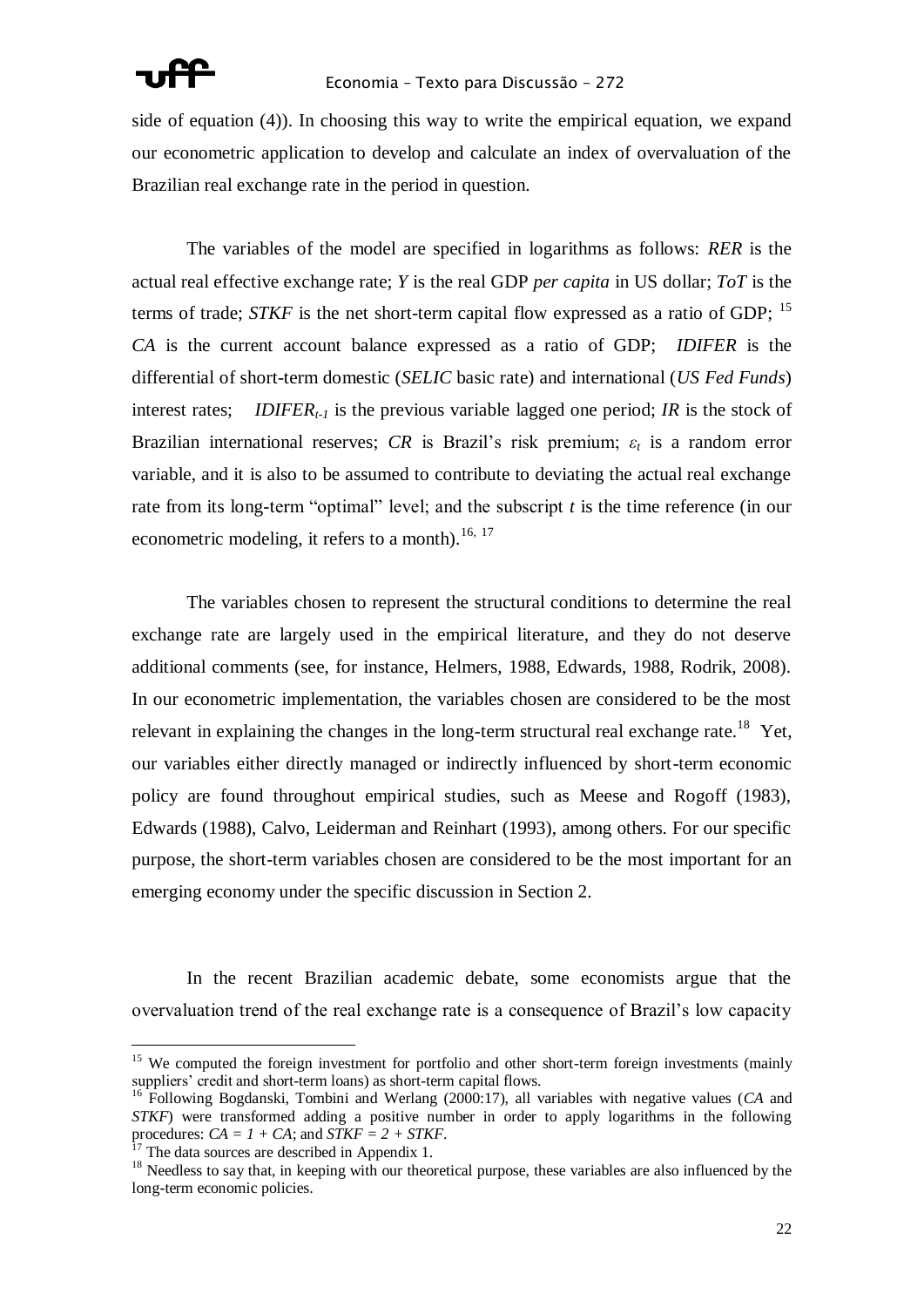

to increase its total domestic savings, which is caused, in turn, by the public sector's poor efforts towards augmenting its savings flows (see, for instance, Wajnberg, 2008**;** Ferreira and Cardoso, 2009; and Pastore, Pinotti and Pagano, 2010). Rigorously speaking, in the Brazilian debate, there are two main theoretical positions on the relationship between the real exchange rate and domestic savings. The first line of thought argues that the overvaluation trend of the real exchange rate in Brazil reflects the low total domestic savings. In this sense, current account deficits can be temporarily accepted since they can be financed by external savings (see Ferreira and Cardoso, 2009; Pastore, Pinotti and Pagano, 2010). The second line, which we support, states that the immediate negative effect of a country that adopts a strategy of economic development based on the absorption of external savings is the appreciation of its real exchange rate. This implies an artificial increase in real wages and aggregate consumption and, consequently, a reduction in total domestic savings (see Bresser-Pereira and Gala, 2008; and Resende, 2009)<sup>19</sup>

In principle, we could include other variables, such as Brazil's total savings, private savings, public sector savings, the gross debt of the public sector, the stock of external direct investment in Brazil, and so on. However, since the incorporation of many variables would imply a loss in the degrees of freedom in our model, we opted to keep our model as parsimonious as possible, only including the most important variables linked to our theoretical discussion.

In the empirical procedure, we had to pursue two basic econometric issues: first, the potential non-stationarity of the variables to be regressed; second, the potential endogeneity of our explanatory variables specified in the empirical model. As for the first issue, we implemented appropriate unit root tests. The Augmented Dickey-Fuller (ADF, proposed by Said and Dickey, 1984) and Phillips-Perron – PP (1988) tests revealed that, except for the STKF, all other variables are non-stationary in levels (with a trend and intercept), but stationary in first differences, i.e., the series are I (1) at 5% significance level. The results of these tests are shown in Appendix 2 (Tables 1 and 2).

Krugman (1995) also supports the second line of thought arguing that "it is naive to imagine that changes in the government's financial balance can translate directly into changes in physical trade flows, without working through a mechanism such as the exchange rate".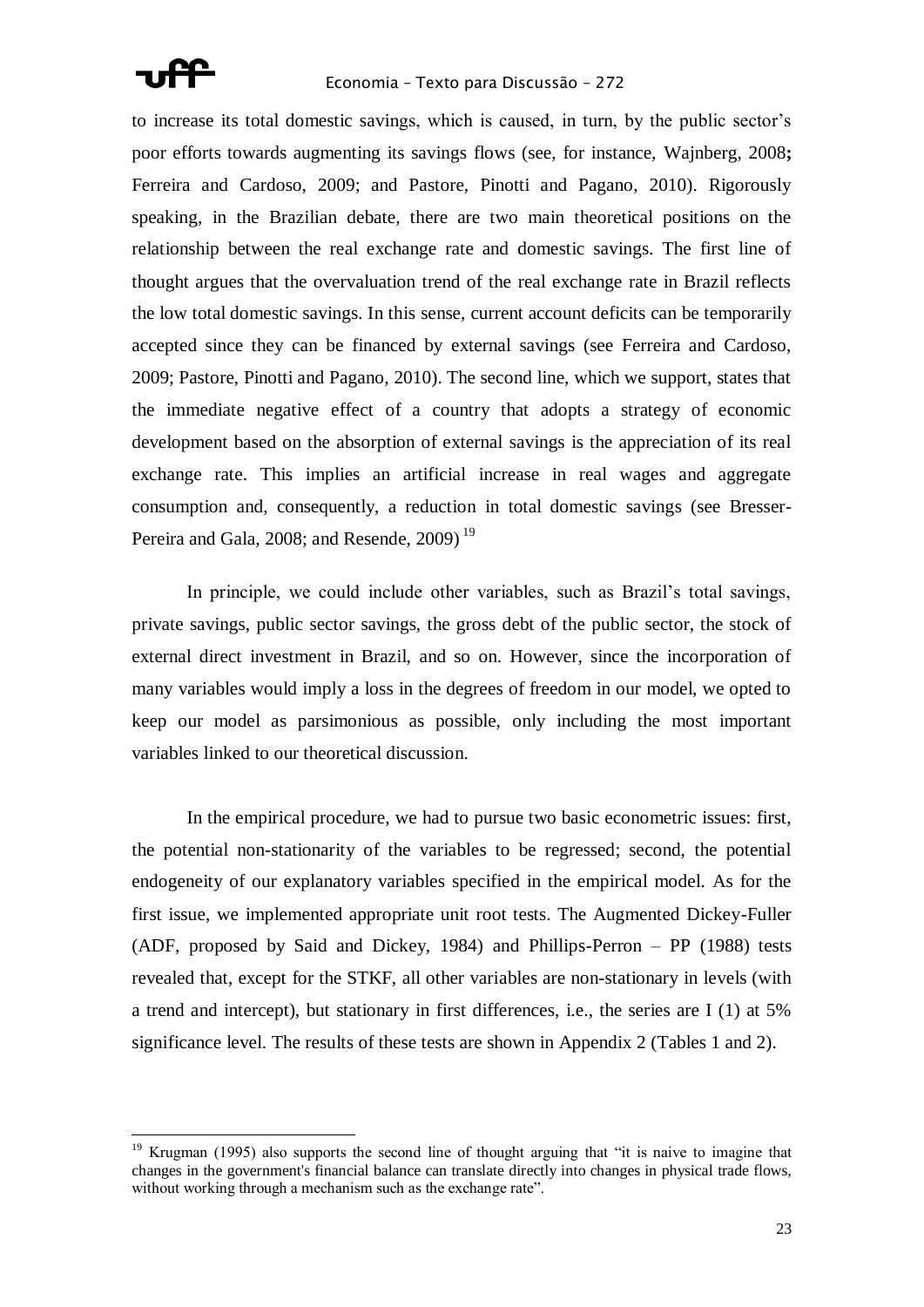

Before applying the co-integration test, it is important to stress that error correction models (ECM) are generally applied to non-stationary series which have a co-integration relationship. In principle, as supported by Campbell and Perron (1991), in reaching a co-integrated process between non-stationary series, the addition of a stationary variable in the ECM will not cause significant changes in the statistical robustness of the regression. However, when we included the stationary variable *STKF* in our econometric implementation, the model did not have a good fit. In fact, as we already discussed in Section 3, since one of the main transmission channels from the interest rate differential to the real exchange rate is through the net short-term capital flow, the removal of this variable does not damage the consistency of the model. Therefore, we continue with our estimation removing the variable *STKF* from equation (4), which is re-expressed by the following equation:

$$
\ln \text{REF}_{t} = c_{0} + a_{1} \ln Y_{t} + a_{2} \ln \text{IoT}_{t} + a_{3} \ln \text{CA} + b_{1} (\ln IDIFER)_{t} + b_{2} (\ln IDIFER)_{t-1} + b_{3} \ln IR + b_{4} \ln CR + e_{t}
$$
\n(5)

Having now established that the variables of equation (5) are non-stationary and possess the same order of integration I (1), we are able to apply the co-integration test so as to verify whether a linear combination of these variables is stationary. Following Granger (1981) and Engle and Granger (1987), if a unit root test reveals the residuals are stationary, i.e., I (0), we could conclude not only that all variables of our single equation are co-integrated in levels, but also that the estimated coefficients by ordinary least square (OLS) are consistent (Hamilton, 1994: 857; Greene, 1997: 856-857). In fact, as Table 1 shows, the ADF and PP tests prove we can reject the null hypothesis of unit root in the residuals. So, according to Engle and Granger's (1987) procedure, since the residuals are stationary, the real exchange rate and its structural long-term and shortterm determinants are co-integrated.

| Unity root tests in the residual |                     |                 |          |       |  |
|----------------------------------|---------------------|-----------------|----------|-------|--|
| Tests                            | <i>t</i> statistics | Critical values |          |       |  |
|                                  |                     | 1%              | 5%       | 10%   |  |
| <b>Augmented Dickey-Fuller</b>   | $-7.226$            | $-2.582$        | $-1.943$ | 1.651 |  |
| Phillip-Perron                   | $-7.314$            | $-2.582$        | $-1.943$ | 1.651 |  |

**Table 1**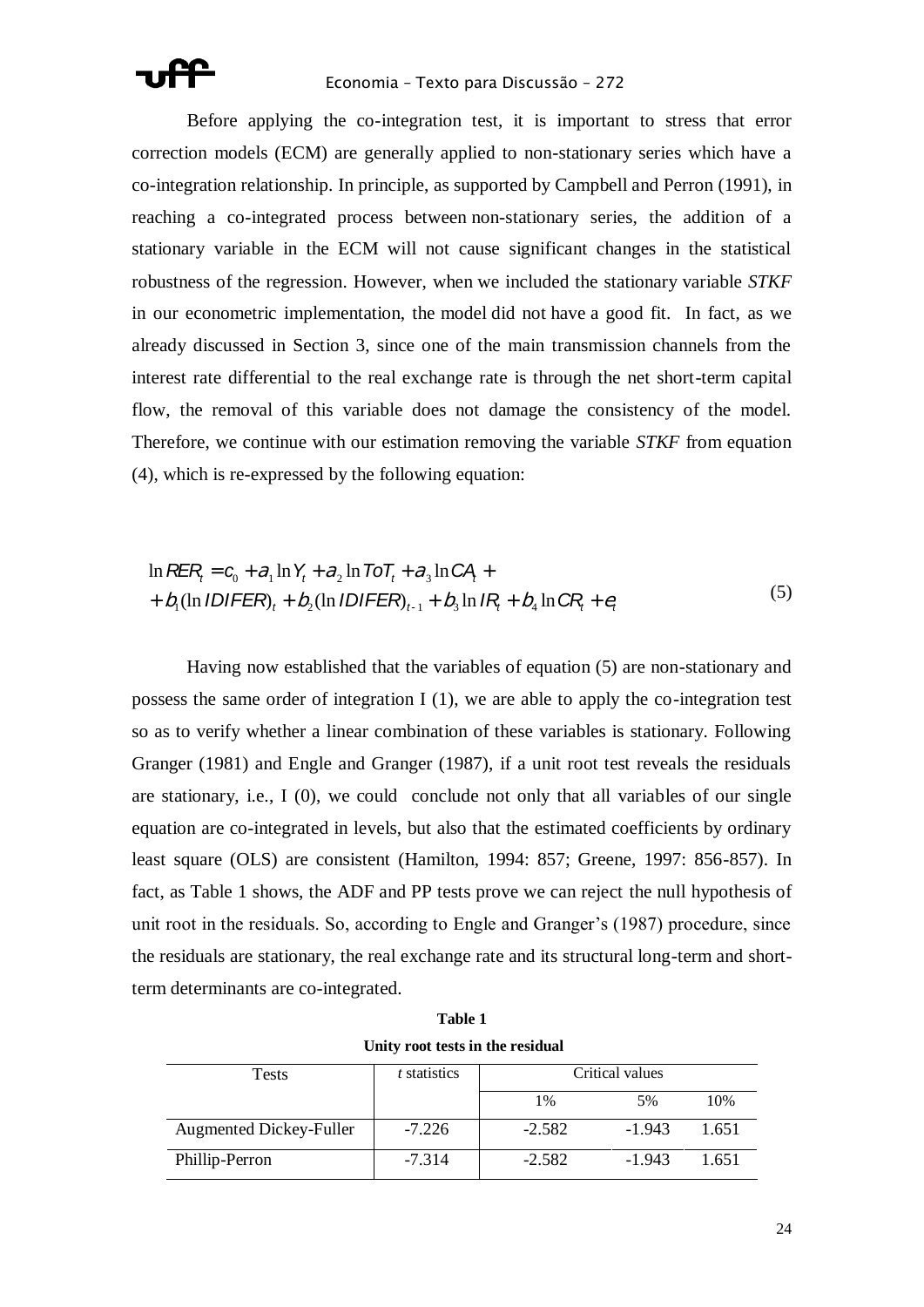

Note: The ADF and PP tests were applied to residuals without either the constant or trend.

As to the endogeneity issue inherent to the econometric implementation by OLS, as Baffes *et al.* (1999) show, even the relevant exogeneity tests proposed by Engle, Hendry and Richard (1983) might not be able to solve endogeneity problems when the marginal distribution of the explanatory variables shifts.  $^{20}$  However, in a model where more than one variable is endogenous, the Johansen (1988) co-integration procedure is then preferable since it treats all the variables in the estimation process as endogenous and tries to simultaneously determine the equilibrium relationship among them. Assuming that all the variables are I(1), the Johansen procedure, which considers all the I(1) variables as if they were endogenous and related to a vector-autoregressive structural model (VAR), uses the maximum likelihood estimation for the VAR model and derives a set of co-integration vectors. The number of co-integration vectors is determined by trace and eigenvalue tests.<sup>21</sup> The results are presented in Table 2.

### **Table 2**

|           | Trace statistics |          | Max-Eigen statistics |                                 |          |        |
|-----------|------------------|----------|----------------------|---------------------------------|----------|--------|
|           | Eigenvalue       | Critical | Prob.                | Critical<br>Eigenvalue<br>Value | Prob.    |        |
|           |                  | Value    | 5%                   |                                 |          | 5%     |
| None      | 200.0713         | 150.5585 | 0.0000               | 90.68323                        | 50.59985 | 0.0000 |
| At most 1 | 109.3881         | 117.7082 | 0.1492               | 34.39791                        | 44.49720 | 0.4009 |
| At most 2 | 74.99016         | 88.80380 | 0.3242               | 28.75081                        | 38.33101 | 0.4045 |

### **Johansen Test of Cointegration Rank**

Note: 4 lags and 126 observations after adjustments

The null hypothesis that there is a lack of co-integration relationship is rejected at 5% significance level, both for trace and maximum eigenvalue test statistics. This means that there is strong evidence to support the existence of a co-integration vector which represents the long-term relationship among the variables of our model.

 $\overline{a}$ 

 $20$  Although Razin and Collins (1999) had called attention to potential endogeneity of some variables introduced in their empirical implementation, e.g. the trade balance (exports minus imports of goods and non-factor services), they did not pursue these econometric issues. As for our model, one could suspect that, among others, the current account *CA* could have an endogeneity relationship with our endogenous variable actual real exchange rate *RER*.

<sup>&</sup>lt;sup>21</sup> See Enders (1995) and Hamilton (1994).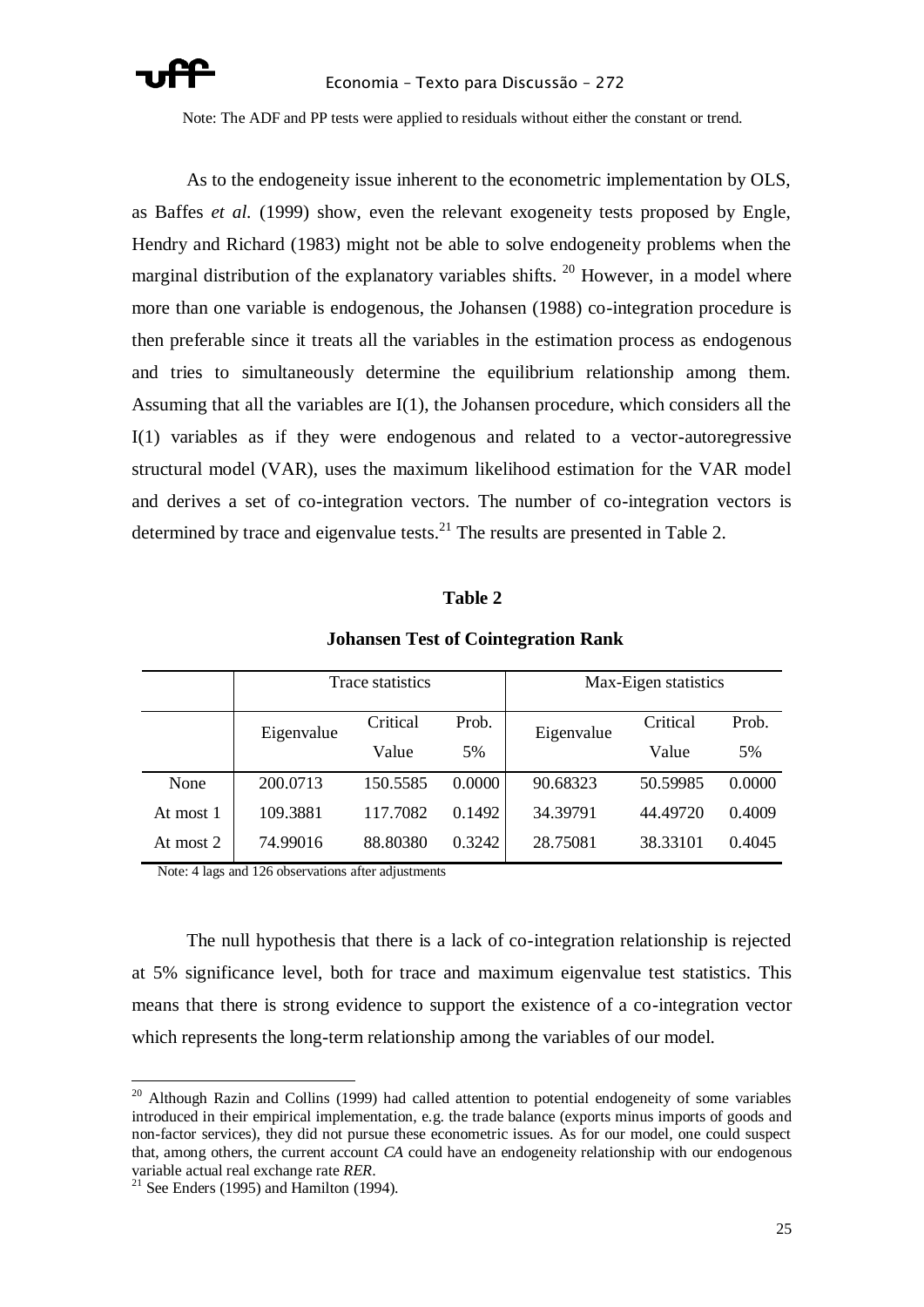

Subsequently, following the two methodologies suggested by Baffes *et al.*(1999) for estimating a single equation of the real exchange rate, we will estimate the coefficients of equation (5) by both ordinary least squares (OLS) and the error correction model (ECM). The results are presented in Table 3.

### **Table 3: Estimated model for Brazil**

|                             | Description of the                  | <b>OLS</b> coefficient |                        | <b>ECM</b> coefficient |
|-----------------------------|-------------------------------------|------------------------|------------------------|------------------------|
| <b>Variable</b>             | variables                           | (t-statistics between  | <b>Variable</b>        | (t-statistics between  |
|                             |                                     | brackets)              |                        | brackets)              |
|                             | Constant                            | 7.8220***              |                        |                        |
| $\mathcal{C}_{0}$           |                                     | [8.921]                | $\mathcal{C}$          | 8.0379                 |
|                             |                                     |                        |                        |                        |
|                             | Log of the real GDP per             | $-0.3460***$           |                        |                        |
| lnY                         | capita                              | $[-7.551]$             | $lnY_{t-1}$            | $-0.4927***$           |
|                             |                                     |                        |                        | $[-9.485]$             |
|                             | Log of the terms of trade           | $-0.4945**$            |                        | $-0.5687*$             |
| lnTOT                       |                                     |                        | $lnTOT$ <sub>t-1</sub> | $[-1.582]$             |
|                             |                                     | $[-2.3104]$            |                        |                        |
|                             | Log of the current account          | $0.23042***$           |                        |                        |
| lnCA                        | balance/GDP                         | [12.636]               | $lnCA$ <sub>t-1</sub>  | $0.23042***$           |
|                             |                                     |                        |                        | [12.636]               |
|                             | Log of the short-term               | $0.1229***$            |                        |                        |
| Ln(IDIFER)                  | interest rate differential          |                        | Ln(IDIFER)             |                        |
|                             |                                     | [2.9483]               |                        |                        |
|                             | Log of the lagged short-            |                        |                        |                        |
| $Ln(IDIFER)$ <sub>t-1</sub> | term interest rate                  | $-0.1472***$           | $Ln(IDIFER)$ ,         | $-0.1607***$           |
|                             | differential                        |                        |                        |                        |
|                             | Log of the stock of                 | $[-3.489]$             |                        | $[-4.236]$             |
| lnIR                        | international reserves/GDP          | $0.1141***$            | $lnIR$ <sub>t-1</sub>  | $0.1655***$            |
|                             |                                     | [4.0044]               |                        | [5.5196]               |
|                             |                                     |                        |                        |                        |
| lnCR                        | Log of the Brazil's risk<br>premium | $0.0644***$            | $lnCR$ <sub>t-1</sub>  | $0.0606**$             |
|                             |                                     | [2.8889]               |                        | [2.0842]               |

### **Dependent variable: real exchange rate**

Notes on OLS model: R-squared: 0.86495; Adjusted R-squared: 0.8575; Durbin-Watson: 1.6769; F-statistics: 117.1182; Prob (F-statistics): 0.0000; Number of observations: 136 after adjustments

Notes on ECM model: 4 lags; Number of observations: 126 after adjustments

Note: \*\*\* Significant at 1 percent level; \*\* Significant at 5 percent level; \* Significant at 10 percent level.

The results of the estimation show that our empirical model is relatively wellsuited. In general terms, all signs of the estimated coefficients resulted as expected and in accordance with our theoretical discussion in both OLS and ECM models. The terms of trade *ToT* presented a negative sign, as expected, and not only was it the most important variable to explain the long-term structural real exchange rate in Brazil, but was also statistically significant. This result confirms the current suspicion (e.g. Bresser-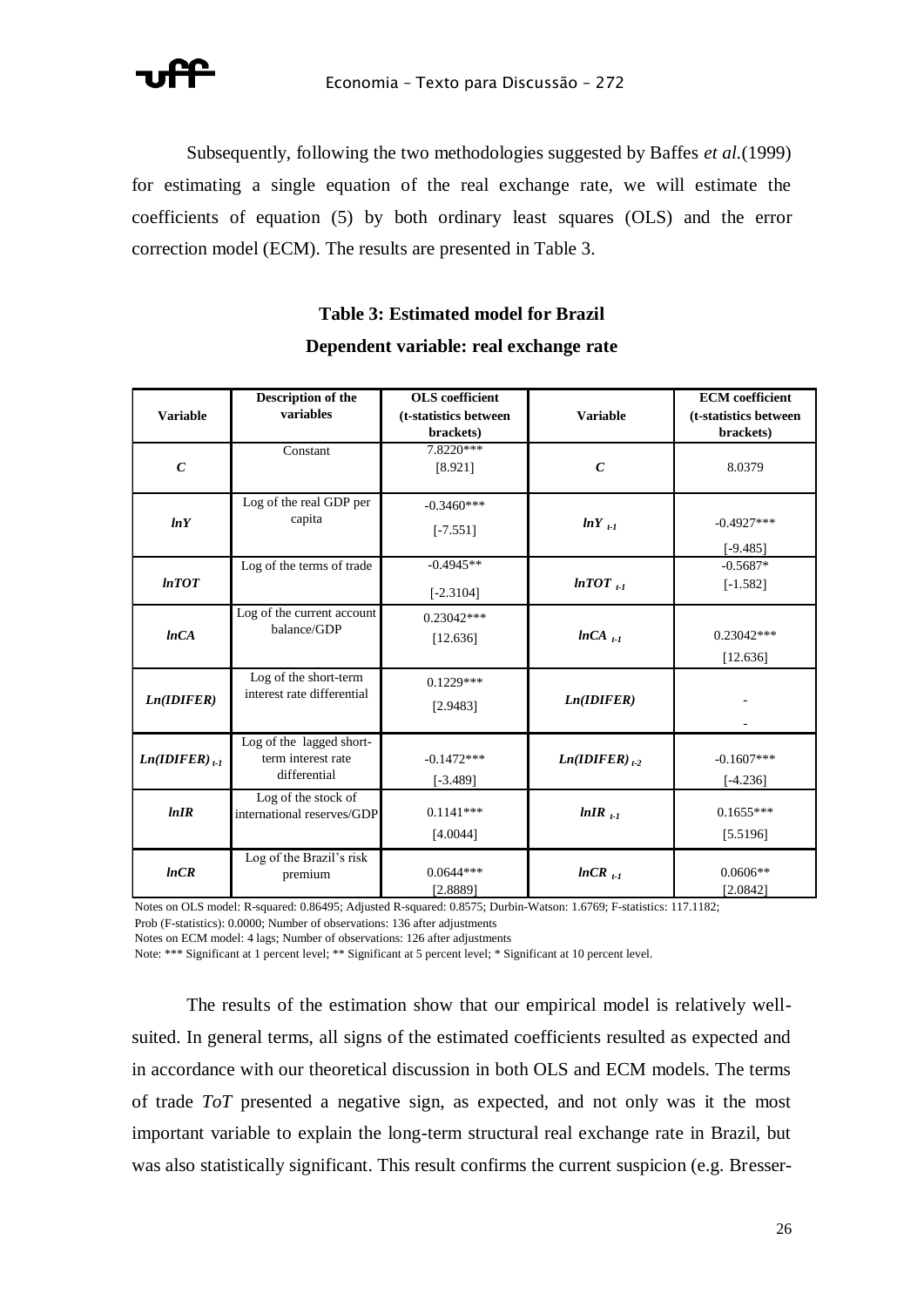

Pereira, 2010) that, by having strongly increased the international specialisation in agricultural products and manufactured commodities in the last decade, Brazil has benefited from high international relative prices of these goods, but at cost of tendentiously appreciating its currency in real terms in the long run. We found that an improvement of 10% in the terms of trade appreciates the long-term structural real exchange rate 4.9% in the OLS model and 5.7% in the ECM model.

The real GDP per capita *Y* presented a negative sign, as expected, and was statistically significant. An increase of 10% in this variable over time implies an appreciation of 3.4% in the OLS model and 4.9% in the ECM model in the long-term structural real exchange rate, according to the Balassa-Samuelson effect. However, the representative power of this variable to explain significantly the behaviour of the longterm structural real exchange rate in Brazil should be cautiously analysed. In fact, far from reflecting an expressive growth in either labour productivity or even total factor productivity (TFP) in Brazil, the growth of the real GDP per capita in the last decade (especially in the last few years) resulted from a set of social policies (e.g. the Family Assistance Program (*Bolsa Família)*, among others) which led to a significant improvement in income distribution.<sup>22</sup> This explains why the coefficient of the real GDP per capita *Y* in our regression proved to be one of the most significant, confirming the importance of this variable when explaining the behaviour of the long-term structural real exchange rate in Brazil.

The expected sign of the third variable of the structural part of the model, the current account balance to GDP ratio (*CA*), is ambiguous. On one hand, *ceteris paribus*, the more a country shows current account surplus, the more appreciated its currency will be in real terms. In this case, one should expect a negative sign for the currentaccount balance to GDP ratio (Baffes *et al.*, 1999).<sup>23</sup> On the other hand, we could also

 $22$  It is common for economists in Brazil to calculate the labour productivity in the manufacturing sector as the gross physical production/hours worked ratio (see, for instance, IEDI (2010)). However, this methodology is misleading for it tends to overestimate the results. The more appropriate measure for that indicator should be the value added/hours worked ratio (see Nelson, 1996; and Bonelli and Fonseca, 1998). In fact, if this latter indicator is used, the annual average growth in labor productivity in the Brazilian manufacturing industry in the 1996-2007 period was -0.1% in real terms (calculated by authors, based on the Annual Manufacturing Survey/Brazilian Statistical Office – *Pesquisa Industrial Annual/IBGE*). If we take into account the total factor productivity (TFP), an indicator of aggregate efficiency, the annual average growth was less than 0.5% between 2002 and 2009 (against 4% in China and 2.6% in India (see The Economist, November 18, 2009)).

<sup>&</sup>lt;sup>23</sup> To be exact, Baffes *et. al* (1999) consider as one of the "fundamental" explanatory variables of their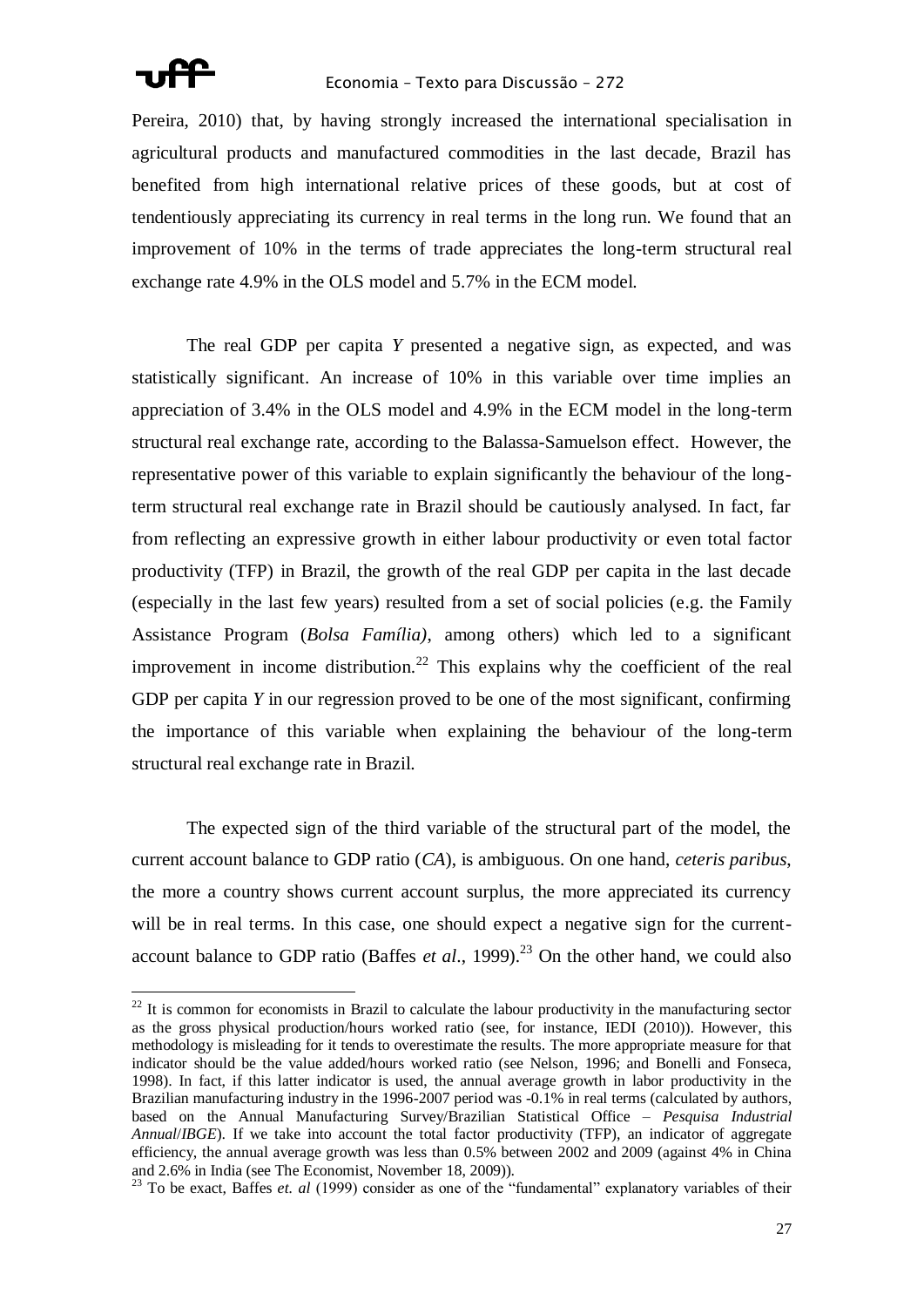

1

argue that large current-account surpluses, by being associated with large domestic savings in the long-run, tend to increase the incentives of the demand for foreign exchange for purchasing external assets and, furthermore, to depreciate the long-term real exchange rate. Then, if this is the case, we could expect a positive sign for the current account to GDP ratio. In fact, although the estimated sign for the Brazilian case has been positive, it is necessary to stress that, on average, Brazil presented large net capital inflows during the period under analysis.

The variables associated to short-term economic policies are assumed to be partially responsible for the deviations of the actual real exchange rates from their longterm estimated level. The short-term interest rate differential is considered one of the most important policy variables to interfere in the determination of the real exchange rate and was statistically significant. As supported by the analysis in Section 2, the very short-term impact of the interest rate differential might mean not only an increase in the country's risk premium – since a higher short-term interest rate differential reflects the expectations for currency depreciation ("fear of depreciation") –, but also a "fear of inflating", given the context of the current inflation targeting regime in Brazil.<sup>24</sup> So, we should expect a positive sign in the interest rate differential, as shown in the model. At the same time, the increase in the country's risk premium is reinforced every time the Brazilian economy faces either an internal or external shock, which, by indicating or eventually provoking a sudden stop in capital flows, compels Brazil's Central Bank to maintain the short-term interest rate differential at a high level.

On the other hand, the incorporation of the lagged short-term interest rate differential into the econometric model is based on the assumption that the short-term interest rate differential impacts the real exchange rate with some time lag through its effects on net short-term capital flows. Among the variables responsible for deviating the actual real exchange rate from its long-term estimated level, the lagged interest rate differential showed the greatest elasticity, since an increase of 10% in the interest rate

model the ratio of exports minus imports of goods and services to GDP, instead of the current-account balance to GDP ratio. However, the reasoning under the expected sign of both variables is the same.

<sup>&</sup>lt;sup>24</sup> Rigorously speaking, the high current level of the Brazilian stock of international reserves helps to reduce "the fear of depreciation", for an eventual depreciation of the Brazilian currency, by increasing the US dollar value of that indicator, would reduce the total net external debt. In this case, the high short-term interest rate differential in Brazil in current days rather reflects a "fear of inflating".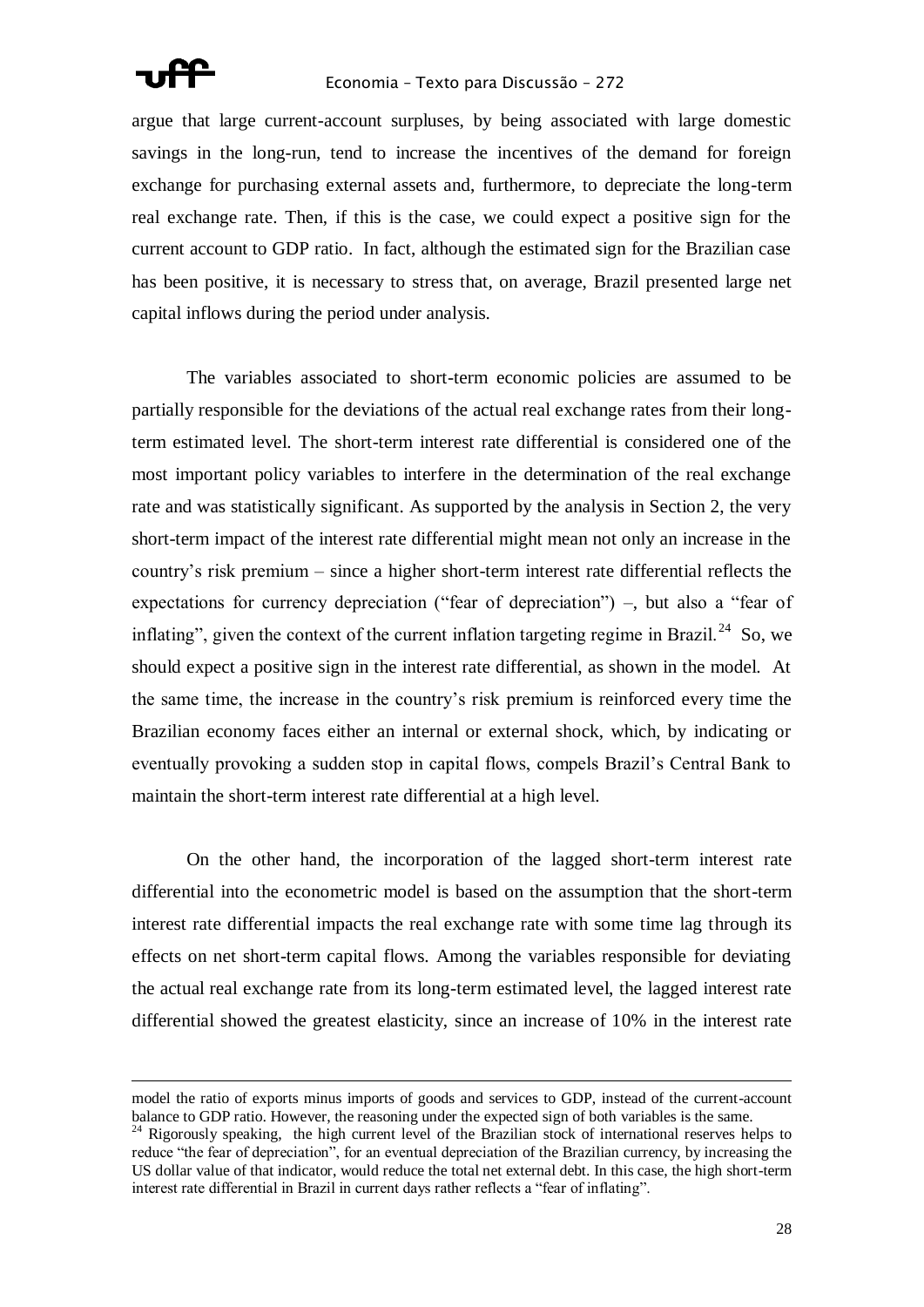differential in Brazil implies a real appreciation between 1.5% (OLS) and 1.6% (ECM) in the Brazilian currency in the short term.

The stock of international reserves showed a positive sign, and it was statistically significant. This variable, represented in the model as a ratio of GDP, is, along with the interest rate differential, one of the most important to impact the shortterm real exchange rate. It is necessary to stress, though, that the relationship between this variable and the real exchange rate is ambiguous. On one hand, by reducing the country's risk premium, the larger the stock of international reserves, the lower the expectation for real exchange rate depreciation, considering everything else equal. If this is the case, the expected sign should be negative. On the other hand, a larger stock of international reserves also reflects the central bank's strategy of accumulating foreign reserves as an attempt to avoid real exchange rate appreciation (a defensive strategy). So, if this is the case, the expected sign should be positive. This seems to be the case for Brazil in the period under analysis. The results suggest that a 10% increase in the stock of Brazilian international reserves in relation to GDP causes a real depreciation of 1.1% (OLS) or 1.6% (ECM).

The third variable associated with short-term economic policies, the country's risk premium, presented a positive sign, implying that a higher coefficient of this variable is associated with an undervalued currency in real terms, as suggested by the theoretical literature. The implied elasticity of the real exchange rate with respect to the country's risk premium was 0.06, thus a 10% increase in this variable depreciates the real exchange rate by 0.6%.

### **4.2 The index of overvaluation and the long-term "optimal" real exchange rate**

Since we were able to identify two relevant groups of variables in the determination of the Brazilian real exchange rate, our next step is to take the regressors of these variables to estimate the long-term trend of the real exchange rate. This result is then compared with the actual real exchange rate *RER* to construct an index that allows us to evaluate the trend of real exchange rate overvaluation in Brazil.

In practice, the variables of the model are likely to include both transitory and permanent components. Thus, a strategy towards the estimation of the long-term trend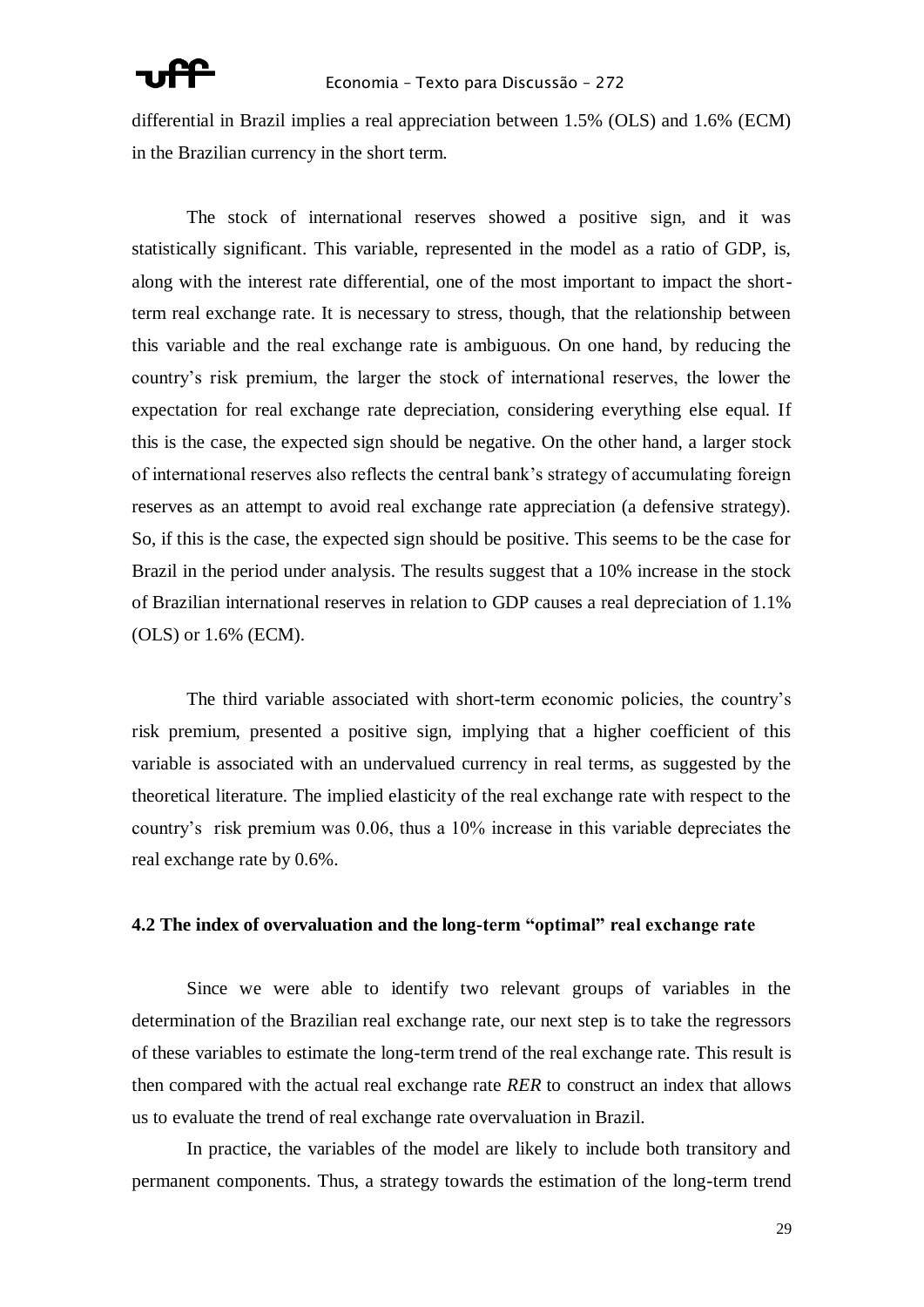of the real exchange rate can be based on the econometric decomposition of the variables into a transitory and a permanent component. The long-term estimated real exchange rate *(RÊR)* depends only on the permanent component, which reflects the long-term trend of the series. As suggested by Edwards (1989) and Alberola (2003), this paper uses the Hodrick-Prescott (HP) filter technique to estimate the long-term trend of the series and, furthermore, to obtain the permanent values for the set of our long-term and short-term explanatory variables. Therefore, the long-term estimated real exchange rate is obtained by multiplying the values of the permanent component of both structural and short-term explanatory variables by the vector of the estimated coefficients of the regression model.

The index of overvaluation can be expressed in logarithms as the difference between the actual and the long-term estimated real exchange rates, as follows:

$$
\ln OVERV_t = (\ln RER_t - \ln R\hat{ER}_t)
$$
\n(6)

We call ln  $OVERV<sub>t</sub>$  an index of overvaluation in period *t*, where  $R\hat{E}R$  is the long-term estimated *RER.* Like Rodrik (2008), we use the logarithmic transform, *ln OVERV*, which is centred at zero.<sup>25</sup> The interpretation of this index is as follows: whenever  $ln$  OVERV<sub>t</sub> exceeds zero, it indicates that the real exchange rate is undervalued, and when it is below zero, the currency is overvalued. It is necessary to stress that this difference does not mean either undervaluation or overvaluation in relation to the long-term "optimal" level, but rather in relation to the estimated longterm trend level.

Figures 2 and 3 show the deviations of the actual real exchange rate from its long-term trend in Brazil in the period under analysis.

 $25$  It should be mentioned that the usual procedure is to estimate either exchange rate "misalignment", like Razin and Collins (1999), or an "index of undervaluation" like Rodrik (2008). Our index of overvaluation, however, is quite different from both authors. Razin and Collins (1999), for instance, estimated the "misalignment" as the difference between the actual *RER* and the estimated *RÊR* related to only the component associated with the fundamentals. Rodrik (2008), in turn, in his econometric implementation, despite having considered a fixed effect for time, regressed the actual real exchange rate on only one long-term variable (the real GDP per capita) and calculated his "index of undervaluation" as the residual of the estimated model, an inappropriate methodology from our point of view.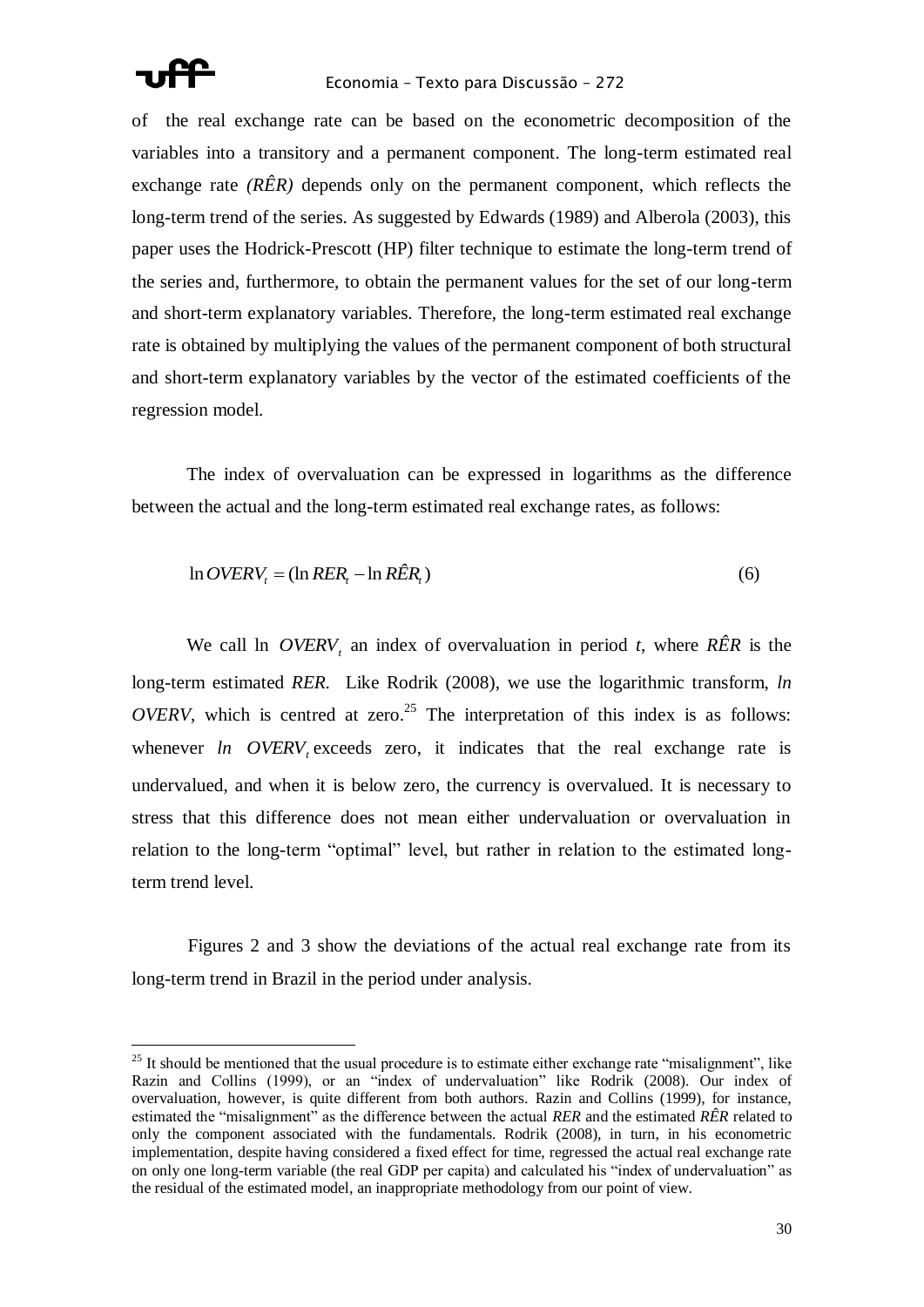







Source: Estimated by authors according to procedures specified in equation (6).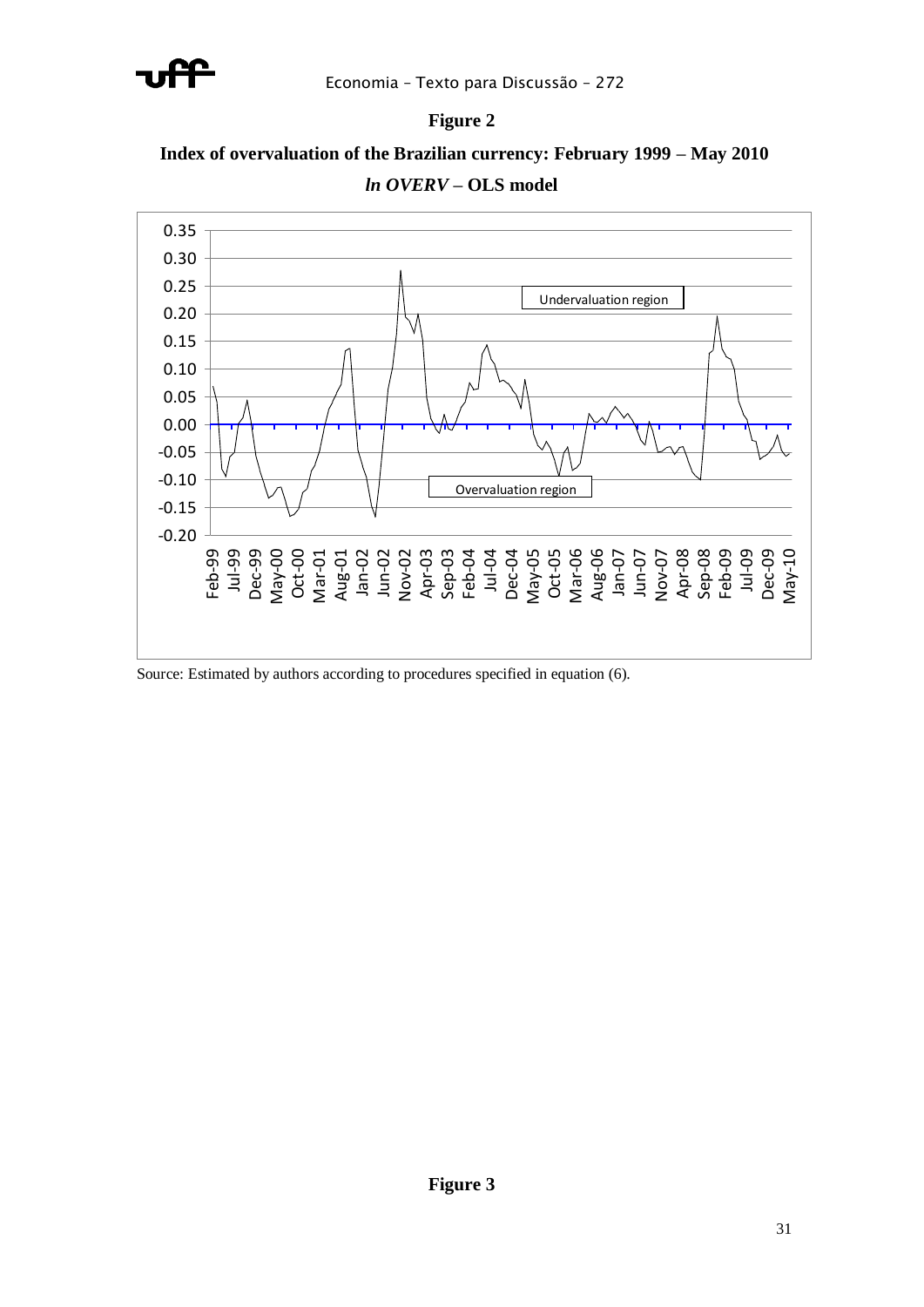

# **Index of overvaluation of the Brazilian currency: February 1999-May 2010 (***ln OVERV***) – ECM model**



Source: Estimated by authors according to procedures specified in equation (6).

Subsequently, Figures 2 and 3 show that the index of overvaluation most accurately reproduces the general trajectory of the real overvaluation of the exchange rate in Brazil between February 1999 and May 2010. In fact, both figures precisely and clearly replicate three significant characteristics of the Brazilian real exchange rate behaviour in the last decade (note that some general trends are very similar to the actual real effective exchange rate shown in Figure 1), through which the economy has for the first time experienced a combination of a floating exchange rate regime with vast freedom for capital movements.

The episodes that produced strong and damaging depreciations happened exclusively as a response to either internal or external shocks (such as in early 1999, due to the speculative attack which forced the adoption of a floating exchange rate regime in Brazil; in the first semester of 2001 in virtue of the severe electric energy crisis – the *apagão* crisis; in the second semester of 2002, due to the negative expectations of the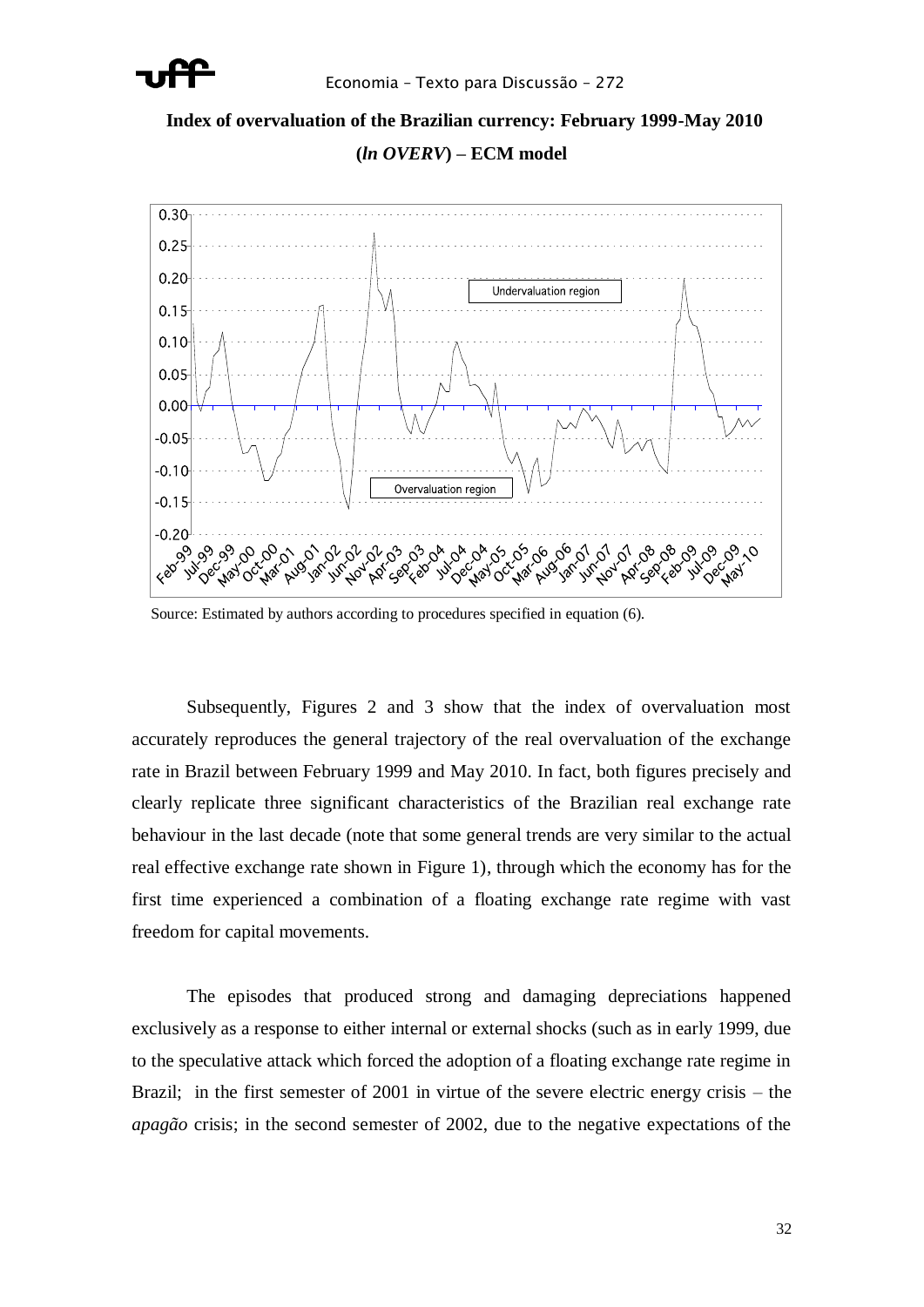

upcoming presidential elections; and in the aftermath of the September 2008 financial crisis).

As our index measures the actual overvaluation against our estimation of the long-term trend of the real exchange rate, the results show that the Brazilian currency has almost been persistently overvalued throughout the whole period. One could argue that, on average, our index of overvaluation is relatively low compared with the actual real effective exchange rate. However, it should be underscored that this average could have been reduced by severe episodes of overshooting of the Brazilian currency in the aftermath of internal and external shocks, which we previously described.

Figure 4 jointly shows the actual (RER) and long-term estimated real exchange rates *RÊR* (this latter both by OLS and ECM) between February 1999 and May 2010 (all indicators in logarithms).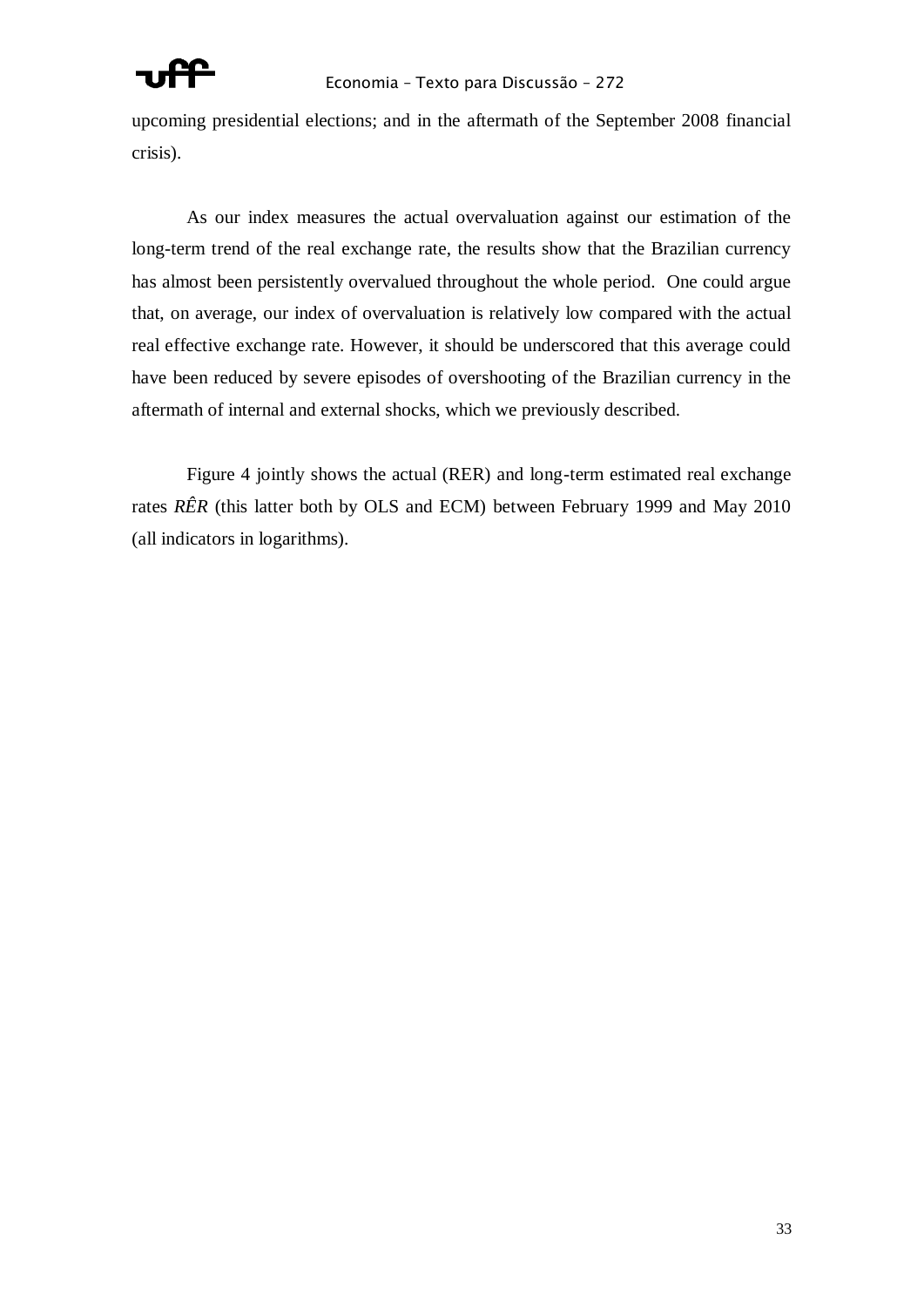

### **Figure 4**

### **Actual and long-term estimated real exchange rates in Brazil:**

### **February 1999 – May 2010**

**(in logarithms)**



Source: Estimated by authors according to the described methodology.

Figure 4 calls attention to three points: first, since the general trend of both actual and long-term estimated real exchange rate is similar, the results support the robustness of our model to capture the long-term trend of the real exchange rate overvaluation in Brazil throughout the period; second, the very close results of the estimations by both OLS and ECM demonstrate that both the explanatory variables and the methodologies chosen to estimate the determining factors of the long-term trend of the Brazilian real exchange rate overvaluation to be appropriate; and third, contrary to what is supported by the theoretical and empirical literature on which the real exchange rate level is more appropriate for assuring economic development, there has been a chronic tendency of the long-term real exchange rate in Brazil to be directed towards a "suboptimal" level. This overvaluation trend could have only been considered "healthy" if it was explained by a significant increase in either Brazilian labour productivity or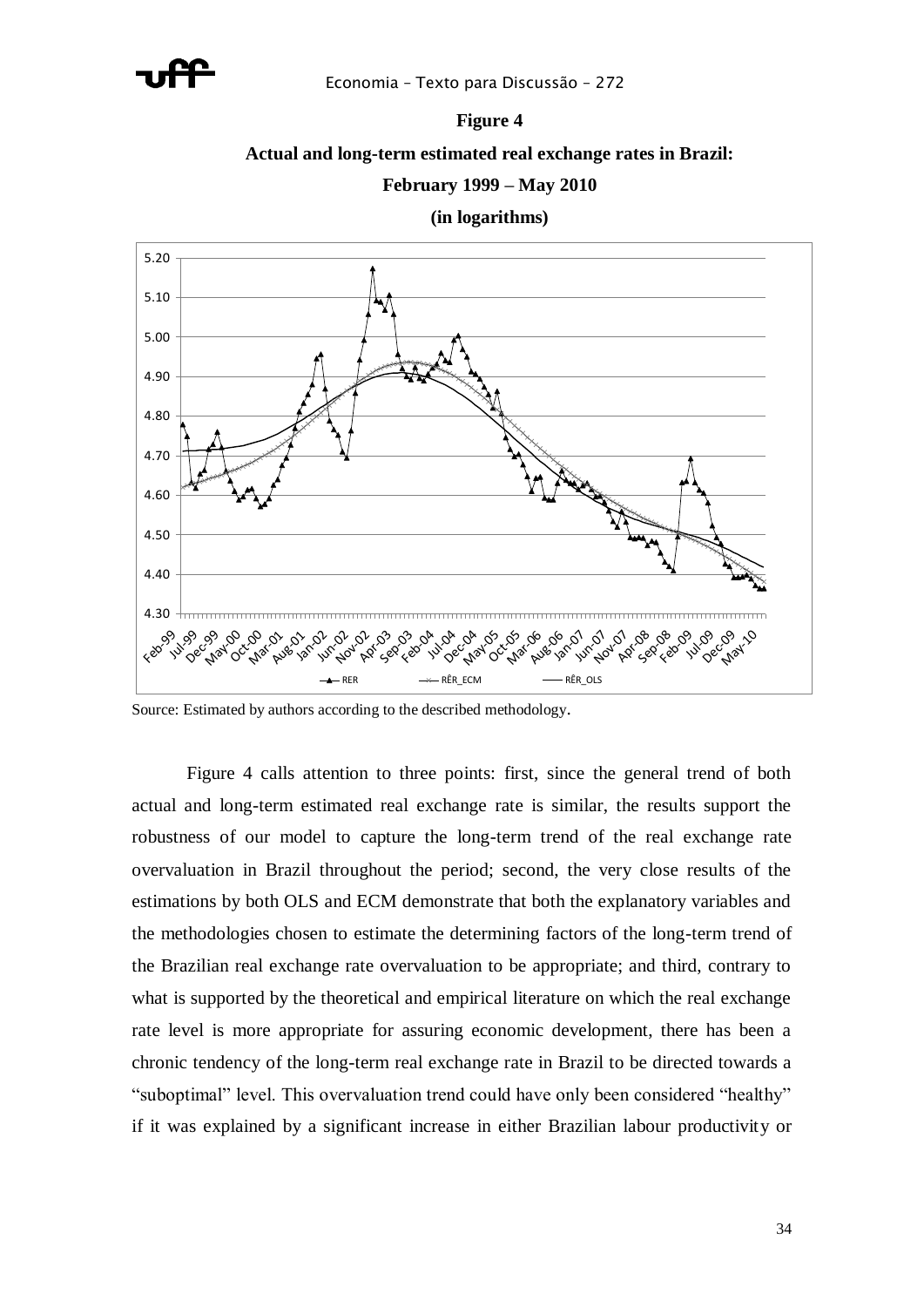TFP, which, as already mentioned, has not been the case throughout the period under analysis.

On the contrary, the trend of the Brazilian real exchange rate overvaluation is predominantly explained by two forces: one structural and the other associated with the practice of monetary policy in Brazil throughout the period under analysis. While the first one is a consequence of high international relative prices of commodities, which, by tendencially improving the terms of trade, puts the Brazilian economy under the risk of Dutch disease – according to Bresser-Pereira's (2010) hypothesis –, the other one is due to the high short-term interest rate differential, which is also responsible for pushing the real exchange rate towards a long-term "suboptimal" trend.

Given these specificities, one could speculate what the level of the long-term "optimal" real exchange rate would be, that is, the one that could prevent the current process of Brazilian early deindustrialisation and, hence, not damage economic development. An attempt to estimate this level should consider, as a first step, a shorter period, when, roughly speaking, the economy had showed fewer unbalanced macroeconomic indicators. This occurred from mid-2003 to mid-2005. Considering only this period, the index of the long-term estimated real exchange rate was 132.89 (average of the period). For illustrative purposes, comparing this level with the index of the real exchange rate observed in January 2011 ( $= 76.40$  on average), the Brazilian real exchange rate showed a real overvaluation of around 73 per cent related to its long-term "optimal" level. In Appendix 3, we describe the steps for estimating the long-term "optimal" real exchange rate.

Since the empirical literature concludes that a small real undervaluation is the best policy for assuring economic development (Williamson, 2008; Barbosa *et al*., 2010), our next step is to take into account that our long-term "optimal" real exchange rate must include a small undervaluation. Then, going back to our index of overvaluation (see Figures 2 and 3), since the real undervaluation of the Brazilian currency was around 4.4 per cent in 2004 (on average), we suspect that Brazil reached its long-term "optimal" real exchange rate in that year. This supposition is supported by statistical evidence according to which that year also showed good performance in terms of macroeconomic indicators, such as a real GDP growth of 5.7 per cent, a current-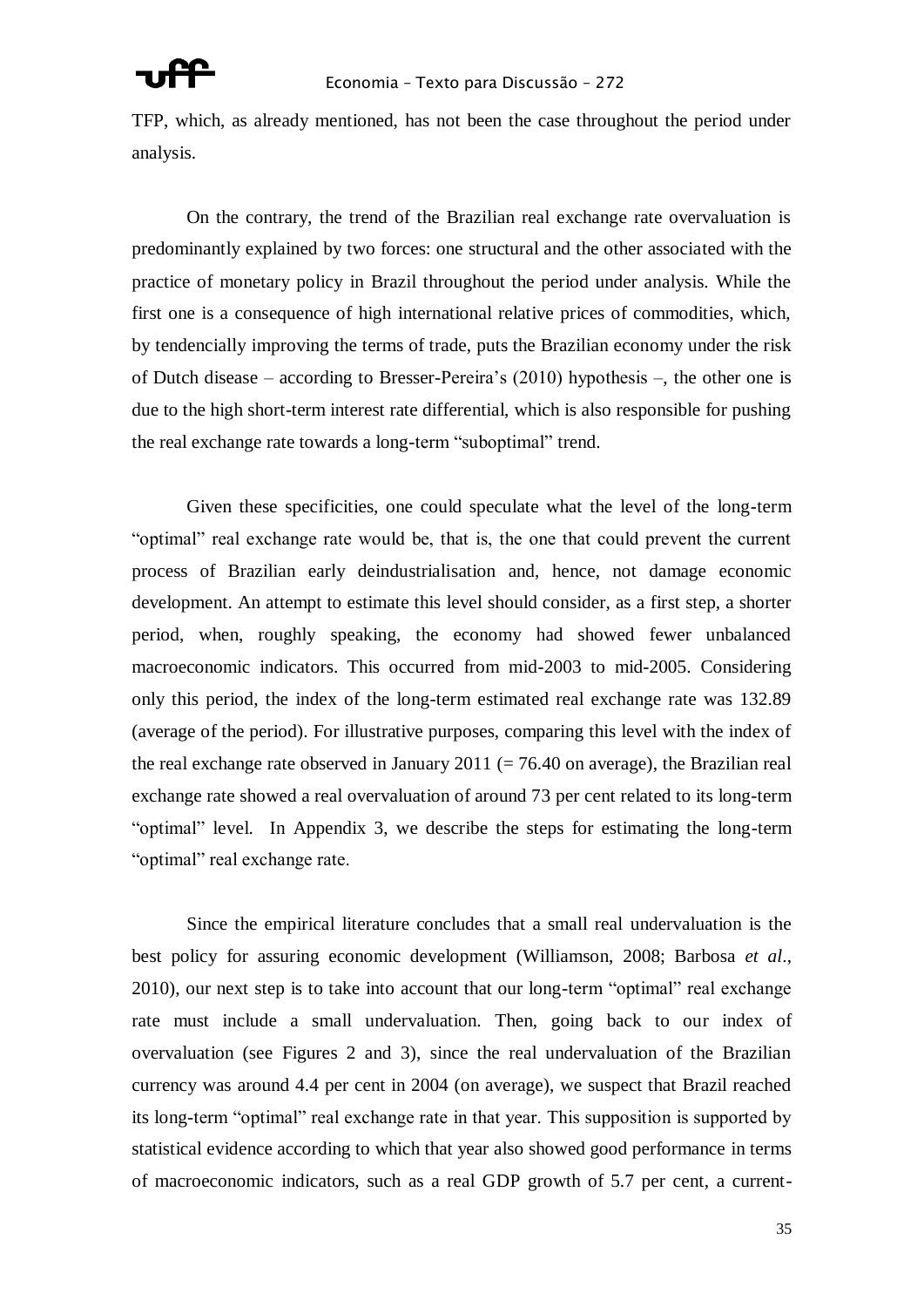

account surplus of 1.6 per cent of GDP and an external debt to export ratio of only 2.3 per cent among others.<sup>26</sup> By applying the same procedures described in Appendix 3, we realized that the index of the long-term "optimal" real exchange rate in 2004 was 134.10 (average of the year). Comparing this with the index of the actual real exchange rate in January 2011, the average nominal exchange rate should be around 2.91 Brazilian *reais* per US dollar for reaching that "optimal" level (against an observed average nominal exchange rate of 1.67 Brazilian *reais* per US dollar). So, in January 2011, the real exchange rate was overvalued around 74 per cent in relation to the long-term "optimal" level.

One could argue that this level of overvaluation might be overestimated. However, it is necessary to remember that this result has no association with a longterm equilibrium real exchange rate (in the same vein as PPP theory) and incorporates some small real undervaluation. So, it must be compared to our long-term "optimal" real exchange rate, that is, the real exchange rate necessary for putting the economy on the path to catch-up and economic development in the long run.<sup>27</sup> Since our model is not based on the PPP approach and uses, as the explained variable, the actual real effective exchange rate (which is based on a basket of currencies and not only on the US dollar), there may be some imprecision in this comparison. However, as a preliminary exercise, it can be useful to support our estimation model.

### **5. Concluding remarks and economic policy implications**

In his classic paper, Dornbusch (1976) definitively showed that a fixed exchange rate regime with high capital mobility is not sustainable in the long term. His main argument is that, if the real exchange rate is strongly overvalued, this increases current account deficits as well as leading to a rapid growth of external debt, and this situation ends up putting the economy under a speculative attack. He also advised that an economy with relatively free capital movements should not choose a fixed exchange rate. The transition from a fixed exchange rate to a floating exchange rate regime in Brazil in the beginning of 1999 is an example of what Dornbusch's model foresaw. In

 $26$  Although in 1999 a small real undervaluation can also be observed (see Figures 2 and 3), statistics data indicate that macroeconomic performance was quite inferior to that of 2004.

<sup>&</sup>lt;sup>27</sup> Note that our definition of a long-term "optimal" real exchange rate is close to Bresser-Pereira's (2010) concept of "industrial equilibrium" exchange rate.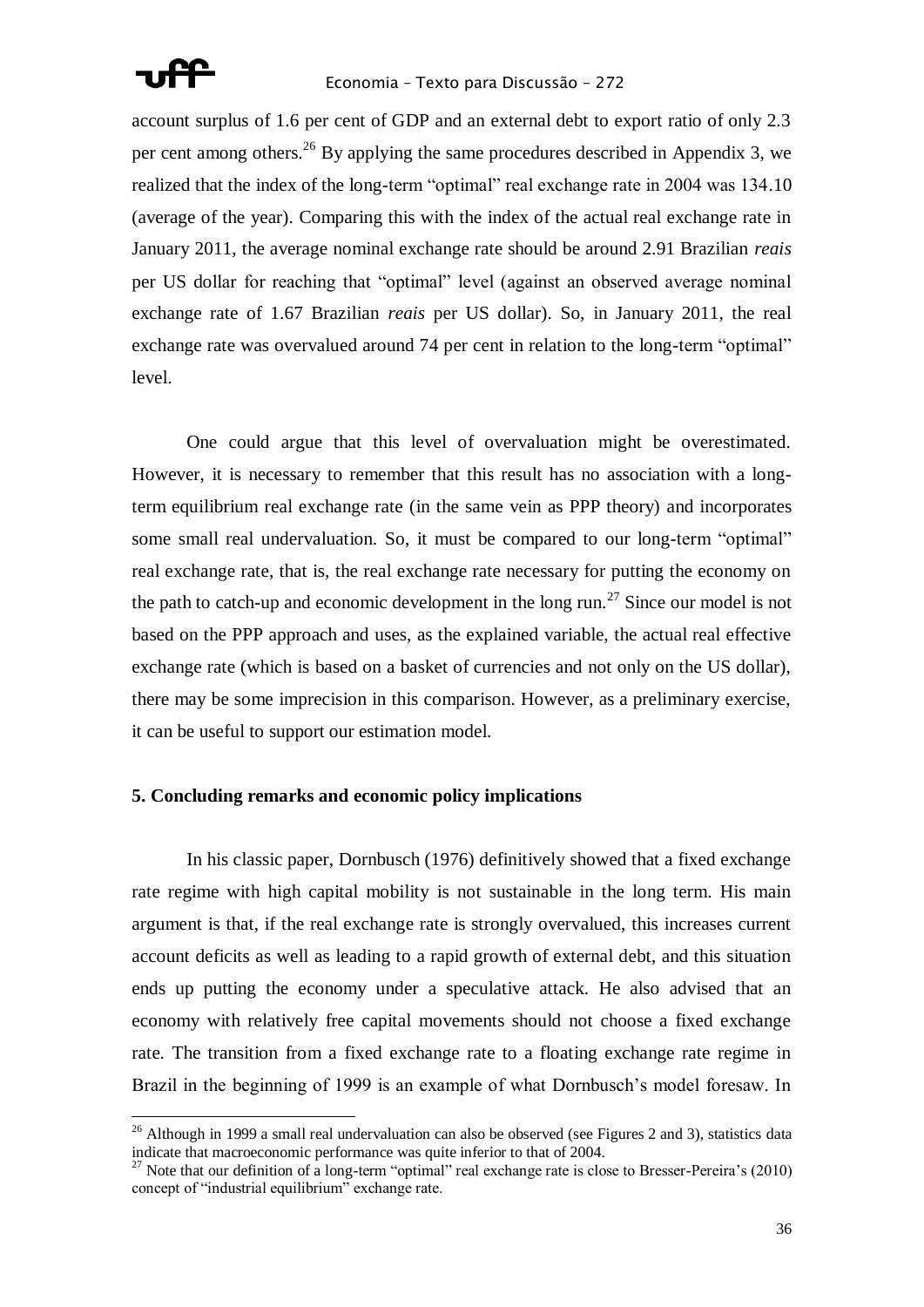

fact, by not having followed this author's recommendations, the introduction of a floating exchange rate regime in 1999 in Brazil was, in practical terms, a measure of economic policy forced by the markets, which was initiated as soon as the speculative attack that had begun in the end of 1998 generated an overshooting of the Brazilian exchange rate.

In the recent experience of a floating exchange rate regime with relatively high capital movements in Brazil, policy makers clearly face the challenges imposed by the trilemma of economic policy. So, finding out how to overcome the "impossible trinity", that is to say, how to choose two out of three competing policy goals – monetary independence, exchange rate stability and high external financial integration – is on the current agenda of economic policy. In practical terms, it is not an exaggeration to say that Brazilian policy makers, by having pursued monetary independence to assure price stability and high external financial integration as priority goals for economic policy in the last decade, have tolerated the high volatility of the real exchange rate.

In this paper, by means of descriptive statistics and econometric evidence, we showed that the evolution of the Brazilian real exchange rate has been characterized by high volatility and a trend of persistent overvaluation. This trend is supported by our econometric equation that allowed us to estimate the real exchange rate throughout the 2000s, combining structural long-term variables and short-term economic policy variables. The estimated equation for the real exchange rate provided the coefficients to run an estimated measure of the structural and short-term real exchange rate, which, when compared with the actual real exchange rate, allowed us to calculate an index of overvaluation. This index showed the extent to which the terms of trade and the lagged differential between Brazilian and foreign interest rates are the main factors explaining the deviations of the Brazilian actual real exchange rate from its long-term trend level.

Aizenman *et al.* (2010) showed econometric evidence that, since the 1997 financial crisis, Asian emerging market economies have been successful in damping the negative impacts of large short-term net capital flows on the real exchange rate overvaluation through massive accumulation of international reserves.<sup>28</sup> The authors

 $^{28}$  For a critical analysis of the accumulation of reserves policy, see Cruz and Walters, 2008.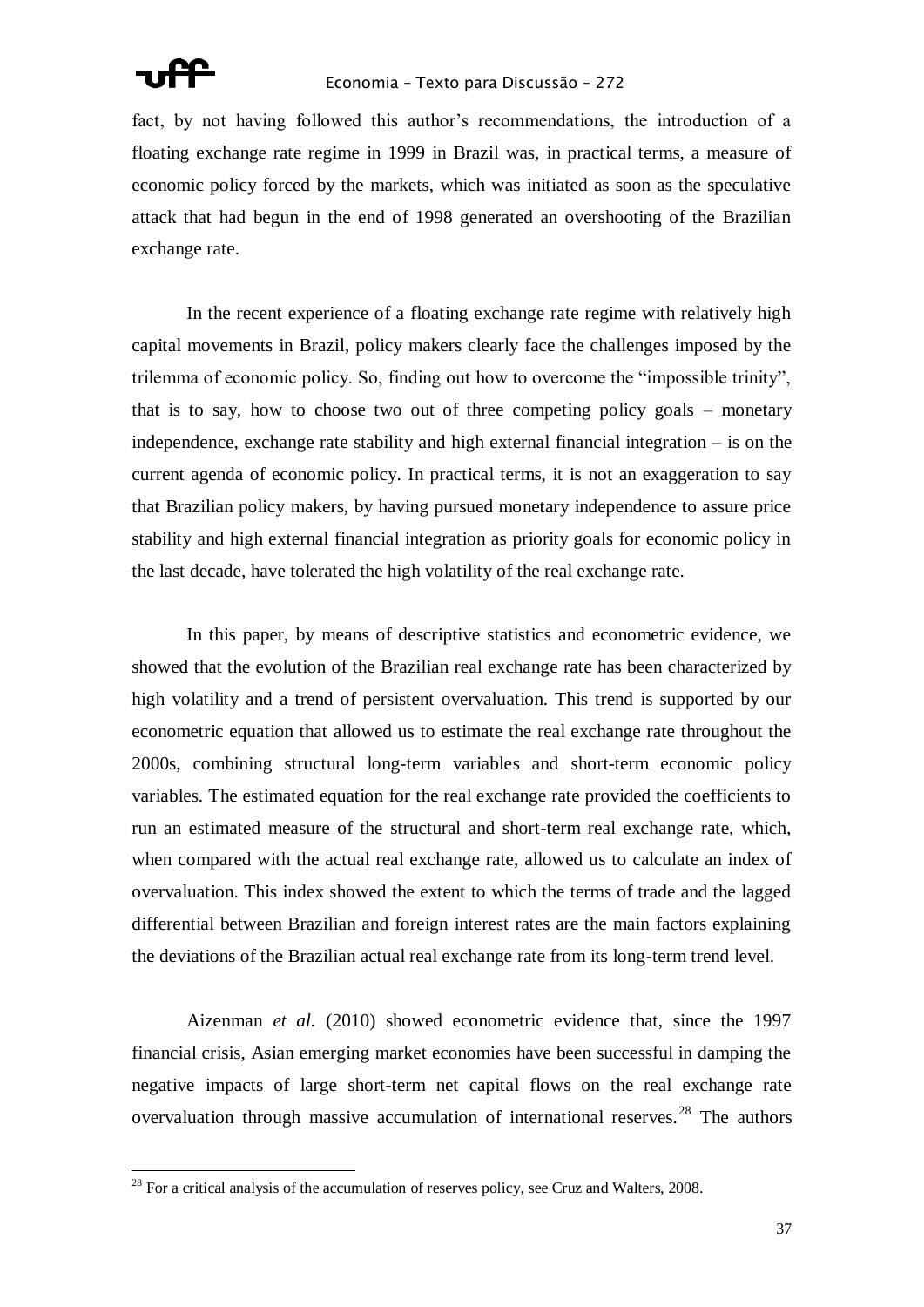

suggest that "policy makers in a more open economy would prefer to pursue greater exchange rate stability"  $(p, i)$ . Nevertheless, in the case of Brazil, since our econometric results reveal that the actual real exchange rate was significantly overvalued in January 2011 (around 75 per cent) in relation to its long-term "optimal" level, it is not recommended to introduce policy instruments too quickly to correct this high level of overvaluation. Needless to say, taking into account that the terms of trade will likely be favourable to Brazil in the next few years, if the high interest rate differential in Brazil is not reduced, it is likely that the trend of overvaluation will continue. Actually, in such a context, the high interest rate differential reinforces the tendency to overvalue the Brazilian currency. Since Brazilian policy-makers are facing difficulty in their economic policy choices, the most appropriate macroeconomic policy is to implement a mix of policy instruments which should prevent the strong trend of overvaluation while preserving price stability. This challenge would demand policy-makers to assume a target for the "optimal" level of the real exchange rate in the medium and the long-run.

First of all, the policy space for avoiding the real exchange overvaluation through accumulation of international reserves is much more limited in Brazil than in Asian emerging market economies, because, by virtue of maintaining high Brazilian interest rates, this strategy has adverse effects on the gross public debt. However, our econometric exercise showed that the stock of international reserves had a positive sign, which is statistically significant. This means that, even taking into account that this strategy can increase the gross public debt, this economic policy mechanism has been somewhat relevant in mitigating the real exchange rate's trend of overvaluation and has contributed to offsetting high volatility. So, as long as policy makers are able to manage the impact of interventions in the spot and forward foreign exchange markets on the growth of gross public debt, Brazilian monetary authorities should continue to pursue the strategy of accumulating international reserves.

The terms of trade figured as the main factor responsible for the overvaluation trend of the Brazilian currency in the long run. Since this result is explained in turn by the behaviour of high relative prices of agricultural products and manufactured commodities in global markets, the basic policy implication is that Brazilian authorities should neutralize the threat of the so-called Dutch disease by implementing industrial and technological policies with the goal of reallocating resources and promoting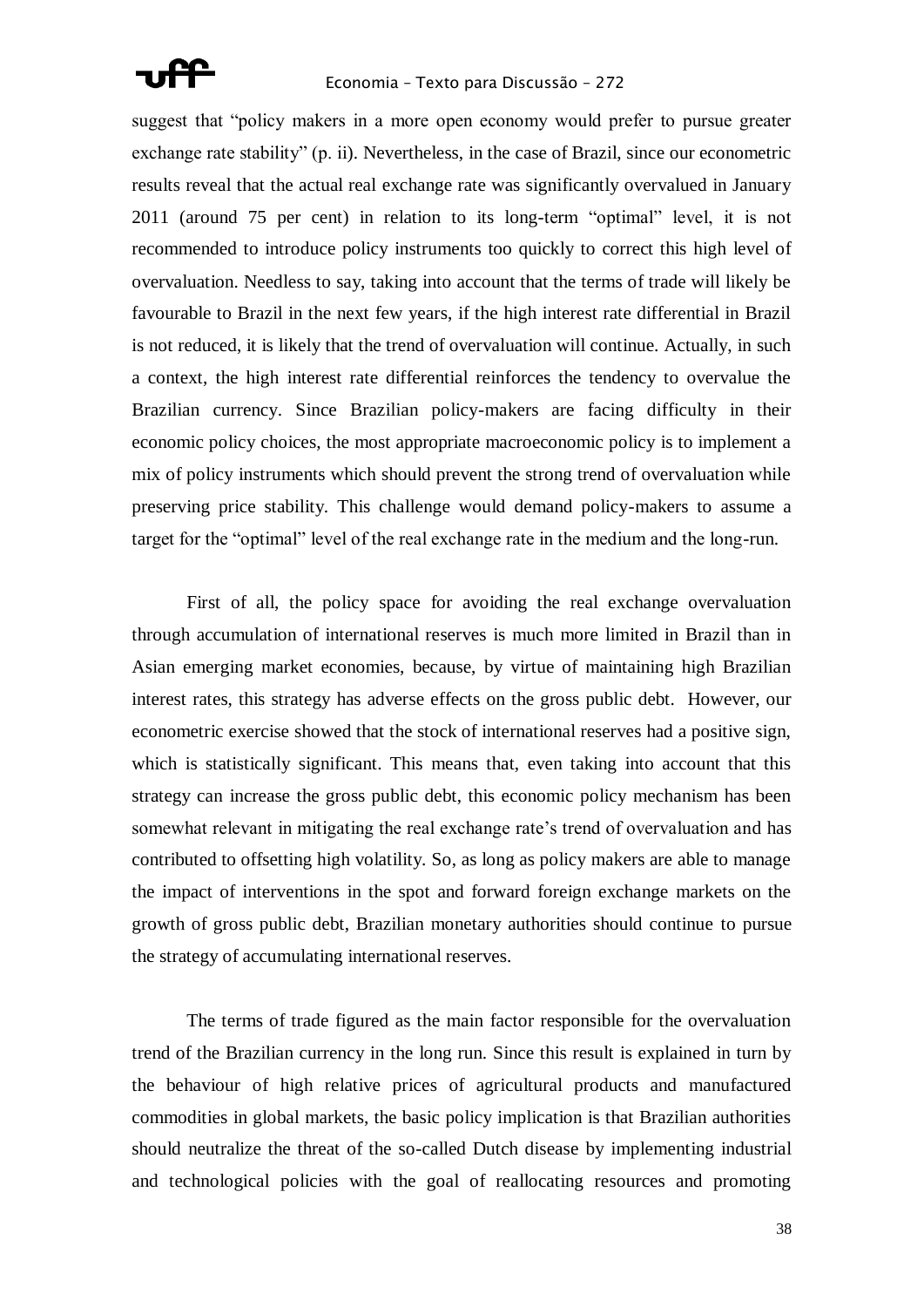

structural change towards sectors that are technologically more sophisticated. In this sense, a strong ally of industrial and technological policies is the commitment to keep the real exchange rate slightly undervalued in real terms in the long run, say around 5 per cent.

On the other hand, since the short-term interest rate differential in Brazil has figured as one of the highest in the capitalist world, Brazilian monetary authorities should enlarge the policy space for bringing the domestic interest rates to levels closer to international standards, and so contributing to the undervaluation of the domestic currency. One could argue that this possibility is very limited in Brazil, as the main concern of the inflation target regime is price stability. However, this goal is not incompatible with the effort to reduce domestic interest rates. For instance, there are academic studies suggesting that the design of the inflation target regime in Brazil could be modified in order to give monetary authorities more room to reduce the *SELIC* basic interest rate. One of the recommendations is to manage the inflation target through a calendar year of 18 months (see, among others, Oreiro *et al.*, 2009; Squeff *et al*.,  $2009$ .<sup>29</sup> On the other hand, we also agree that fiscal policy responsibility, through which the growth of current government expenditures in real terms is lower than the increase of the real GDP, could contribute not only to supporting a drop in Brazilian policy interest rates, but also to augmenting the public investment/GDP ratio in Brazil.<sup>30</sup> It is necessary to remark, however, that fiscal policy responsibility *per se* is not sufficient in reducing high interest rates in Brazil.

Finally, Brazilian policy makers should not discard the use of more effective mechanisms for capital control as a relevant mechanism for economic policy. Taking into account that international interest rates might be maintained at a very low level in

<sup>&</sup>lt;sup>29</sup> We must recognize that there have been small changes in the way Brazil's Central Bank manipulates the monetary policy under the inflation target regime. For instance, while before the September 2008 financial crash, the control of both actual inflation and inflation expectations had been managed almost exclusively by the Brazilian short-term policy rate (*SELIC*), since then Brazil's Central Bank has been adding other instruments and strategies, such as compulsory reserve requirements, capital requirements to strengthen bank balance sheets and the apparent and undeclared acknowledgment of the challenges and high costs associated with the reaching the current inflation target (4.5% for 2011) in a single calendar year, especially taking into account that world basic products and commodity prices will tend to remain in high levels in the next few years.

<sup>&</sup>lt;sup>30</sup> The total investment of the central government as a proportion of Brazilian GDP was only 1.3% in 2010 (see the website of the Brazilian Treasury at http://www.tesouro.fazenda.gov.br), a very low rate for a country with poor physical and social infrastructure.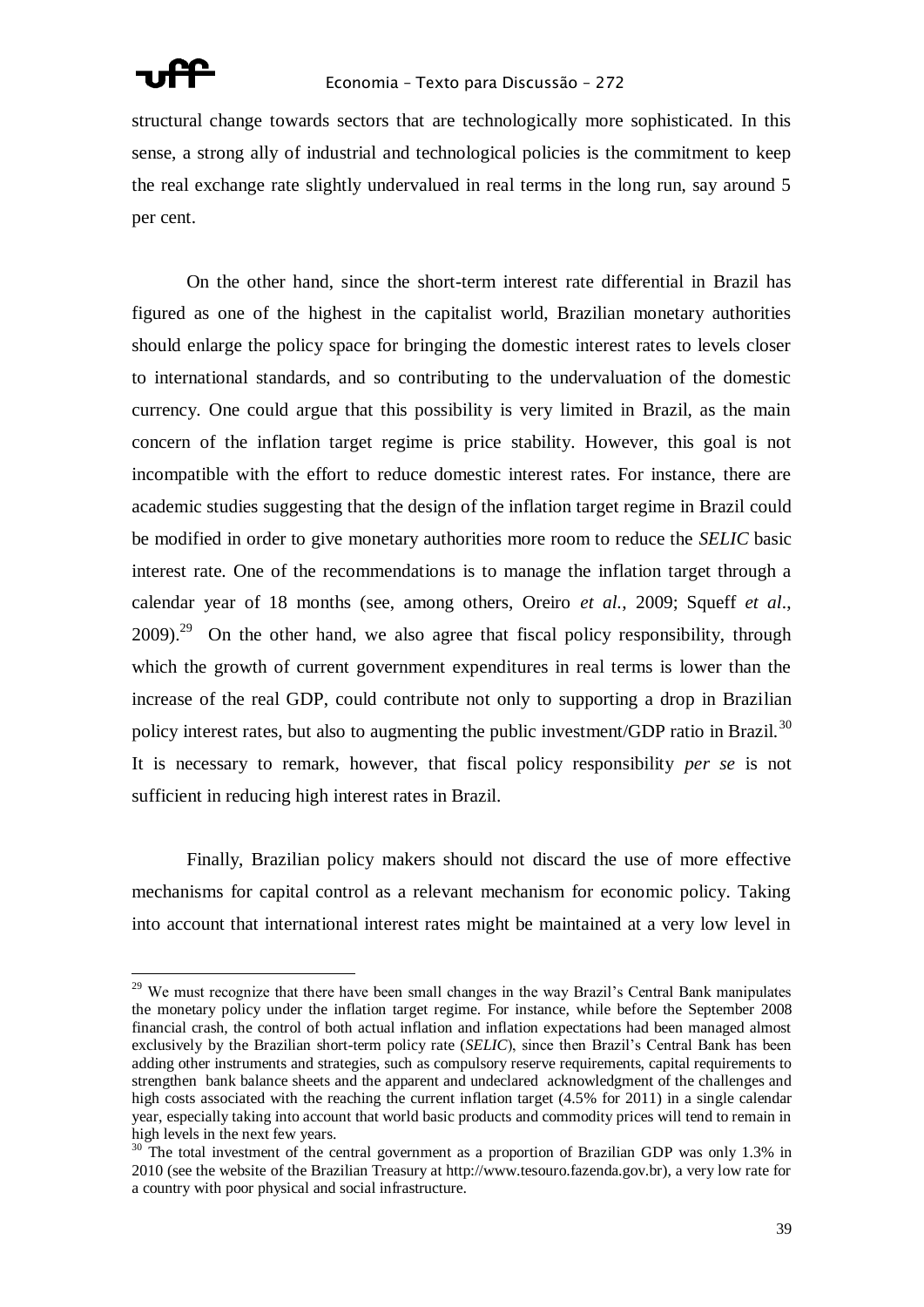

the near future, due to the stagnant environment in the world economy, the actually high short-term interest rate differential will continue to contribute to the appreciation of the Brazilian currency in real terms.<sup>31</sup> Even conservative voices have upheld that some sort of protection against speculative short-term capital inflows should be established by emerging economies to avoid exchange rate overvaluation. A recent International Monetary Fund Staff Position Note (see Ostry *et al.,* 2010*,* among others*)* concluded that "capital controls are a legitimate part of the toolkit to manage capital inflows in certain circumstances" (p.15). $32$ 

For at least two reasons, real exchange overvaluation should be avoided: first, as has been strongly supported by the empirical literature, a large and continued overvaluation in the short term can damage long-term economic growth; and second, as stressed by Dornbusch (1988) a long time ago, although a floating exchange regime can provide for the correction of overvaluation in the medium term, the aftermath of a correction by free-market forces is far from being a "first best" solution since it can lead to severe macroeconomic instability and requires high adjustment costs: balance-ofpayments crises, inflation, high interest rates and real GDP contraction.

<sup>&</sup>lt;sup>31</sup> When this paper was started in May 2010, almost no capital control measures had been adopted by the Brazilian authorities, although the overvaluation trend of the Brazilian currency has been continuous since 2004. As this trend deepened in 2010, three measures of capital control - until then a forbidden topic among Brazilian economic policy-makers -, were introduced up to March 2011, and it is likely that stronger quantitative controls will soon be imposed.

<sup>&</sup>lt;sup>32</sup> There are some academic studies that put in doubt the ability of central banks to efficiently manage quantitative capital controls, arguing that investors in financial markets also find mechanisms to overpass the official controls (see Carvalho and Garcia, 2008 for the Brazilian experience in the nineties, and Calvo, 2010, for the general case). However, we could not ignore that there have been well succeeded experiences with capital controls, at least in the short and medium run (see, for instance, BIS, 2008, for detailed country experiences).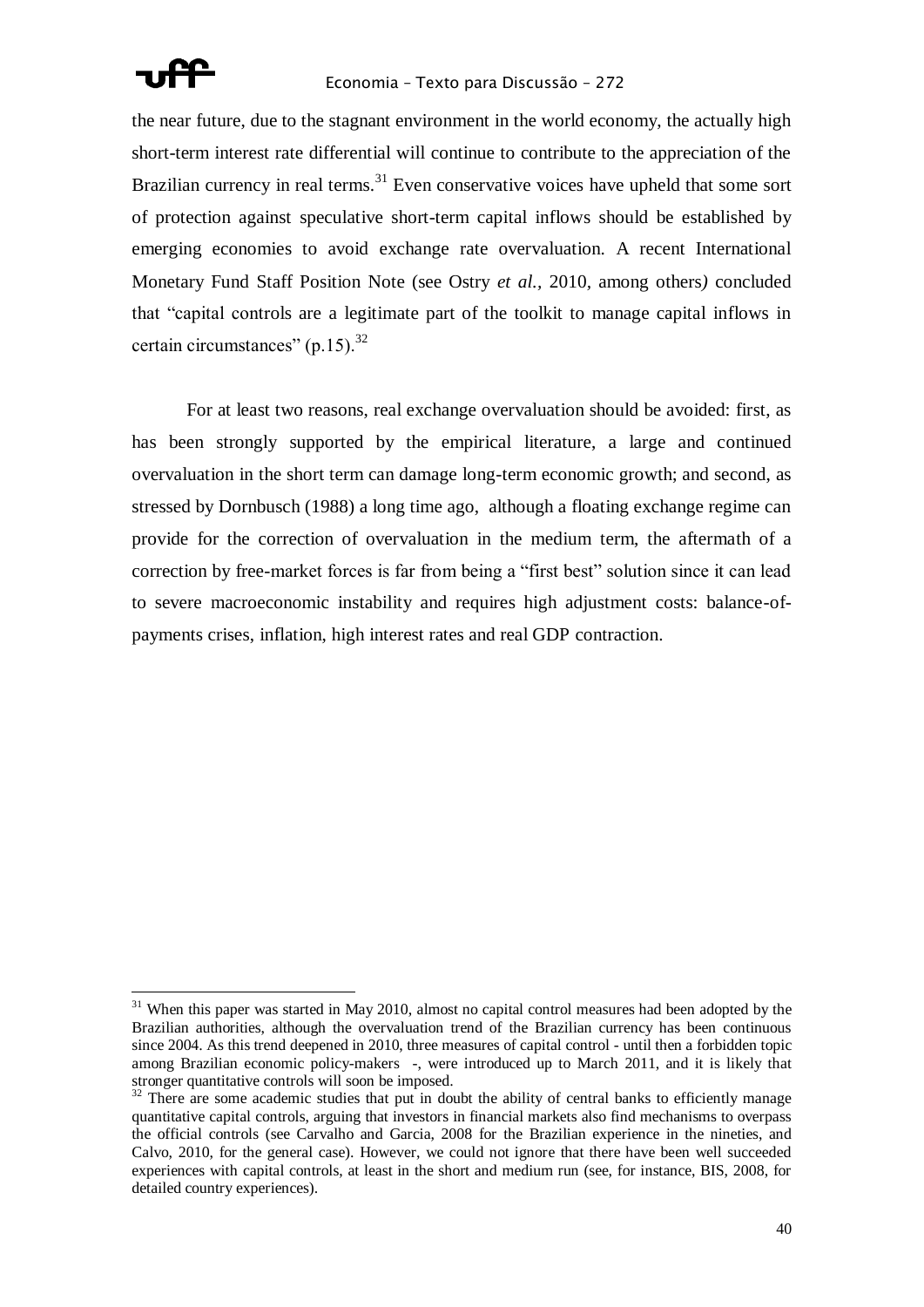

### **Appendix 1 – Description of the data source**

**Actual real effective exchange rate** – estimated by Brazil's Central Bank (http://www.bcb.gov.br).

**Real GDP per capita in US dollar** – estimated by Brazil's Central Bank based on statistics on monthly real GDP in R\$ Brazilian *real* (series Nº. 4383) and transformed into US dollar according to *IPEAdata* series of exchange rates. Population estimated by the Brazilian Institute of Geography and Statistics (IBGE) – http://www.ibge.gov.br

Terms of trade – estimated by FUNCEX- FUNCEX12\_TTR12 (http://www.funcex.com.br)

**Current Account Balance** – Balance of Payments, Brazil's Central Bank (http://www.bcb.gov.br).

**GDP in current US Dollar** – Brazil's Central Bank (series no. 4; http://www.bcb.gov.br)

**Short-term interest rate differential** – difference between Brazil's Central Bank monthly interest rate series for SELIC (BCB Boletim/M.Finan. – BM\_T JOVER12 – http://www.bcb.gov.br) and the US FED FUNDS monthly interest rate (IFS/IMF – IFS12\_TJFFEUA12).

**Net short-term capital flow** – Balance of Payments, Brazil's Central Bank (http://www.bcb.gov.br)

**Stock of international reserves** – Brazil's Central Bank (series no. 3546; http://www.bcb.gov.br).

**Brazil's risk premium (EMBI Brazil sovereign foreign currency)** – Standard&Poors monthly series.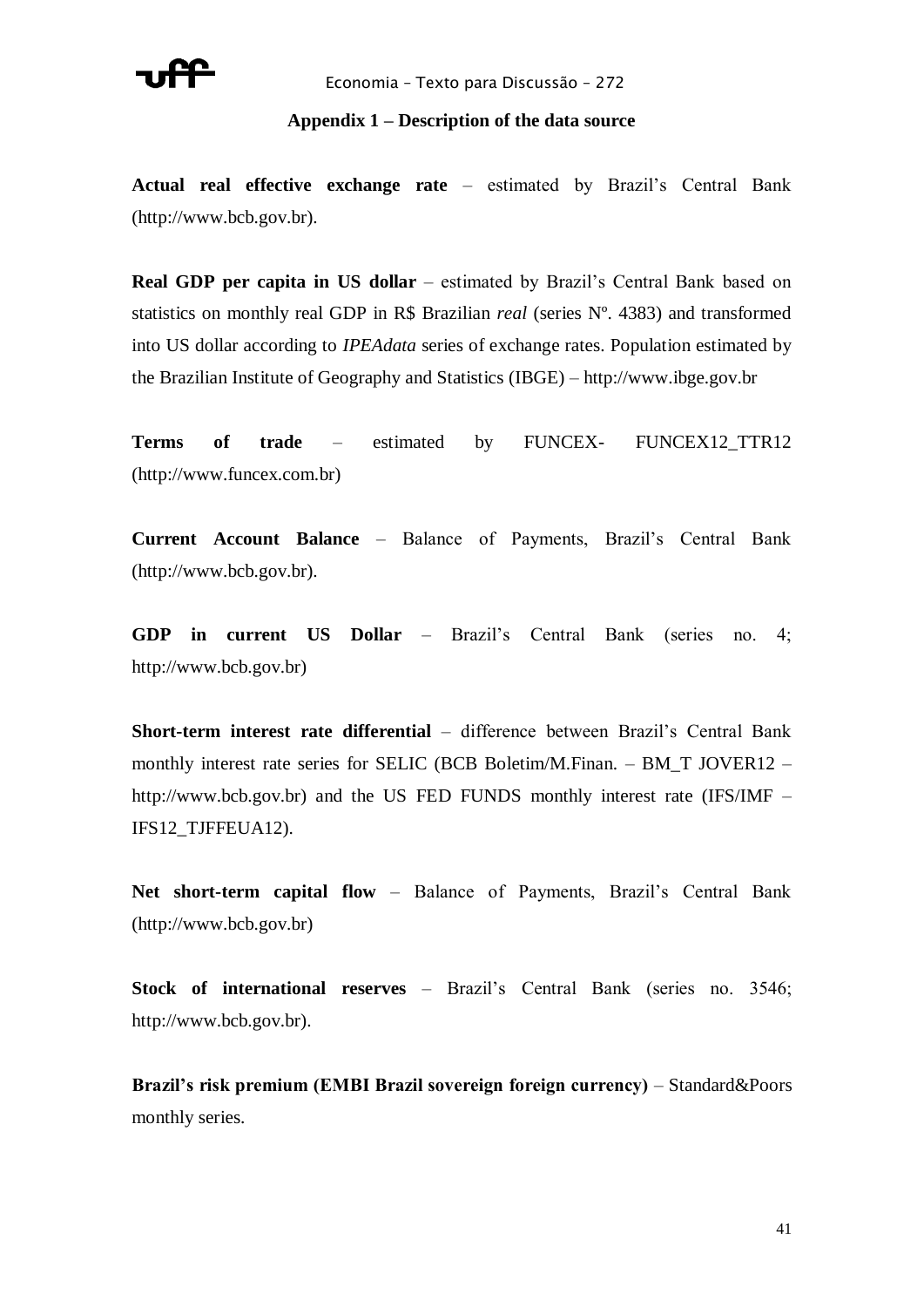

## **Appendix 2**

## **Table 1**

## **Augmented Dickey-Fuller test (ADF): in levels and first differences**

| Variable       | lags           | t statistics | Critical values: |          |          |
|----------------|----------------|--------------|------------------|----------|----------|
|                |                |              | 1%               | 5%       | 10%      |
| <b>RER</b>     | $\mathbf{1}$   | $-1.725$     | $-4.027$         | $-3.443$ | $-3.146$ |
| Y              | $\overline{2}$ | $-2.076$     | $-4.027$         | $-3.443$ | $-3.146$ |
| <b>TOT</b>     | 1              | $-2.265$     | $-4.027$         | $-3.443$ | $-3.146$ |
| CA             | 11             | $-0.672$     | $-4.027$         | $-3.443$ | $-3.146$ |
| <b>IDIFER</b>  | 3              | $-2.822$     | $-4.027$         | $-3.443$ | $-3.146$ |
| <b>STKF</b>    | $\theta$       | $-11.427$    | $-3.427$         | $-2.578$ | $-3.146$ |
| IR             | $\Omega$       | $-2.481$     | $-4.027$         | $-3.443$ | $-3.146$ |
| CR             | 3              | $-2.105$     | $-4.027$         | $-3.443$ | $-3.146$ |
| <b>DRER</b>    | $\theta$       | $-9.646$     | $-4.027$         | $-3.443$ | $-3.146$ |
| DY             | 1              | $-9.620$     | $-4.027$         | $-3.443$ | $-3.146$ |
| <b>DTOT</b>    | $\Omega$       | $-15.188$    | $-4.027$         | $-3.443$ | $-3.146$ |
| DCA            | $\overline{4}$ | $-10.897$    | $-4.027$         | $-3.443$ | $-3.146$ |
| <b>DIDIFER</b> | 2              | $-5.535$     | $-4.027$         | $-3.443$ | $-3.146$ |
| <b>DSTKF</b>   | 3              | $-10.306$    | $-3.427$         | $-2.578$ | $-3.146$ |
| <b>DIR</b>     | $\Omega$       | $-12.454$    | $-4.027$         | $-3.443$ | $-3.146$ |
| <b>DCR</b>     | $\mathbf{1}$   | $-11.031$    | $-4.027$         | $-3.443$ | $-3.146$ |

Note: ADF at level with trend and intercept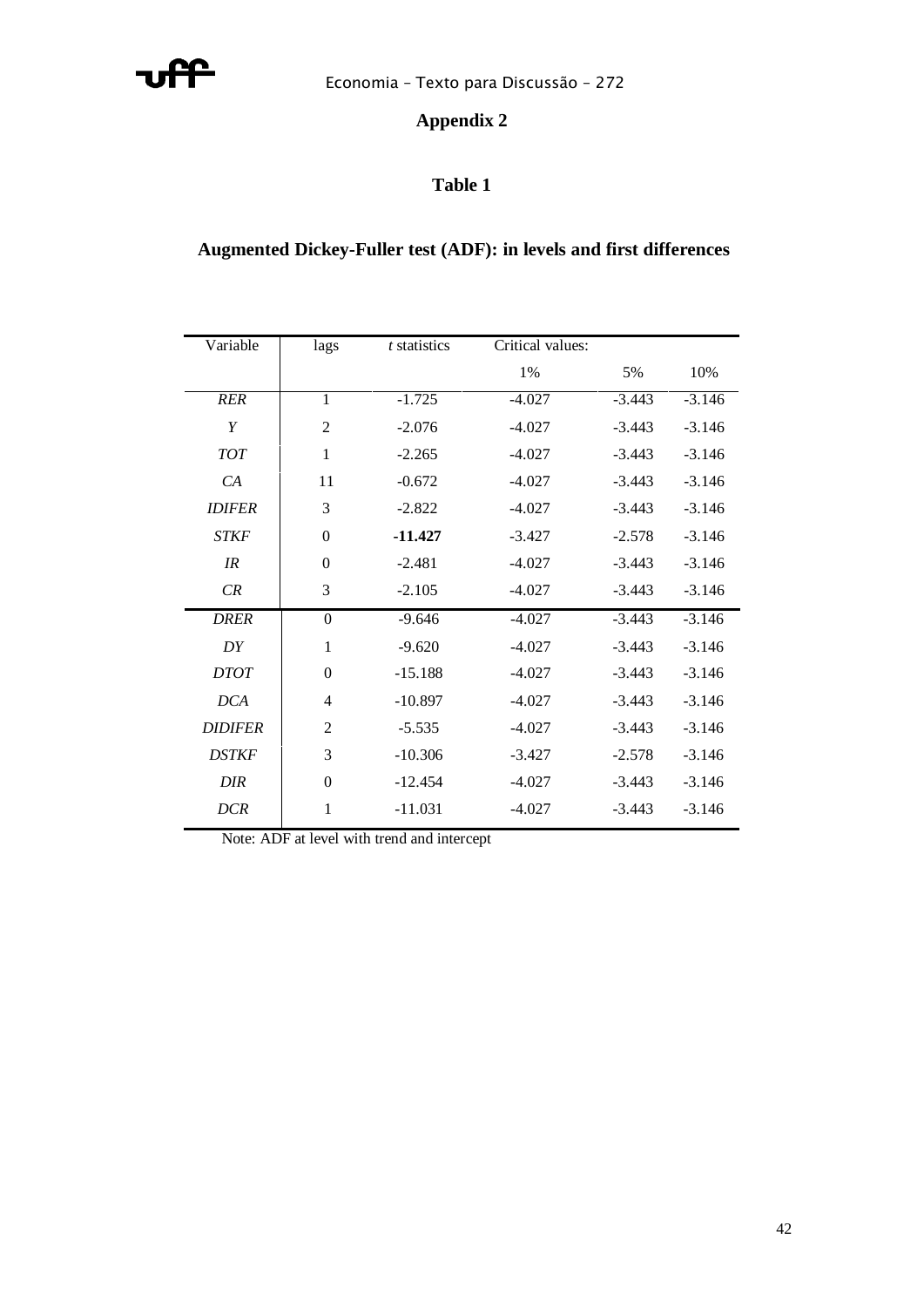

## **Table 2**

## **Phillips-Perron Test(PP): in levels and first differences**

| Variable       | lags           | t statistics | Critical values: |          |          |
|----------------|----------------|--------------|------------------|----------|----------|
|                |                |              | 1%               | 5%       | 10%      |
| <b>RER</b>     | 4              | $-2.238$     | $-4.027$         | $-3.443$ | $-3.146$ |
| Y              | 8              | $-2.274$     | $-4.027$         | $-3.443$ | $-3.146$ |
| <b>TOT</b>     | 6              | $-3.028$     | $-4.027$         | $-3.443$ | $-3.146$ |
| CA             | 8              | $-2.789$     | $-4.027$         | $-3.443$ | $-3.146$ |
| <b>IDIFER</b>  | $\Omega$       | $-3.093$     | $-4.027$         | $-3.443$ | $-3.146$ |
| <b>STKF</b>    | 5              | $-11.436$    | $-3.427$         | $-2.578$ | $-3.146$ |
| IR             | $\overline{0}$ | $-2.481$     | $-4.027$         | $-3.443$ | $-3.146$ |
| CR             | 2              | $-2.254$     | $-4.027$         | $-3.443$ | $-3.146$ |
| <b>DRER</b>    | $\Omega$       | $-9.714$     | $-4.027$         | $-3.443$ | $-3.146$ |
| DY             | $\overline{2}$ | $-10.041$    | $-4.027$         | $-3.443$ | $-3.146$ |
| <b>DTOT</b>    | 14             | $-15.188$    | $-4.027$         | $-3.443$ | $-3.146$ |
| <b>DCA</b>     | 18             | $-49.772$    | $-4.027$         | $-3.443$ | $-3.146$ |
| <b>DIDIFER</b> | 5              | $-18.571$    | $-4.027$         | $-3.443$ | $-3.146$ |
| <b>DSTKF</b>   | 28             | $-55.767$    | $-3.427$         | $-2.578$ | $-3.146$ |
| <b>DIR</b>     | 3              | $-12.475$    | $-4.027$         | $-3.443$ | $-3.146$ |
| <b>DCR</b>     | $\mathbf{0}$   | $-11.050$    | $-4.027$         | $-3.443$ | $-3.146$ |

Note: ADF at level with trend and intercept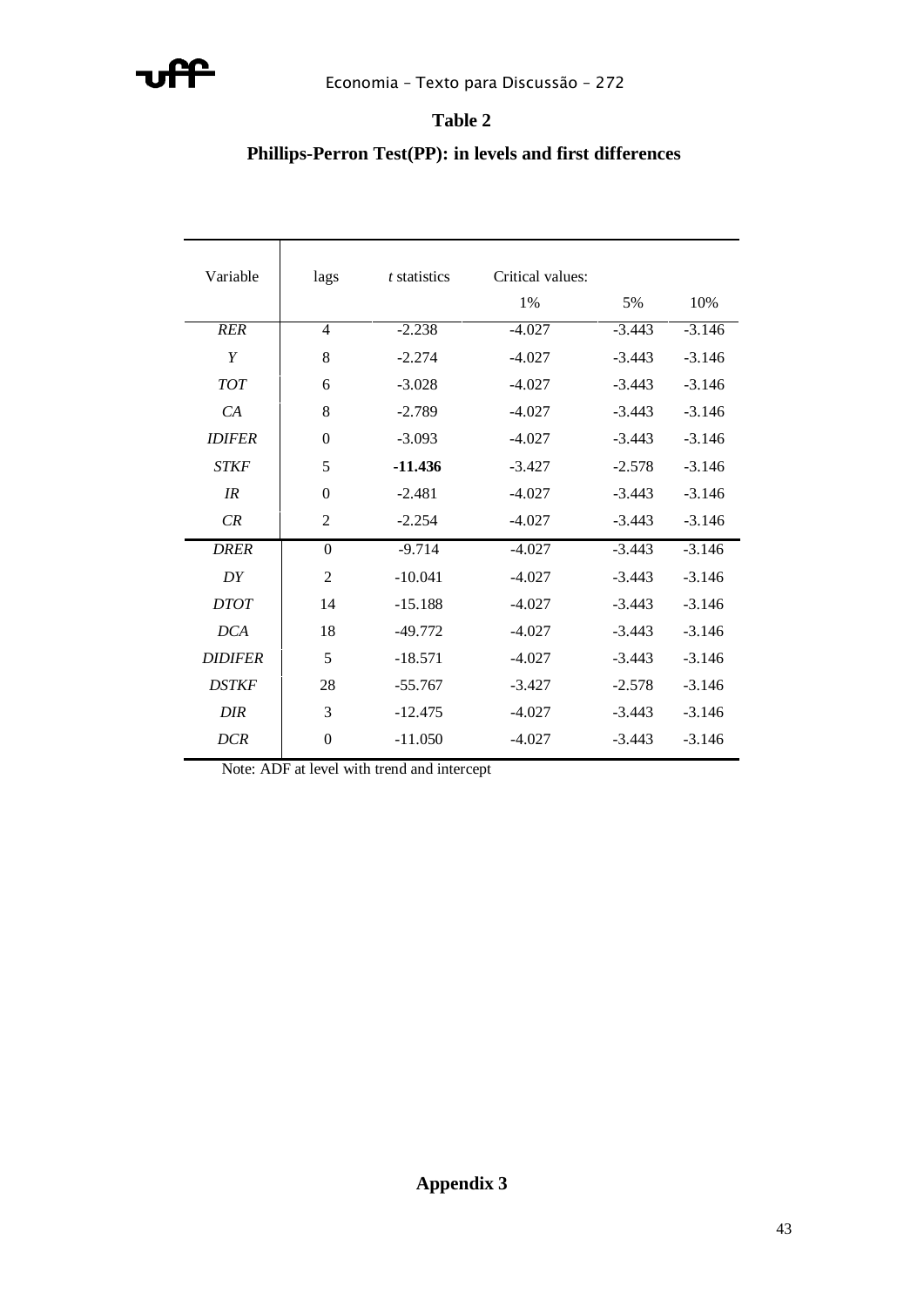

### **Steps for the estimation of the long-term "optimal" real exchange rate**

1. In the first step, we chose a shorter period during which the Brazilian economy showed good macroeconomic indicators, such as real GDP growth, current-account surplus, external debt to export ratio, among others. According to data from Brazil's Central Bank and the International Monetary Fund, this shorter period occurred from July 2003 to June 2005.

2. In the second step, we obtained the long-term "optimal" real exchange rate by multiplying the vector of the estimated coefficients of the regression model by the permanent components of the explanatory variables from July 2003 to June 2005.

3. Finally, after calculating an arithmetic average of the previous values, as all series are in logarithmic terms, we used the anti-logarithmic function to find the index of the real exchange rate.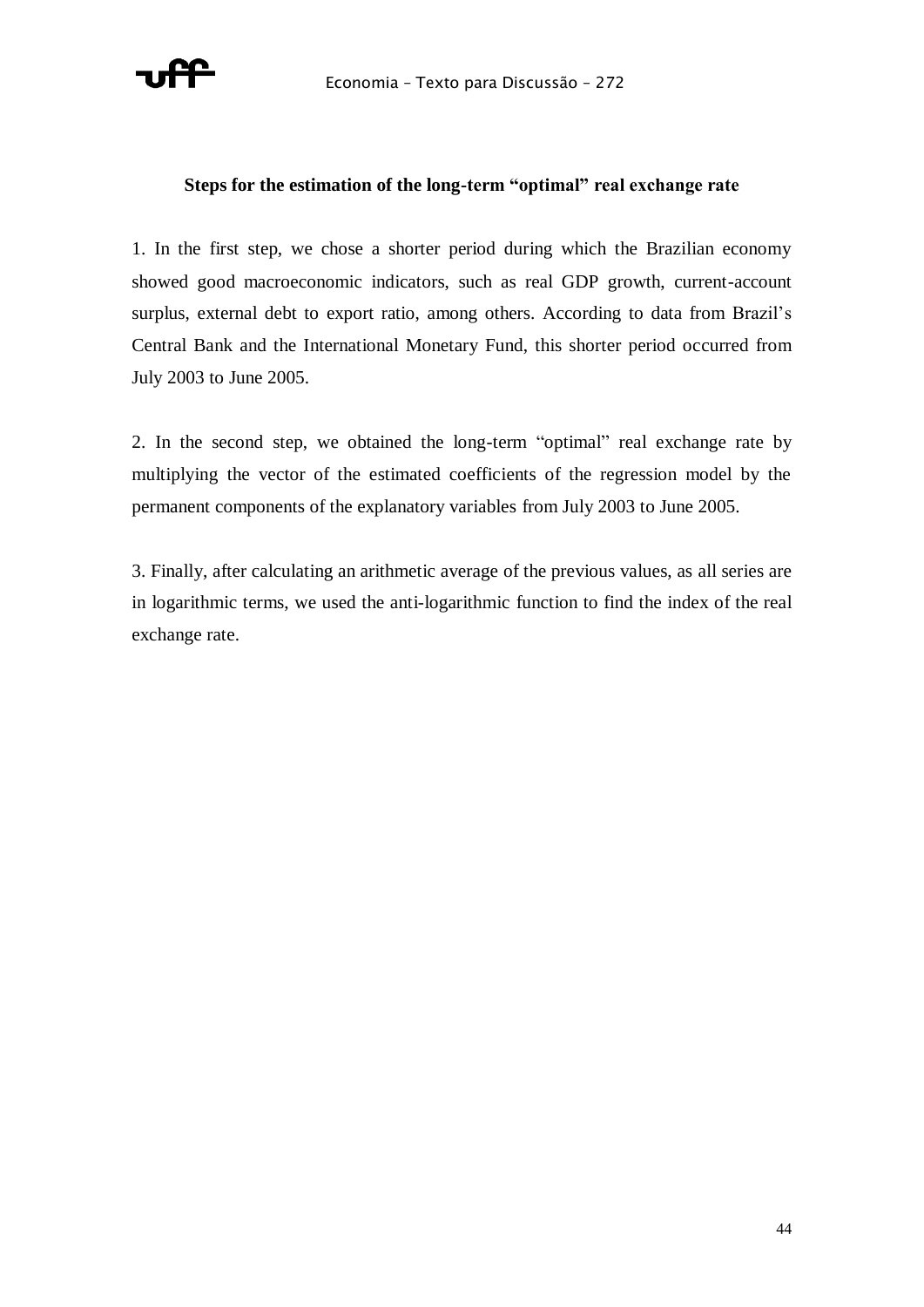

### **References**

AGUIRRE, Alvaro, and CALDERÓN, Cesar (2006). "The Effects of Real Exchange Rate Misalignments on Economic Growth". Santiago de Chile: Central Bank of Chile, Economic Research Division.

AIZENMAN, Joshua, CHINN, Menzie D., and ITO, Hiro (2010). "Surfing the Waves of Globalization: Asia and Financial Globalization in the Context of the Trilemma". *La Follette Working Papers Series 2010-009.* Robert M. La Follette School of Public Affairs. The University of Wisconsin-Madison.

ALBEROLA, E. (2003). "Misalignment, Liabilities Dollarization and Exchange Rate [Adjustment in Latin America‖](http://ideas.repec.org/p/bde/wpaper/0309.html). *[Banco de Espanha Working Papers](http://ideas.repec.org/s/bde/wpaper.html)* 309, Banco de Espanha.

BAFFES, John, ELBADAWI, Ibrahim AND O'CONNEL, Stephen A. (1999). "Single-Equation Estimation of the Equilibrium Real Exchange Rate" in Hinkle, L.E. and P.J. Montiel, P.J. *Exchange Rate Misalignment: Concepts and Measurement for Developing Countries*. *World Bank Research Publication*, Oxford University Press.

BARBOSA, Nelson, SILVA, Julio, GOTO, Fabio and SILVA, Bruno (2010). "Real Exchange Rate, Capital Accumulation and Growth in Brazil". Paper presented at the Fourth Annual Conference on Development and Change. Johannesburg, South Africa, April 9-11, 2010. Photocopy.

BERG, Andrew and MIAO, Yanliang (2010). "The Real Exchange Rate and Growth Revisited: The Washington Consensus Strikes Back?‖ *IMF Working Paper* 10/58. Washington: International Monetary Fund.

BHATTACHARYA, Rudrani, PATNAIKI, Ila and SHAH, Ajay (2011). Monetary Policy Transmission in an Emerging Market Setting. *IMF Working Paper* WP 11 5. Washington, D.C. January.

BIS (2008). "Financial Globalization and Emerging Market Capital Flows". *BIS Papers* 44. Basel (Switzerland): Bank for International Settlements, December.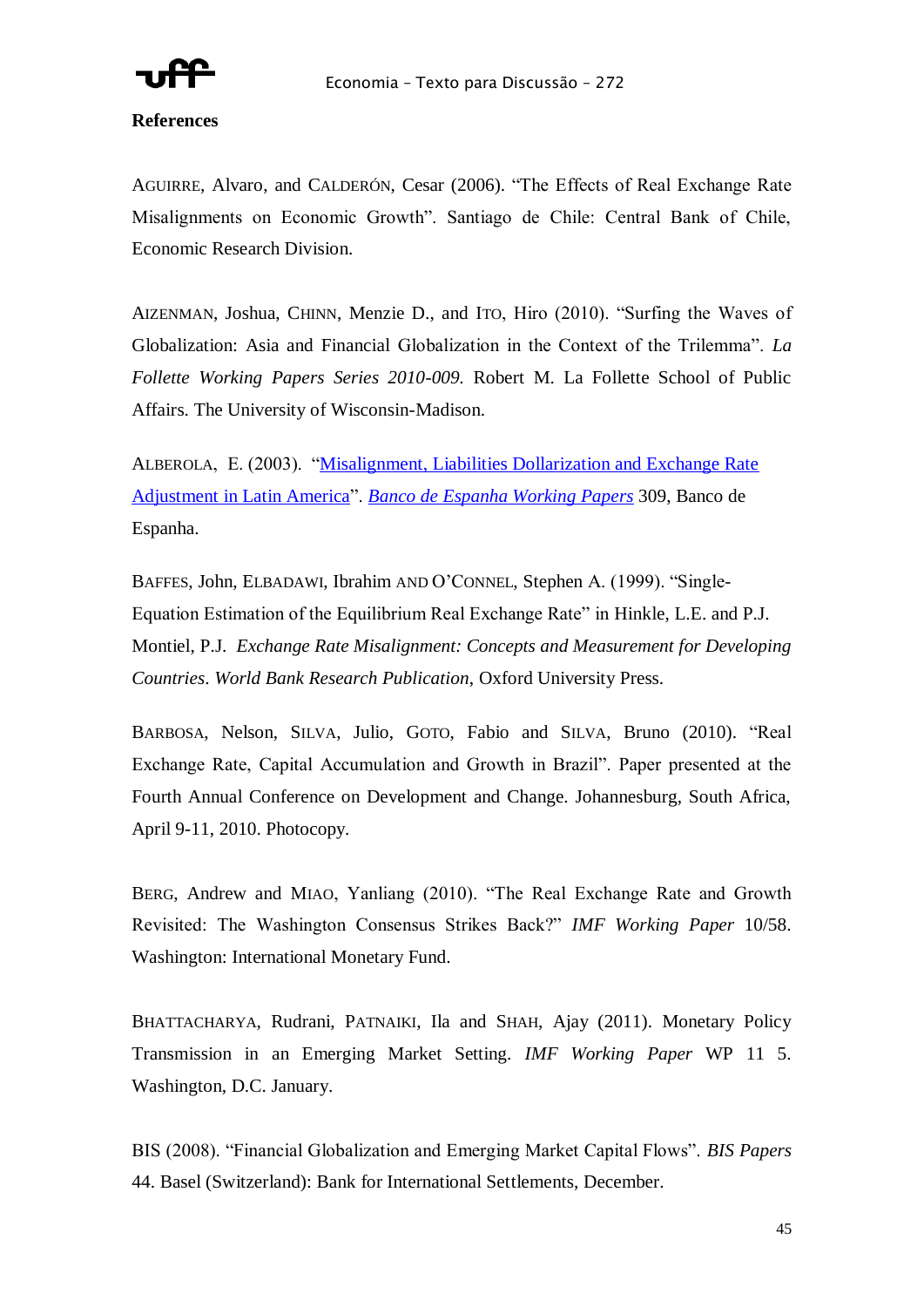

BOGDANSKI, Joel, TOMBINI, Alexandre A. and WERLANG, Sérgio R. C. (2000). ―Implementing Inflation Targeting in Brazil‖. *Working Papers Series* 1. Brasilia: Banco Central do Brasil (available at http://www.bcb.gov.br).

BONELLI, Regis and FONSECA, Renato (1998). "Ganhos de Produtividade e de Eficiência: Novos Resultados para a Economia Brasileira‖. *Pesquisa e Planejamento Econômico*, 28 (2): 273-314. IPEA.

BRESSER-PEREIRA, Luiz Carlos (2010). *Globalization and Competition. Why some Emerging Countries Succeed while others Fall Behind. Cambridge*: Cambridge University Press.

BRESSER-PEREIRA, Luiz Carlos and GALA, Paulo (2008). "Foreign Savings, Insufficiency of Demand, and Low Growth". *Journal of Post-Keynesian Economics*. Vol. 30 (3): 315-334, April.

BRESSER-PEREIRA, Luiz Carlos, and GALA, Paulo (2010). Macroeconomia Estruturalista do Desenvolvimento‖. *Revista de Economia Política*, 30 (4). Outubro-Dezembro.

CALVO, Guillermo, and REINHART, Carmen (2002). "Fear of Floating". *Quarterly Journal of Economics*, 117(2), pp. 379-408.

CALVO, Guillermo, LEIDERMAN, Leonardo and REINHART, Carmen (1993). "Capital Inflows and Real Exchange Rate Appreciation in Latin America. The Role of External Factors". *IMF Staff Papers*, Vol. 40, no. 1. Washington, DC: International Monetary Fund.

CALVO, Guillermo (2010). "Guest Post: Capital Controls cannot stabilise emerging economies. Financial Times". October 20.

CAMPBELL, J.Y. and PERRON P. (1991). "Pitfalls and Opportunities: What Macroeconomists Should Know About Unit Roots and Cointegration". NBER Macroeconomics Annual, Cambridge, MA: MIT Press.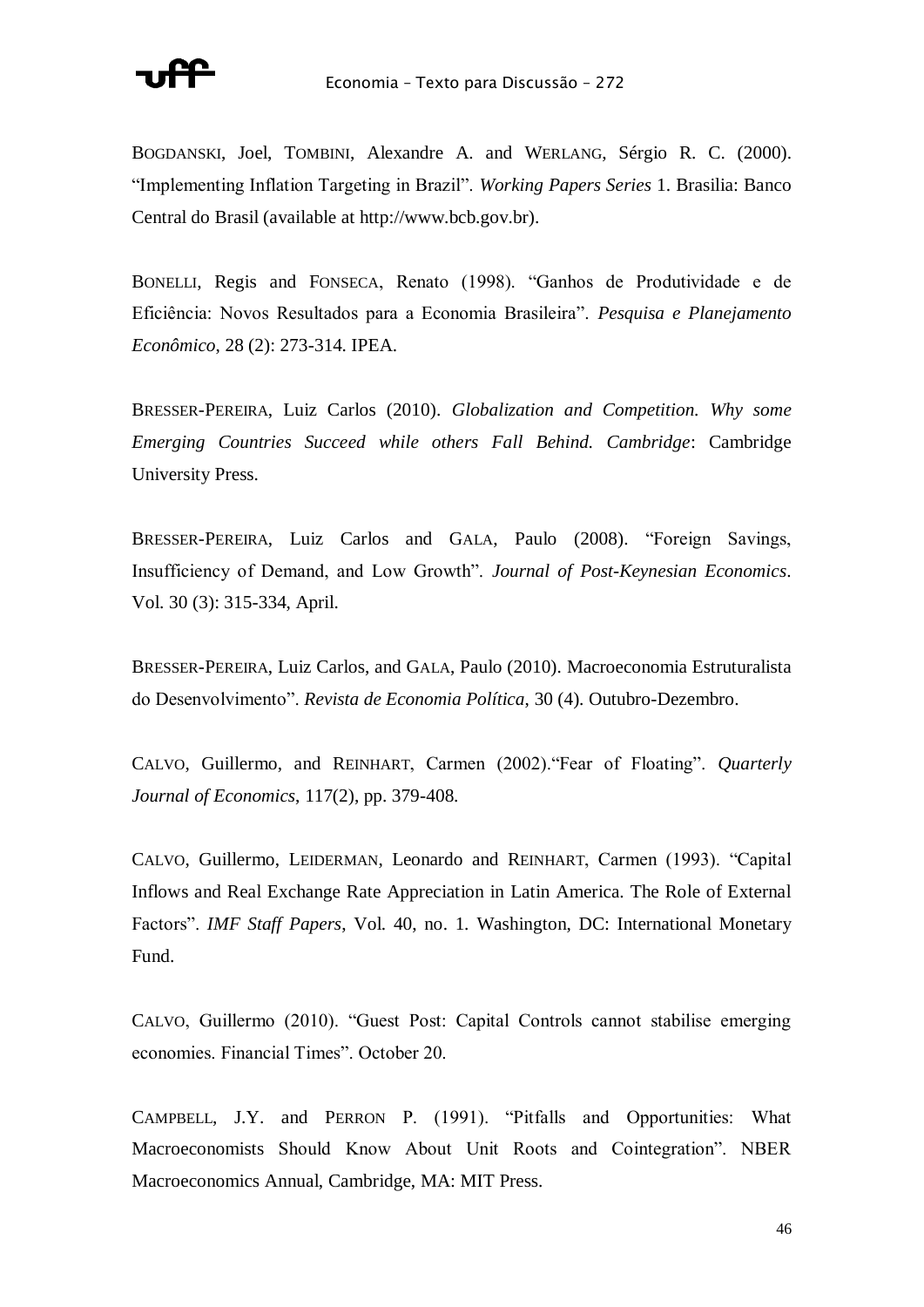

CARVALHO, Bernardo and GARCIA, Márcio (2008). "Ineffective controls on capital inflows under Sophisticated Financial Markets: Brazil in the Nineties" In: S. Edwards and M. Garcia (eds.). Financial Markets Volatility and Performance in Emerging Markets. Chicago: The Chicago University Press.

CHRISTIANSEN, Lone, PRATI, Alessandro, RICCI, Luca and TRESSEL, Thierry (2009). ―External Balance in Low Income Countries‖. *IMF Working Paper* no. 09 221. Washington, DC: International Monetary Fund.

COAKLEY, Jerry, FLOOD, Robert, FUERTES, Ana-Maria and TAYLOR, Mark P. (2004). ―Long-Run Purchasing Power Parity and the Theory of General Relativity: the First Tests‖. *Journal of International Money and Finance*.

CRUZ, Moritz and WALTERS, Bernard (2008). "Is the accumulation of international reserves good for development?" *Cambridge Journal of Economics*, vol. 32, pp. 665-81.

DOLLAR, David and KRAAY, Aart (2003). "Institutions, Trade and Growth". *Journal of Monetary Economics*. Elsevier, vol. 50, nº 1:133-162. January.

DORNBUSCH, Rudiger (1976). "Expectations and Exchange Rate Dynamics". *Journal of Political Economy* 84; 1161-76.

DORNBUSCH, Rudiger (1988). Overvalution and Trade Balance, in R. Dornbusch and F.Leslie C. H. Helmers (eds). *The Open Economy: Tools for Policymakers in Developing Countries*. Oxford University Press.

EDWARDS, Sebastian (1988). "Real and Monetary Determinants of Real Exchange Rate Behavior: Theory and Evidence from Developing Countries". *UCLA Working Paper* Number 506. Los Angeles: University of California, Los Angeles. September.

EDWARDS, Sebastian (1989). *Real Exchange rates, Devaluation, and Adjustment: Exchange Rate Policy in Developing Countries*. Cambridge, MA: MIT Press, 1989.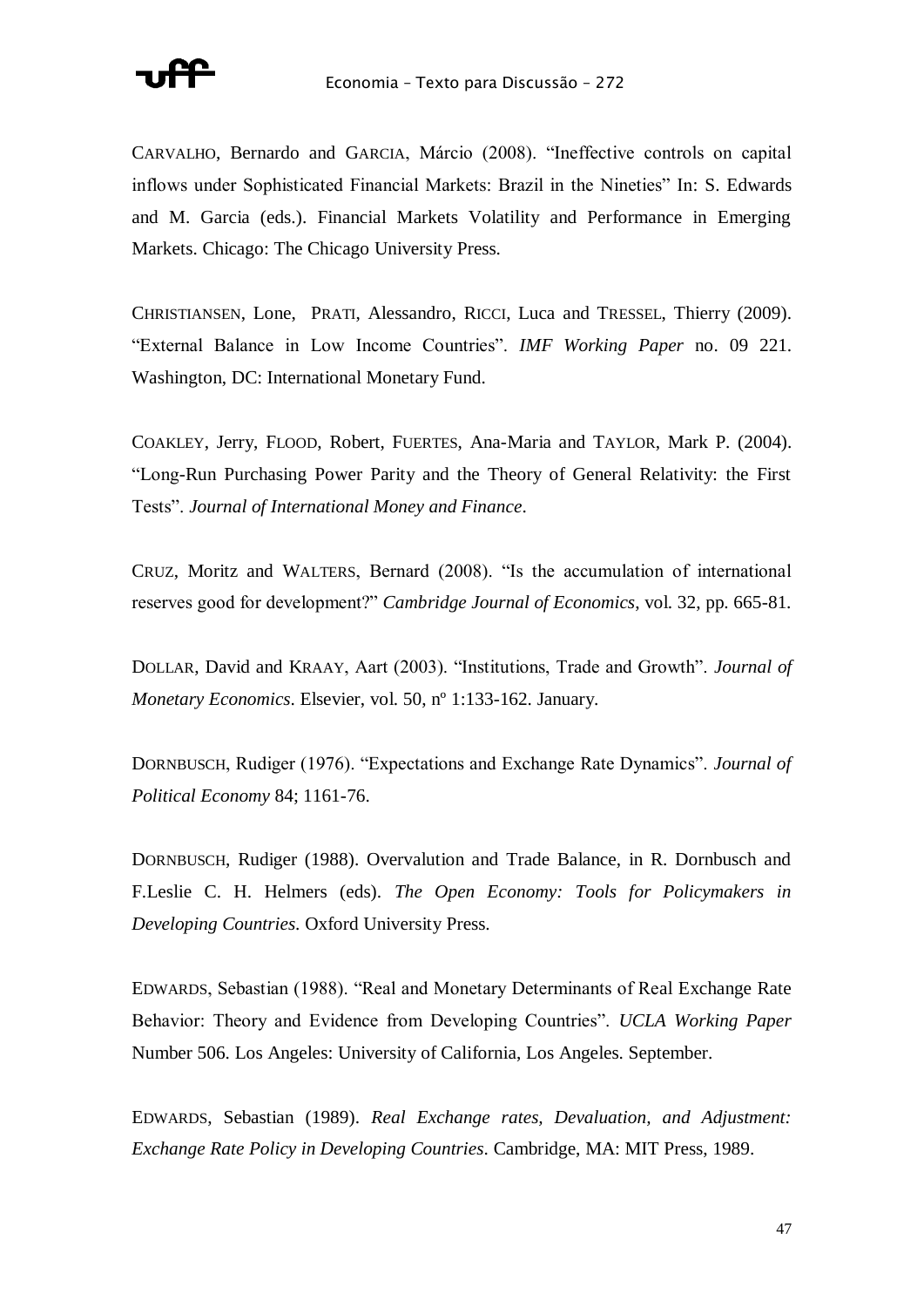ENDERS, W. (1995). *Applied econometric time series*. John Wiley & Sons.

ENGLE, R. F. and GRANGER, C.W. J. (1987). "Co-integration and Error Correction: Representation, Estimation and Testing". *Econometrica*, Vol. 55 (2): 251-276

ENGLE, R. F., Hendry, D. F. and Richard, J. F. (1983). "Exogeneity". *Econometrica*. Vol. 51: 277-304.

FERREIRA, Pedro C. and CARDOSO, Renato F. (2009). "Desvalorização, Crescimento e a Relação entre Poupança Doméstica e Câmbio‖. *Econômica*, 11 (1): 39-47.

FLOOD, Robert P. and Rose, Andrew K.. (1995). "Fixing Exchange Rates: a Virtual Quest for Fundamentals". *Journal of Monetary Economics*. 36 (1): 3-37.

FRANKEL, Jeffrey A. and Rose, Andrew K. (1996). "A Panel Project on Purchasing Power Parity: Mean Reversion within and Between Countries". *Journal of International Economics*, vol. 40, 1 (2): 209-224.

GALA, Paulo (2008). "Real Exchange Rate Levels and Economic Development: Theoretical Analysis and Econometric Evidence‖. *Cambridge Journal of Economics* 32:273-288

GRANGER, C. W. J. (1981): "Some Properties of Time Series Data and Their Use in Econometric Model Specification," *Journal of Econometrics*, 121-130.

GREENE, Willian H. (1997). *Econometric Analysis*. New Jersey: Prentice-Hall.

GREENVILLE, S. (1998). "Mr. Greenville discusses Exchange Rates and Crises against the Background of the Financial Turnmoil in Asia", Bank for International Settlements, Central Bankers speeches, Jan-Mar 1998, available at: http://www.bis.org/list/cbspeeches/from\_01011998/index.htm.

HAMILTON, J. D. (1994). *Time series analysis*. Princeton University Press.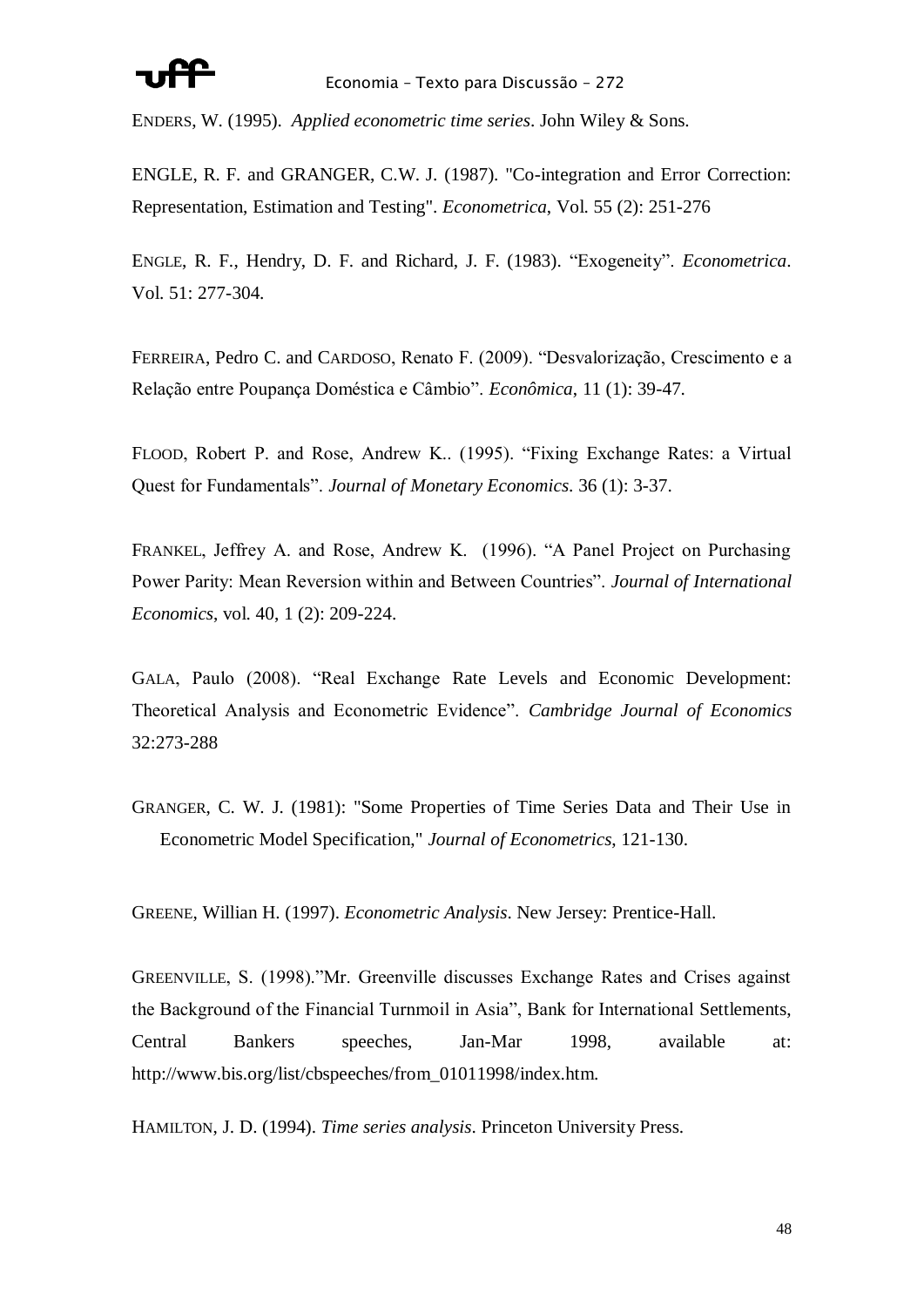HAHN, Frank (1984). Die allgemeine Gleichgewichtstheorie. In: Bell, D. and I. Bristol (eds). Die Krise der Wirtschaftstheorie. Berlin, Springer Verlag.

HARVEY, John T. (2006). "Modeling Interest Rate Parity: A System Dynamics Approach‖. *Journal of Economic Issues*, June: 395-403.

HAUSMANN, Ricardo, PANIZZA, U. and STEIN, E. (2000). "Why do countries float the way they float?". *Interamerican Development Bank Working Paper* no. 418.

HELMERS, F. Leslie C.H. (1988). "The Real Exchange Rate". In Dornbusch, R. and F. Leslie C. H. Helmers (eds). *The Open Economy: Tools for Policymakers in Developing Countries*. Oxford: Oxford University Press.

IEDI (2010). "A Produtividade da Indústria em 2009". São Paulo: IEDI, abril (available at [http://www.iedi.org.br\)](http://www.iedi.org.br/).

JOHANSEN, S. (1988). Statistical Analysis of Cointegrating Vectors. *Journal of Economic Dynamics and Control*, 12: 231-254.

KALTENBRUNNER, Annina (2008). "A Post-Keynesian Look at the Exchange Rate Determination in Emerging Markets and its Policy Implications: The Case of Brazil". Paper presented at the Research Network Macroeconomics and Macroeconomic Policies,  $12<sup>th</sup>$  Conference on "Macroeconomic Policies on Shaky Foundations – Whither Mainstream Economics" 31 October-1 November, Berlin.

KALTENBRUNNER, Annina (2010). "International Financialization and Depreciation: The Brazilian Real in the International Financial Crisis". *Competition and Change*, Vol. 14 (3-4), December: 296-323.

KEYNES, John M. (1923). "A Tract on Monetary Reform". *The Collected Writings of John Maynard Keynes IV*. London: Macmillan, 1973

KRUGMAN, Paul R. (1995). "Why higher savings may hit the dollar. Available in the author´s website [shttp://www.pkarchive.org/trade/WhyHigherSavingsHitDollar.html](http://www.pkarchive.org/trade/WhyHigherSavingsHitDollar.html)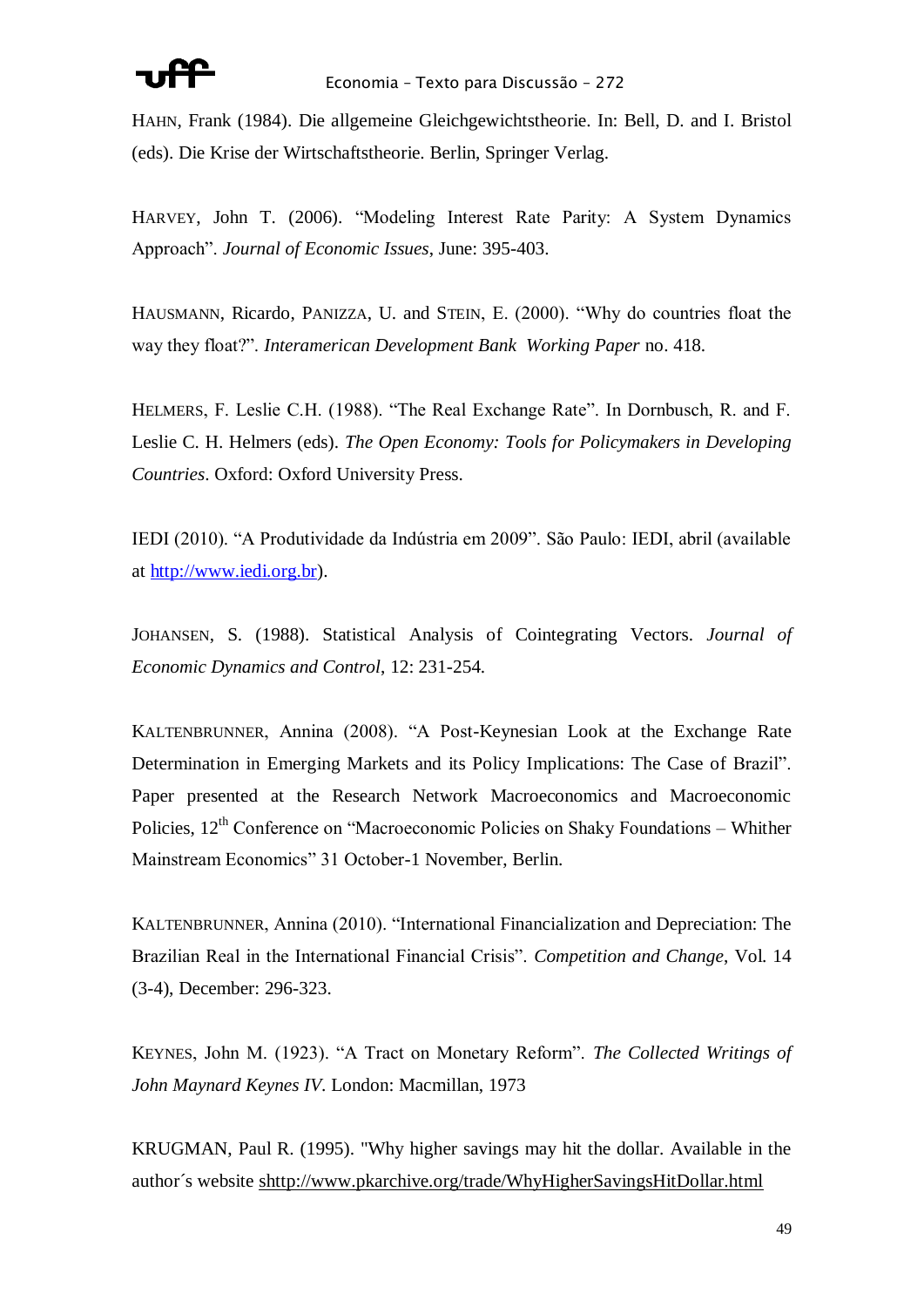

MEESE, Richard, and ROGOFF, Kenneth (1983). "Empirical Exchange Rate Models of the 1970s: Do They Fit Out of Sample?". *Journal of International Economics* 14: 3-24.

MUNDELL, R. A. (1960). "The Monetary Dynamics of International Adjustment under Fixed and Flexible rates", *Quaterly Journal of Economics*, vol. 74, no. 2, pp 227-57.

NASSIF, André (2010). "Brazil and India in the Global Economic Crisis: Immediate Impacts and Economic Policy Responses" *In:* Dullien, S., D. Kotte, A. Márquez and J. Priewe (eds). *The Financial and Economic Crisis of 2008-2009 and Developing Countries*. Jointly published by the United Nations Conference on Trade and Development and Hochschule für Technik und Wirtschaft Berlin.

NASSIF, André, Feijó, Carmem and ALMEIDA, Marco A. S. (2010). "Why does Real Exchange Rate Overvalue in Brazil? Theoretical Determinants, Empirical Evidence and Economic Policy Dilemmas". Paper presented at the XXXVIII Meeting of the Brazilian Economic Association (Anpec), in Salvador, Bahia, Brazil on July 8, 2010 (available at http://www.anpec.org.br)..

NELSON, Richard (1996). *The Sources of Economic Growth*. Cambridge, Mas.: Harvard Economic Press.

OBSTFELD, Maurice (2008). "International Finance and Growth in Developing Countries: What Have We Learned?" The International Bank for Reconstruction and *Development, Working paper* no. 34.

OBSTFELD, Maurice and ROGOFF, Kenneth (1996). *Foundations of International Macroeconomics.* Cambridge, Mass.: The MIT Press.

OCAMPO, Jose Antonio and VOS, Rob (2006). "Policy Space and the Changing Paradigm in Conducting Macroeconomic Policies in Developing Countries" *In* Bank for International Settlements (ed.) New financing trends in Latin America: a bumpy road towards stability: 28-45, Also available at Bank for International Settlements, BIS papers chapters, number 36-03: http://ideas.repec.org/s/bis/bisbpc.html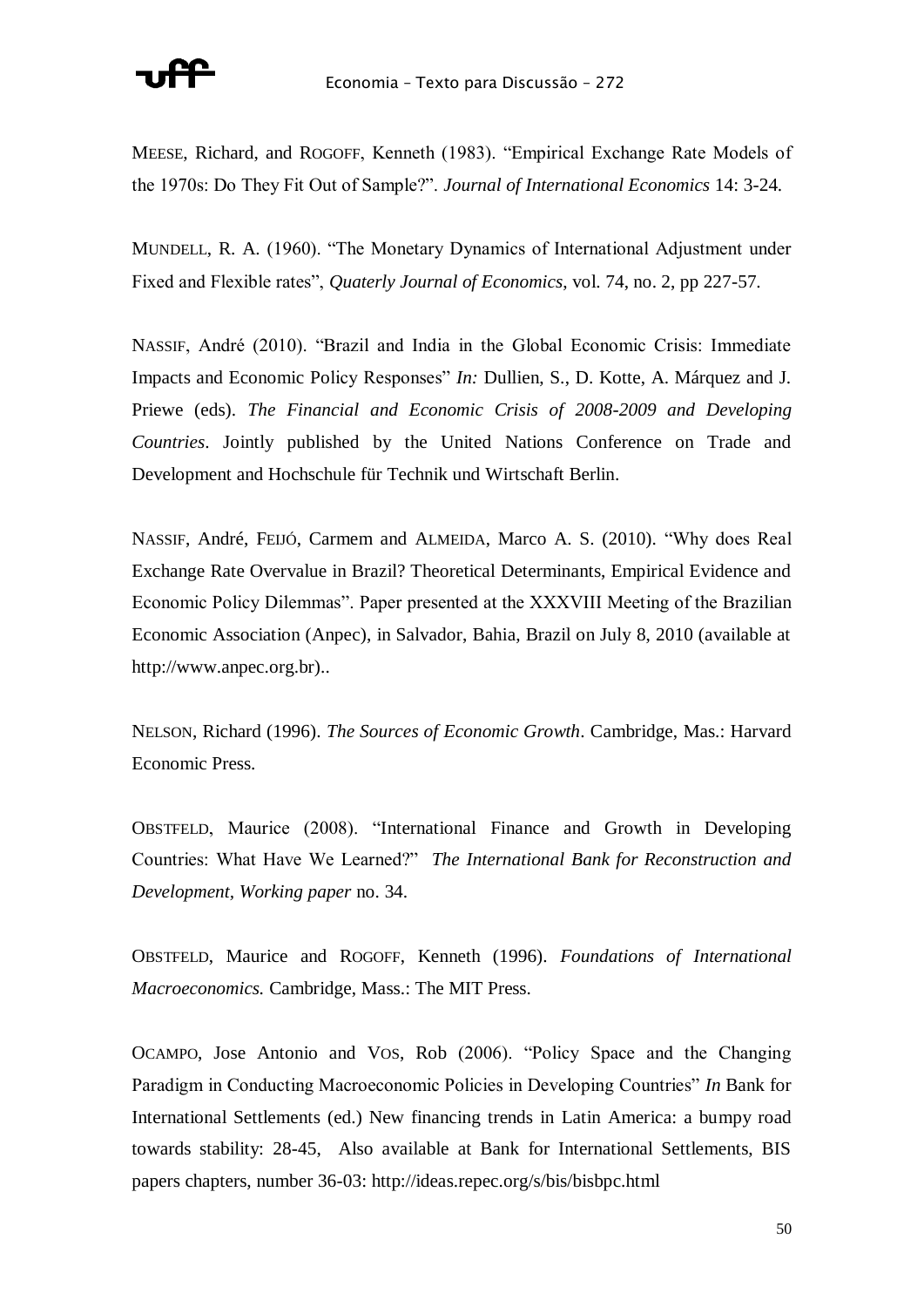

OREIRO, José Luis, PASSOS, Marcelo, LEMOS, Breno and PADILHA, Rodrigo (2009). ―Metas de Inflação, Independência do Banco Central e a Governança da Política Monetária no Brasil: Análise e Proposta de Mudança" *In*: Luiz F. de Paula and Rogério Sobreira (org.) (2009). *Política Monetária, Bancos Centrais e Metas de Inflação: Teoria e Experiência Brasileira.* Rio de Janeiro: Ed. FGV.

OSTRY, Jonathan D., GHOSH, Atish R., HABERMEIER, Karl, CHAMON, Marcos, QURESHI, Mahvash S., and REINHARDT, Dennis B.S. (2010). Capital Inflows: The Role of Controls. IMF Staff Position Note SPN/10/04. Washington, D.C.: International Monetary Fund.

PASTORE, Afonso C., PINOTTI, Maria C. and PAGANO, Terence A. (2010). "Limites ao Crescimento Econômico". In: J. P. R. Velloso (org.). XXII Fórum Nacional: ―Construindo Sociedade Ativa e Moderna e Consolidando o Crescimento com Inclusão Social". Rio de Janeiro: José Olympio.

PEEL, D. and TAYLOR, Mark (2002). "Uncovered Interest Rate in the Interwar Period and the Keynes-Einzig Conjecture". *Journal of Money, Credit and Banking*, Vol. 34 (1), February: 51-75.

PHILLIPS, P.; PERRON, P., (1988). "Testing for a unit root in time series regression", *Biometrika*, 75, 335-46.

PRASAD, Eswar, RAJAN, Raghuram, and SUBRAMANIAM, Arvind (2006). "Foreign Capital and Economic Growth". Washington: IMF Research Department.

RAZIN, Ofair (1996). *Real Exchange Rate Misalignments*. Ph.D. Dissertation. Department of Economics, Georgetown University.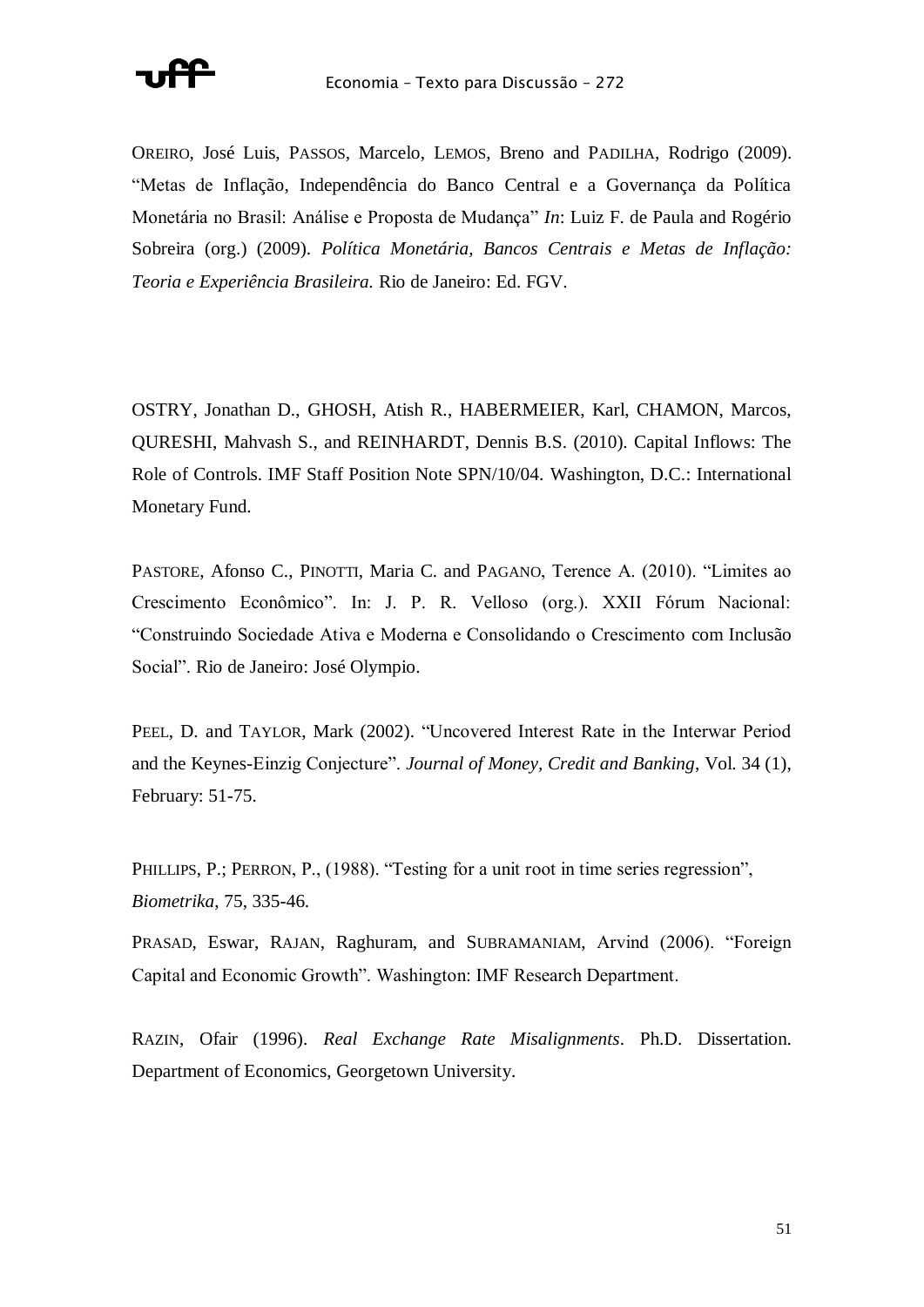

RAZIN, Ofair and COLLINS, Suzan M. (1999). "Real Exchange Rate Misalignments and Growth". *In*: RAZIN, A. and SADKA, E. (ed.). *The Economics of Globalization: Policy Perspectives from Public Economics.* Cambridge: Cambridge University Press.

RESENDE, Marco F. C. (2009). "Déficits Gêmeos e Poupança Nacional: uma Abordagem Teórica‖. *Revista de Economia Política*, Vol. 29, nr. 1 (113): 24-42, janeiro-março.

RIVERA-BATIZ, Francisco L. and RIVERA-BATIZ, Luis A. (1994). *International Finance and Open Economy Macroeconomics*. 2nd Edition. New Jersey: Prentice Hall Publishers.

RODRIK, Dani (2008). "The Real Exchange Rate and Economic Growth". Brookings Papers on Economic Activity, 2:365-412.

SAID, S.E., DICKEY, D.A. (1984). Testing for unit roots in autoregressive moving average models of unknown order. *Biometrika*, 71, 599-607. 1984.

SILVA, Carlos Eduardo S. and VERNENGO, Matias (2009). "The decline of the exchange rate pass-through in Brazil: explaining the fear of floating". *International Journal of Political Economy*, 37(4), pp. 64-79.

SQUEFF, Gabriel C., OREIRO, J. L. and PAULA, L. F. (2009). "Flexibilização do Regime de Metas de Inflação em Países Emergentes: Uma Abordagem Pós-Keynesiana" *In:* Luiz F. de Paula and Rogério Sobreira (org.) (2009). *Política Monetária, Bancos Centrais e Metas de Inflação: Teoria e Experiência Brasileira.* Rio de Janeiro: Ed. FGV.

TAYLOR, Alan M. and TAYLOR, Mark P. (2004). "The Purchasing Power Parity Debate‖. *NBER Working Papers Series* 10607. Cambridge, Massachusetts. National Bureau of Economic Research.

WAJNBERG, Tamara (2008). "Desalinhamento Cambial e Crescimento Econômico: um estudo sobre a Relação entre Câmbio, Poupança e Crescimento". M.Sc. Dissertation.